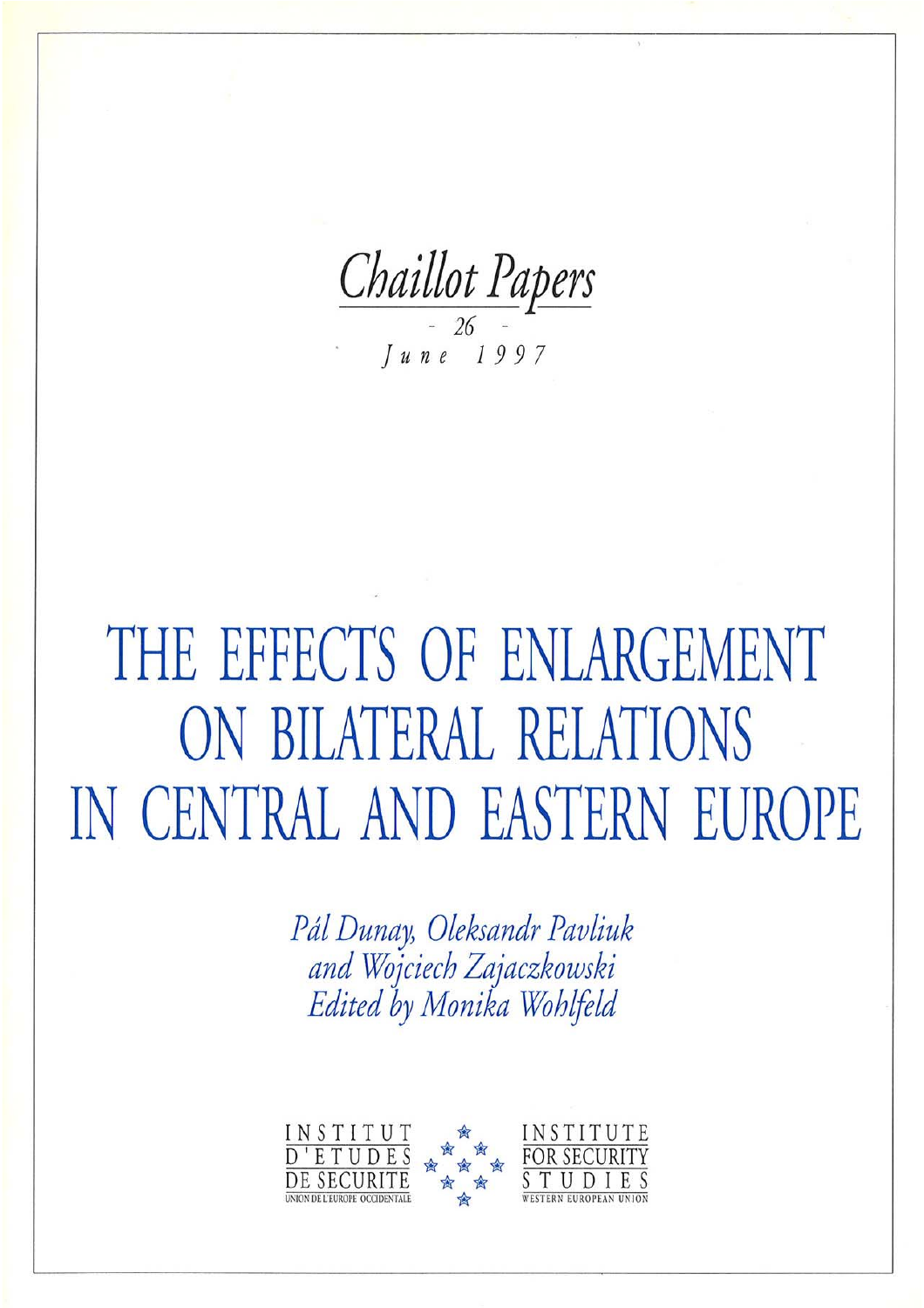## **THE EFFECTS OF ENLARGEMENT ON BILATERAL RELATIONS IN CENTRAL AND EASTERN EUROPE**

### **Pál Dunay, Oleksandr Pavliuk and Wojciech Zajaczkowski Edited by Monika Wohlfeld**

**June 1997**

© Institute for Security Studies of WEU 1997. All rights reserved. No part of this publication may be reproduced, stored in a retrieval system or transmitted in any form or by any means, electronic, mechanical, photo-copying, recording or otherwise without the prior permission of the Institute for Security Studies of WEU. ISSN 1017-7566

Published by the Institute for Security Studies of Western European Union and printed in Alençon, France, by the Imprimerie Alençonnaise.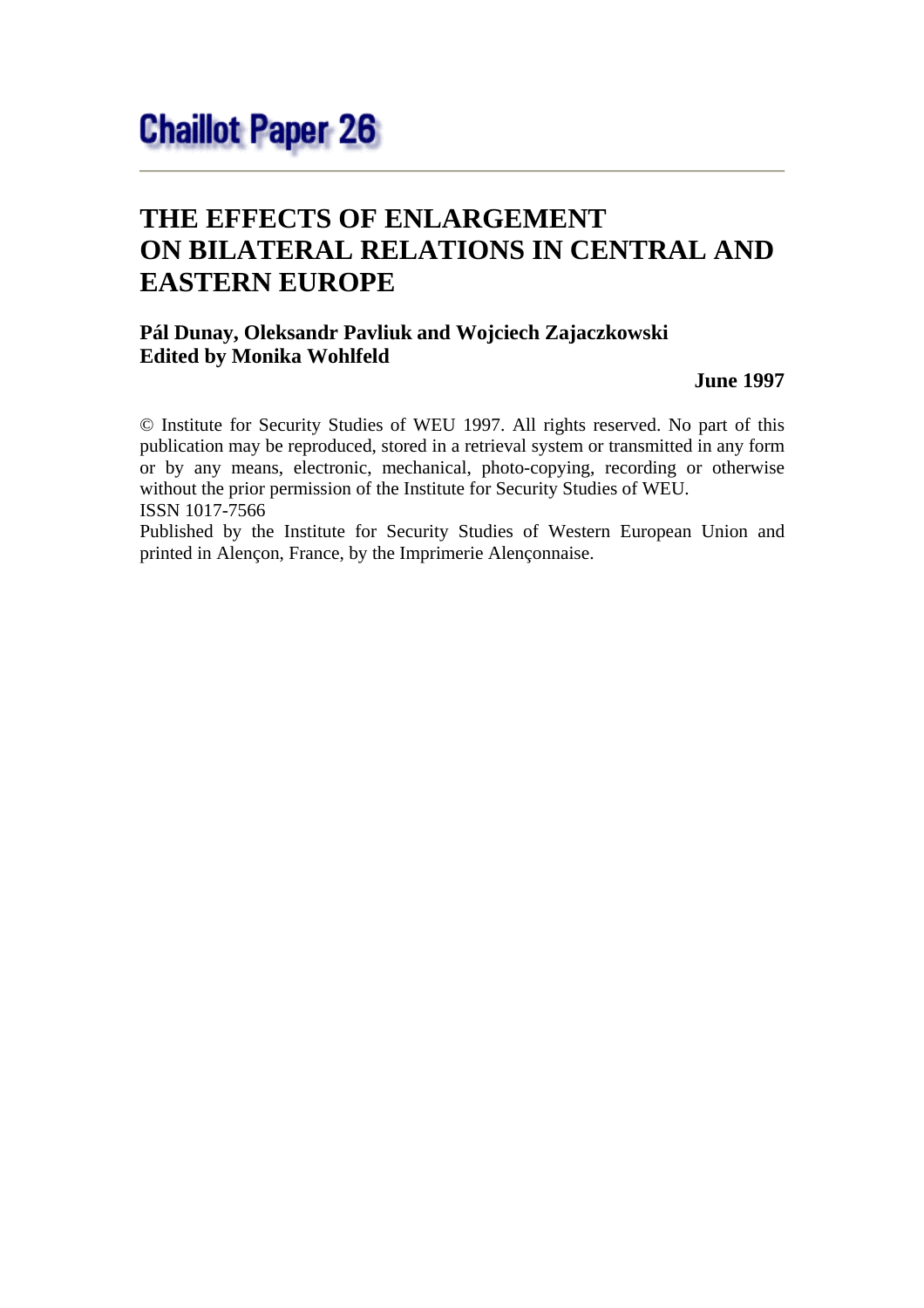## **CONTENTS**

**Preface**

**Introduction** *(Monika Wohlfeld)*

**Hungarian-Romanian relations: a changed paradigm?** (*Pál Dunay)*

**Polish-Lithuanian relations: the complexities of geopolitics** *(Wojciech Zajaczkowski)*

**Ukrainian-Polish relations: a pillar of regional stability?** *(Oleksandr Pavliuk)*

**Conclusions** *(Monika Wohlfeld)*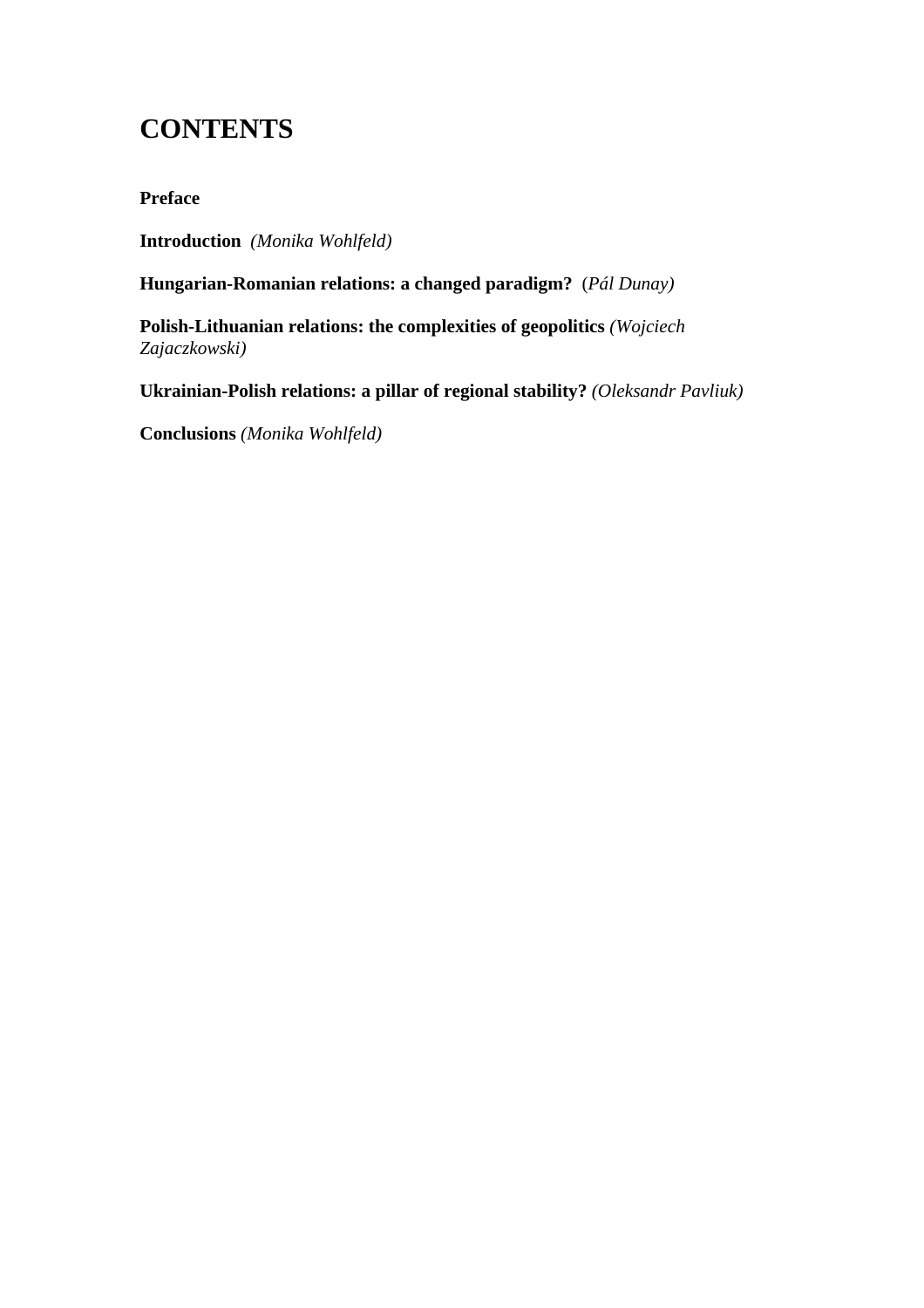## **PREFACE**

In recent months the Institute has been particularly involved in studying the concerns of countries that are candidates for membership of European security organizations. Seminars organized by the Institute and its participation in conferences have been mainly directed at that very topical aspect of the reform of European security institutions. While closely linked, and complementary, questions of institutional deepening and widening need to be analysed separately. Two seminars have been held at the Institute, in November 1996 and February this year, the latter in the form of working groups, with the aim of analysing the effect of these reforms on relations between neighbouring countries, whose bilateral relationships will remain central to European stability, independently of institutional solutions that will concern them.

The results of this work, which are presented in this *chaillot Paper*, will, we hope, be a useful contribution to the political thinking and debate that may soon take place in the countries concerned, as well as in WEU, EU and NATO.

**Guido Lenzi Paris, June 1997**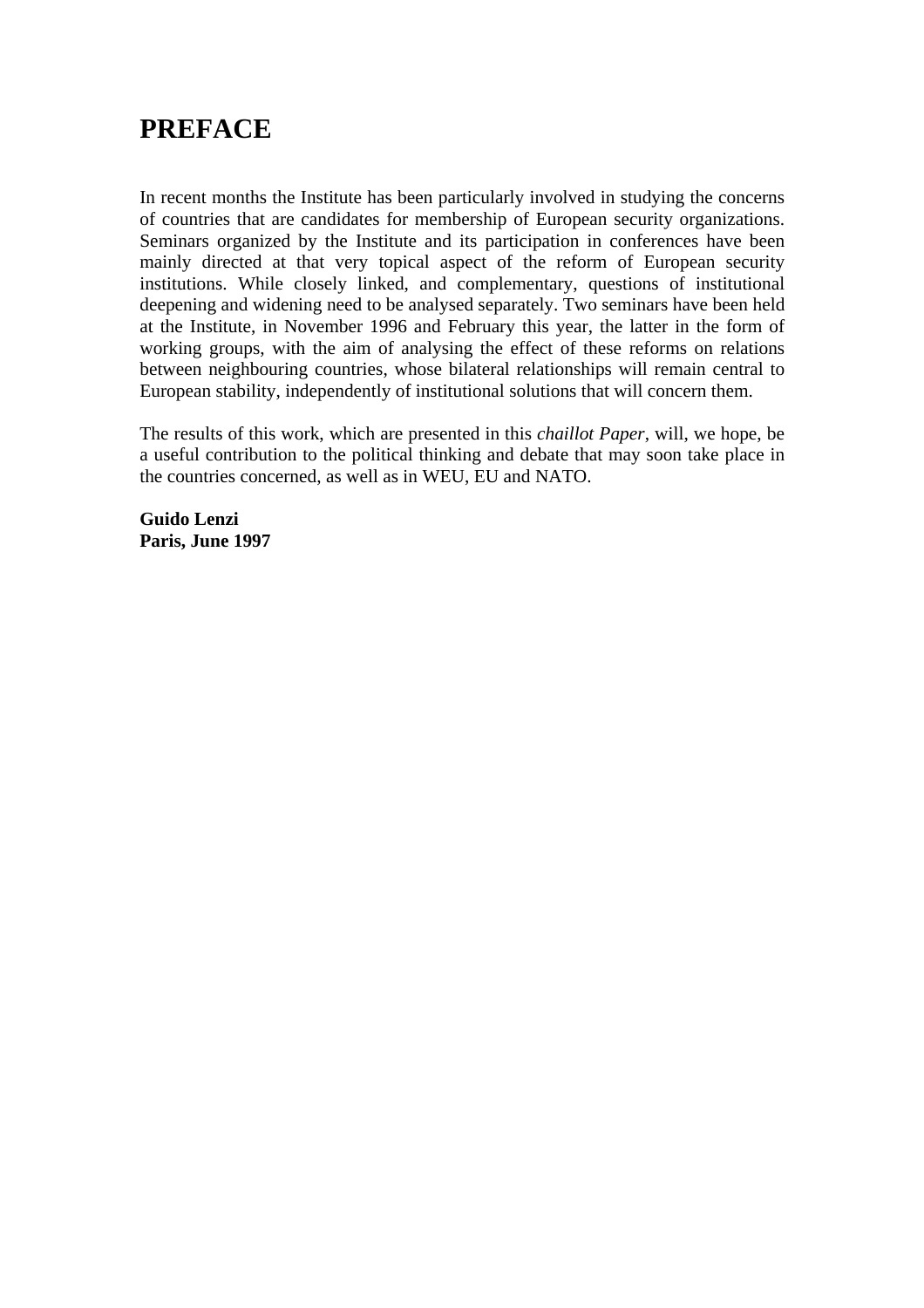## **INTRODUCTION**

#### *Monika Wohlfeld*<sup>(1)</sup>

This *chaillot Paper* aims to assess the effects of the enlargement processes of European and transatlantic organizations (EU, WEU, NATO) on prospects for stability in Central and Eastern Europe.

While it has never been announced which countries will make up the first group of new members of NATO/EU, and whether and how many subsequent 'waves' there will be, a number of countries will have to cope with a rebuttal of one of their major foreign policy ambitions. Even countries that have no illusions about their early membership are concerned about the consequences of *selective* enlargement - that is the political effects of admission of a few countries only. Many of them have voiced their concern that this could result in a new division of Europe, which would negatively affect their own security and the stability of the European continent as a whole.

Regional stability and cooperation in Central Europe are important for Euro-Atlantic organizations and their members, for the Central Europeans themselves and for Eastern Europe. The end of the Cold War left Central Europe facing rediscovered tensions, but with little training in cooperation. Bilateral and subregional cooperation, both at the intergovernmental (top-down) and trans-frontier (bottom-up) levels - for example, between the Benelux or the Nordic countries - has been an integral part of the process of European integration since  $1945$ ,<sup>(2)</sup> but is so far relatively underdeveloped in Central Europe. Bilateral and subregional forms of cooperation in Central Europe will have to be strengthened, if only in order to cope with the forthcoming enlargement of the EU, WEU and NATO.

This project by the Institute is based on three case studies of bilateral relations: Poland/Ukraine, Poland/Lithuania, and Hungary/Romania. They focus on the relationship between the presumed new members ('haves') and their immediate neighbours for which, for various reasons, assurances of membership of Euro-Atlantic organizations currently seem less forthcoming (possible 'have-nots<sup>(3)</sup>). This assumption relates to the transitional phase to a broader European security architecture, and therefore in no way implies that certain countries will remain 'outsiders' indefinitely. It should be noted that, if enlargement processes develop other than in the manner assumed in this study, the cases still provide valid information on the behaviour of neighbouring countries faced with the possibility of selective enlargement. The three cases have one thing in common: despite historical problems in the relations between these pairs of countries, they can all be considered as positive examples of *rapprochement* between Central and East European countries. There are, however, also disparities between them: primarily the geopolitical, but also the political and economic aspects of the situations of Ukraine, Lithuania and Romania are very different.

The selection of case studies has omitted other, possibly more critical or problematic examples. The three cases chosen, with their particular relevance, both historical and contemporary, can however be seen as significant and constructive examples in view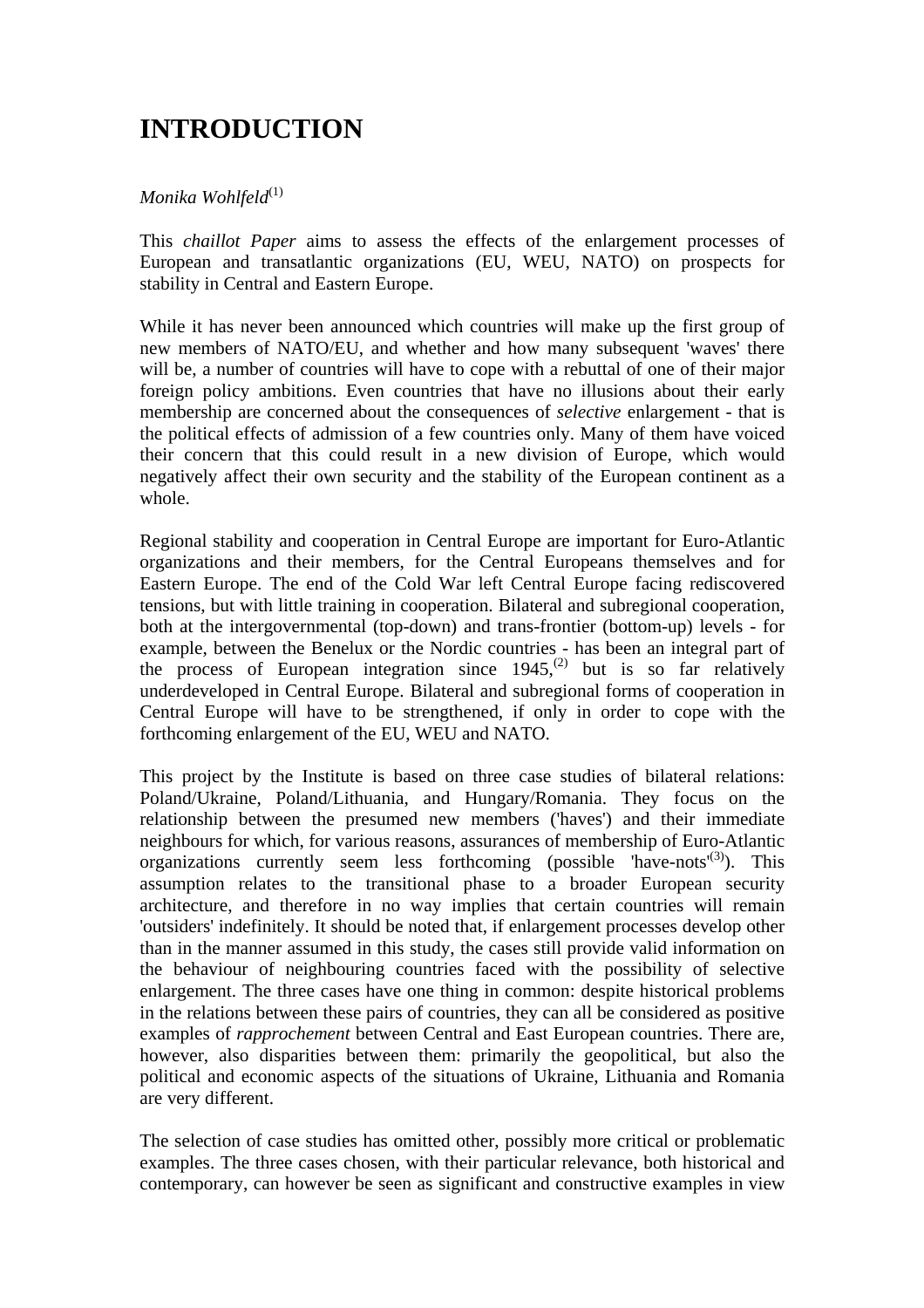of forthcoming enlargements of NATO and EU. Russia, although an important factor in all respects, is not at the focus of this analysis, and the quality of Central European-Russian relations or Western European-Russian relations is beyond the scope of this paper.

#### **Enlargement scenarios**

Both the European Union and NATO have more of less firmly committed themselves to accepting new members from Central Europe. These two processes of enlargement are conceptually and politically linked, and it is generally recognized that they should be pursued in parallel and coherently. Although the congruence of membership of EU, WEU and NATO is considered ultimately as the best scenario for European security, a flexible approach is imposed by the different accession requirements of the various organizations, and there may be differences in when and which countries will be admitted in the first 'wave'.

#### NATO

The decision to invite some countries to begin accession negotiations with NATO is expected for the Madrid summit set for 8-9 July 1997. Negotiations with 'certain' Central European countries on NATO membership could begin in the near future, and membership for the 'first-wave' countries could be granted around the year 1999 or 2000 (possibly on the occasion of NATO's fiftieth anniversary in April 1999). While it has never been clearly stated which countries will be in the first wave, they are widely understood to be Poland, the Czech Republic and Hungary. Slovenia and Romania (after the 1996 election results made it a more attractive candidate, and France and Italy support its membership) have also been mentioned. The Baltic countries, whose bids for membership are supported by vocal lobbies both in Europe and in North America, have not given up hope: the new government of Lithuania has for example announced that it would expect to enter NATO together with Poland (but not necessarily with the other two Baltic republics).<sup>(4)</sup> Other countries may not be able to join or, like Sweden, Ireland and Austria, have not expressed a wish to enter the organization.

The exact conditions of membership for those countries that will join NATO are currently under debate. It has been stated, however, that while they will be covered by Art. 5 guarantees, it is not foreseen that nuclear weapons will be positioned on their territory.<sup> $(5)$ </sup> The enlargement of NATO will also be accompanied by a NATO-Russia agreement, possibly containing assurances to Russia.

#### EU

Most Central European countries have applied for EU membership, and 10 of them have signed so-called Europe Agreements (EU association agreements).<sup> $(6)$ </sup> Like NATO, the EU has so far not decided firmly 'who and when'. A number of Western European countries sees the matter of EU membership for Central European countries as more significant and pressing than NATO membership. EU enlargement negotiations are expected to begin six months after the end of the IGC. That could imply membership for some countries around the year 2000 or 2002, with transition periods for adjustments.<sup>(7)</sup> Neither the EU itself, nor any of its member countries have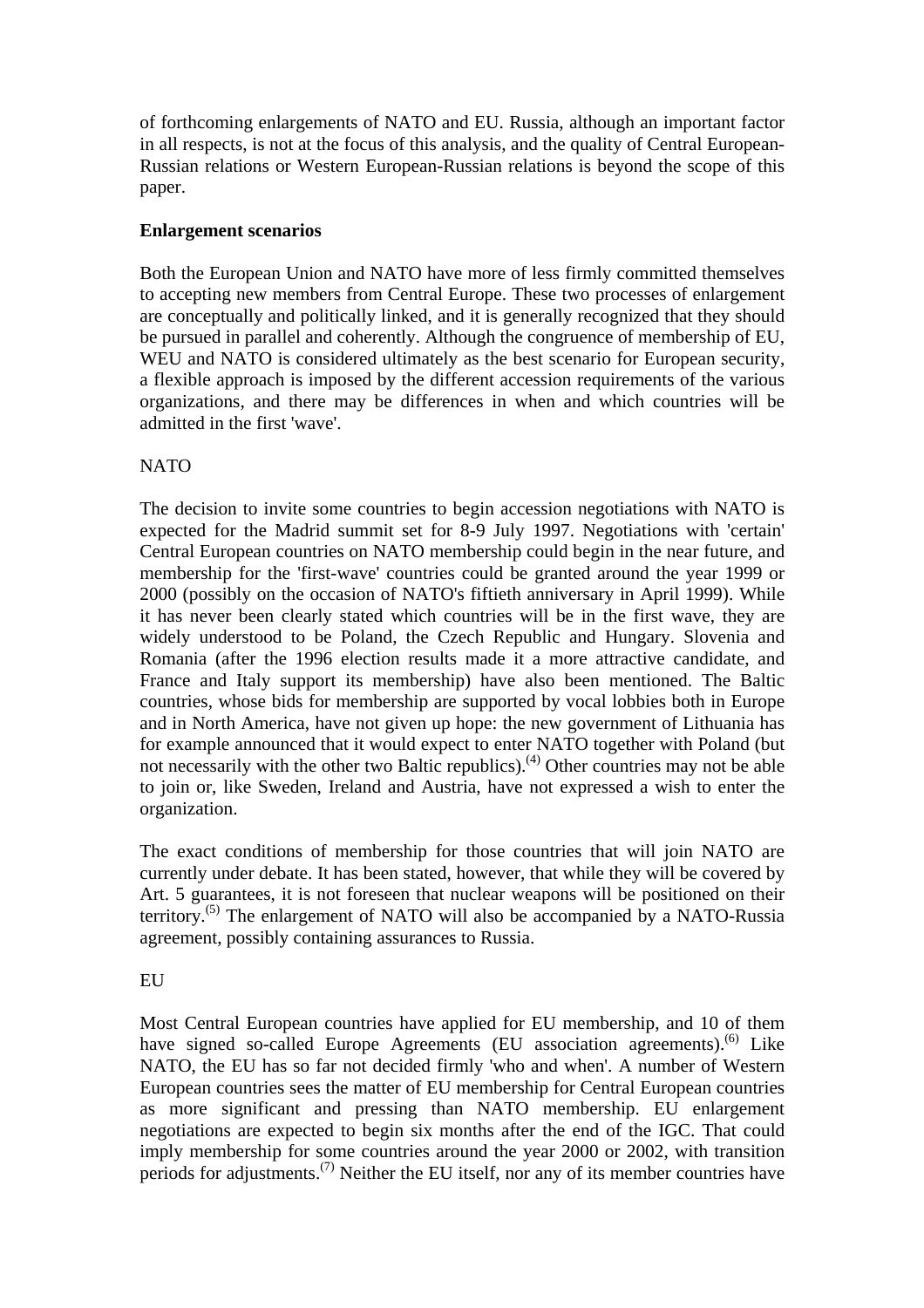so far specified which countries will be included in the first wave of enlargement and whether, unlike in NATO, negotiations will begin initially with all candidates (the socalled 'starting line' principle) or only with selected countries. Here, too, Poland, the Czech Republic and Hungary are expected to be in the forefront, although some do not rule out the possibility of offering EU membership as compensation for countries which may not be invited to join the first group of new NATO members (for example, Romania, the Baltic countries and Slovenia have been mentioned).

#### WEU

For institutional reasons, WEU has up to now linked the status that it grants non-full member countries to their position within EU but also within NATO. WEU has thus no joining criteria other than this. Currently, alongside Associates and Observers, ten Central and East European countries with EU Association Agreements have WEU Associate Partner status, which allows them to be party to consultations on European security and to be involved in the planning of operations, but falls short of granting them WEU's Article V guarantees.

Dissociating WEU from other Euro-Atlantic organizations is a concept occasionly discussed by analysts.<sup>(8)</sup> While such an option has no formal endorsement by member countries, it could permit WEU to enlarge without taking into account the processes taking place in EU and NATO. For the moment, WEU cannot be at the forefront of the enlargement processes, but may nevertheless be of value as a forum for the European security debate for the twenty-eight countries that participate in its Council meetings in spite of their different statuses in NATO and the EU.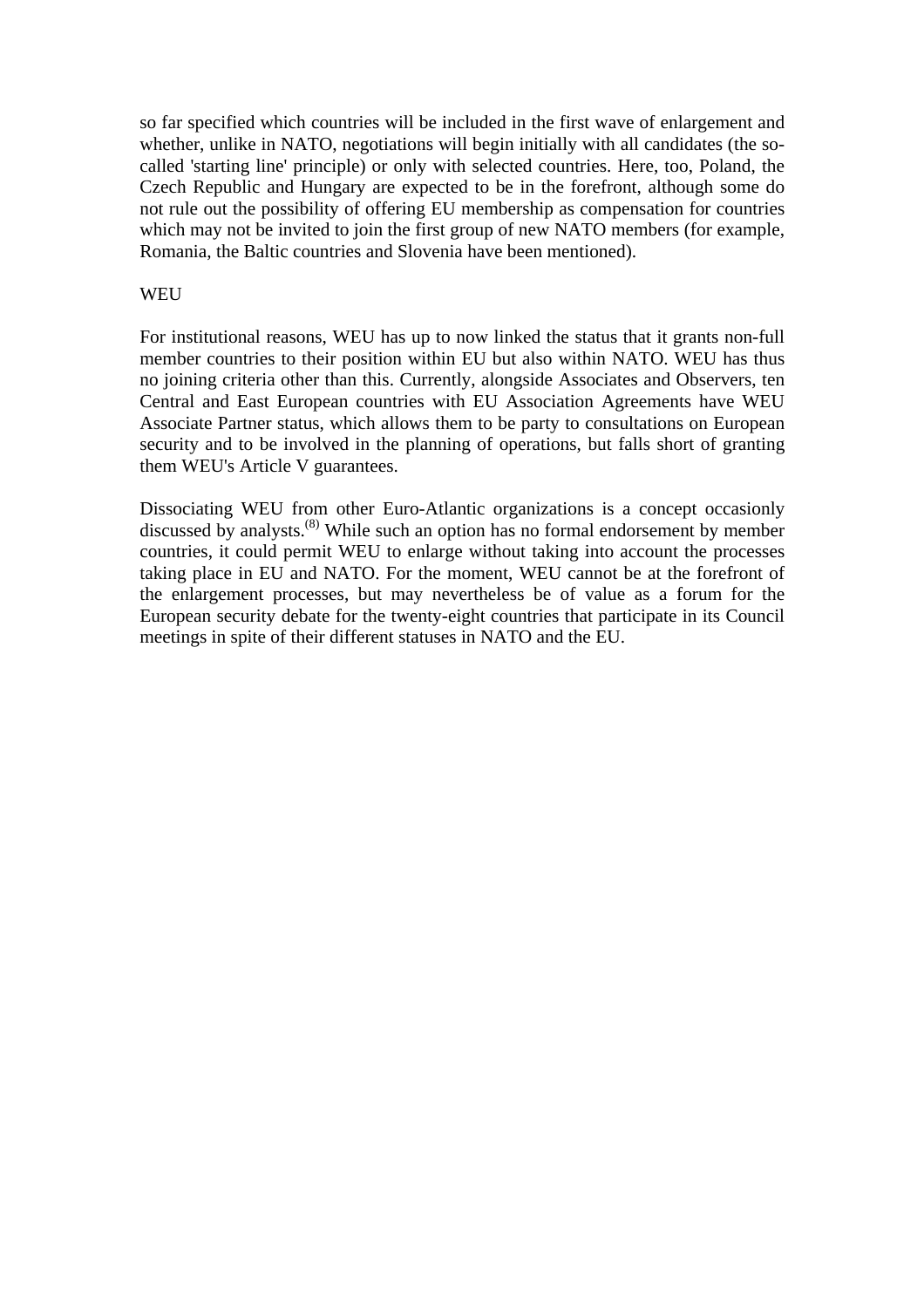## **HUNGARIAN-ROMANIAN RELATIONS: A chaNGED PARADIGM?**

*Pál Dunay*(9)

#### **The evolution of Hungarian-Romanian relations**

Both nations have a turbulent history and fundamentally different visions of their past. A good portion of the territory of Romania once belonged to Hungary when it was part of the Austro-Hungarian Empire. That era is remembered by Hungarians as one of economic boom and a certain level of democracy, whereas nations living under Hungarian domination most probably share the view that 'for the Slovaks, Romanians, Jews, Gypsies and others under Hungarian domination, it was a period of often acute national persecution.<sup>'(10)</sup> There is a significant Hungarian minority, whose numbers are put at between  $1,620,000$  (official census) and two million,<sup> $(11)$ </sup> in Romania, whereas the figures for ethnic Romanians living in Hungary are only 11,000 and 25,000 respectively. $^{(12)}$ 

More recently, the so-called era of socialism was not free of largely invisible divisions either. As the political paths followed by Budapest and Bucharest became increasingly divergent, particularly as far as their interpretation of democracy, however limited, was concerned, cooperation between them, despite their common membership of the Warsaw Treaty Organization and the Council of Mutual Economic Assistance, was not particularly intensive. It was regrettable that Romania, which pursued a largely independent course in international relations between the late 1960s and the 1980s, was unable to gain the support of Hungary, which gradually and very cautiously also distanced itself from Moscow after 1982. In the second half of the 1980s, Romania became more and more dictatorial, while at the same time Hungary's introduction of certain democratic reforms, among them limited respect for human rights, including freedom of speech and the press, was recognized. Under these conditions, a section of the Hungarian intelligentsia, mainly writers and historians, began to voice their concern over the treatment of the Hungarian minority in Romania, resulting in a certain amount of tension between the two states.

Hungary and Romania have taken the same path towards European integration in the past few years. Hungary has usually taken the lead and Romania has followed.<sup>(13)</sup> It is assumed here that this pattern will persist, if only because Hungary started its reforms, however limited, earlier than Romania and, following the so-called 'system change' in 1989, the new Hungarian leadership was more determined than its counterpart in Bucharest to carry out a major reform of society and the economy. The question is now whether Romania will show the determination to meet the requirements laid down by Western institutions for entry in the first wave. At the same time, relations between the two countries following the collapse of the Eastern bloc have continued to be marred by differences.

In December 1989, when, during the revolt, Hungary indirectly supported the Romanian armed forces and later sent food, blood plasma, and medicines, a historic opportunity existed to improve relations between the two countries. Hungary was the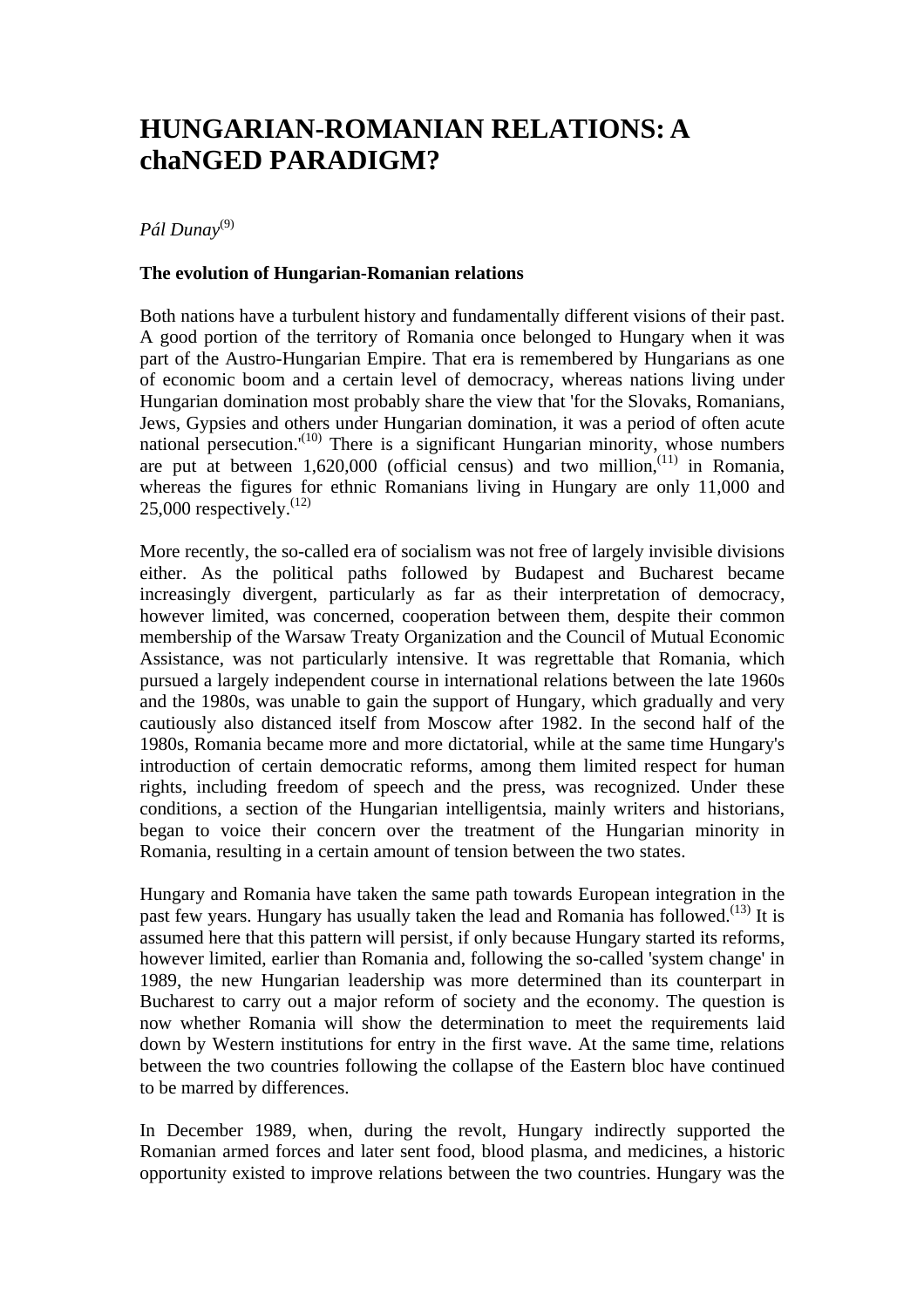first state to recognize the National Salvation Front as the sole representative of Romania. On 29 December 1989 the then Hungarian foreign minister Gyula Horn visited Bucharest and, following negotiations with his counterpart Celac, left the Romanian capital with a feeling of having achieved 'an accord of historic significance.<sup> $(14)$ </sup> There seems to have been every reason for optimism, as in January 1990 the Front declared its intention 'to realize and guarantee the individual and collective rights of national minorities.<sup> $(15)$ </sup> This period was illuminating, as it seemed that the parties would be able to surpass the most important factor that divided them, namely that of minorities, but proved to be short-lived. It would be a gross simplification to say that relations deteriorated solely as a result of the bloody ethnic clash between Romanians and ethnic Hungarians in Tirgu-Mures in March 1990, but the incident highlighted the fact that deep-rooted national tensions cannot easily be relieved, despite the efforts of governments.

In the period 1990-92, Romania's foreign policy objectives were not clearly determined. Its implementation of commitments that would result from the country's accession to European and Euro-Atlantic institutions did not go beyond rhetoric. The Romanian leadership was of the opinion that regaining the country's status of middleranking power, possibly through unification with Moldova (Bessarabia) was sufficient to make the stability of the country attainable and provide for its development. The alternative view of Romanian foreign policy gave a more European colouring to the above objective, starting from the assumption that it could be achieved through the country's involvement in a multilateral cooperative system. Implementation of the latter can be identified with the term in office of foreign minister Teodor Melescanu (1992-96), for whom the three main directions of Romanian foreign policy were: (1) Romania's integration into Euro-Atlantic structures, especially NATO and the European Union. (2) The establishment of good relations with all of the country's neighbours. (3) The establishment of pragmatic subregional relations in accordance with the country's strategic options and its membership of NATO and  $EU^{(16)}$  Others, like Antonella Cappelle-Pogácean, think that Romania's unambiguous Western orientation began to develop only later, following President Iliescu's visit to Washington in September 1995.<sup>(17)</sup>

Members of the conservative leadership in Budapest believed that a bargain could be made on the basis that Romania guarantees the collective rights and autonomy of the Hungarian minority, and that in return Hungary would be ready to guarantee the borders between the two states.<sup>(18)</sup> Connecting the two issues did not provide a clear guarantee to the international community that Hungary did not want to change borders and proved self-defeating. It provided Romania with excellent arguments about revanchism in Hungary, quite apart from the fact that the international community was able to conclude that Hungary was not contributing to stability in East Central Europe but rather that it was undermining it. High-level contacts between the two countries were rare. $(19)$ 

It is difficult to apportion responsibility for the tension between Hungary and Romania. Many critical observers believe that even if the Hungarian authorities had been more flexible concerning the treatment of Hungarians in Transylvania, and had expressed their readiness to cooperate with the Romanian authorities more clearly, things would not have improved fundamentally. The relationship of the two countries as it emerged between 1990 and 1994 was that of a moderately nationalist state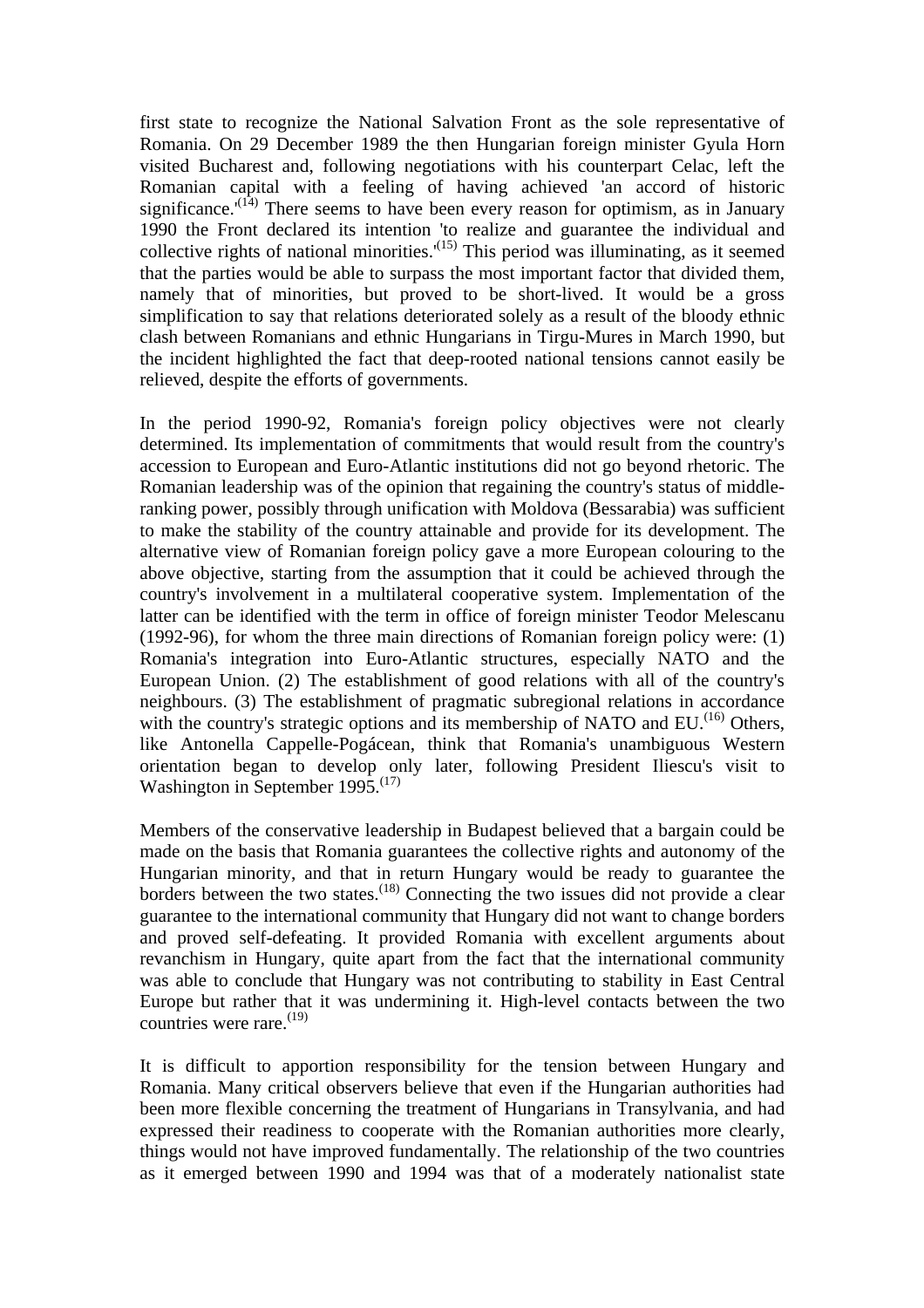(Hungary) and an assertive, intolerant one (Romania). The course taken by Romania has been described as a special Romanian version of 'post-totalitarian nationalism'.<sup>(20)</sup>

With the coming to power in Hungary of the Socialist Party and the Alliance of Free Democrats in 1994, with 72 per cent of the seats in the Parliament, a new era in relations between the two countries could begin. The new government, which was committed to concluding the long awaited basic treaty, started out from the assumption that both countries were equally (un)important in the eyes of most members of the international community, and that consequently neither side was in a position to blackmail the other by clouding the international atmosphere or by not maintaining close contacts. As the Hungarian foreign minister said, 'For if there are no high-level meetings held between two countries and the relationship becomes clouded by uncertainty and suspicion, we have no chance of pressing successfully for improvements in the situation of the Hungarians there or enforcement of their rights. What is more, Hungary's reputation would suffer in the eyes of the Euro-Atlantic community. $(21)$  However, the Hungarian government declared: '... we emphasize as before the government's view that there must inevitably be a mention in the basic treaties of the two sides considering their borders inviolable and of them having no territorial claims on each other.<sup> $(2\overline{2})$ </sup> Moreover, not long after the socialist-liberal coalition came to power, Hungary made the unconditional commitment that the basic treaties would have to contain 'the recognition of borders and the mutual denunciation of territorial claims . . .<sup>(23)</sup> Realization that the de facto priority given to the treatment of Hungarians living outside the country was counter-productive led to a restatement of the main directions of foreign policy: 'I would like respectfully to draw the attention . . . to the fact that this government is going to complete the process of accession to the EU and accession to NATO, or creation of the opportunities for this. The government will subordinate everything else to this.<sup> $(24)$ </sup> This statement by the prime minister was not to the liking of the conservative opposition.

The results of this reorientation were quickly apparent. Unlike previous years, when the West had regarded Hungary as an element of instability, there was increasing recognition that Hungary was making sincere efforts to come to terms with its neighbours, beginning with those where the biggest number of Hungarians live. With the change of government in Budapest in 1994 and the coming to power of forces that take a pragmatic stance on the minority issue, one condition for reconciliation between Hungary and states with a significant ethnic Hungarian population has been met. The first reflection of this effort was the signing of the basic treaty with Slovakia in Paris in March 1995 in the framework of the Stability Pact. Romania and Slovakia closely coordinated their positions concerning the treaties to be concluded with Budapest. Romania took a tougher stance shortly before their signature, and was left isolated, or, rather, left behind by Bratislava. The situation was quite delicate for Romania afterwards. Bucharest on the one hand wanted to demonstrate its commitment to the values shared by democracies but on the other hand was unwilling to pay the price domestically for reorientation of its international relations.<sup> $(25)$ </sup>

The two countries' relationship changed substantially following the November 1996 elections in Romania, with a new leadership in Bucharest that was ready to go beyond lip service in responding to some of Hungary's concerns. Similarly, significant changes took place in the relationship between the Romanian establishment and the Hungarian minority with the election of Emil Constantinescu to president and the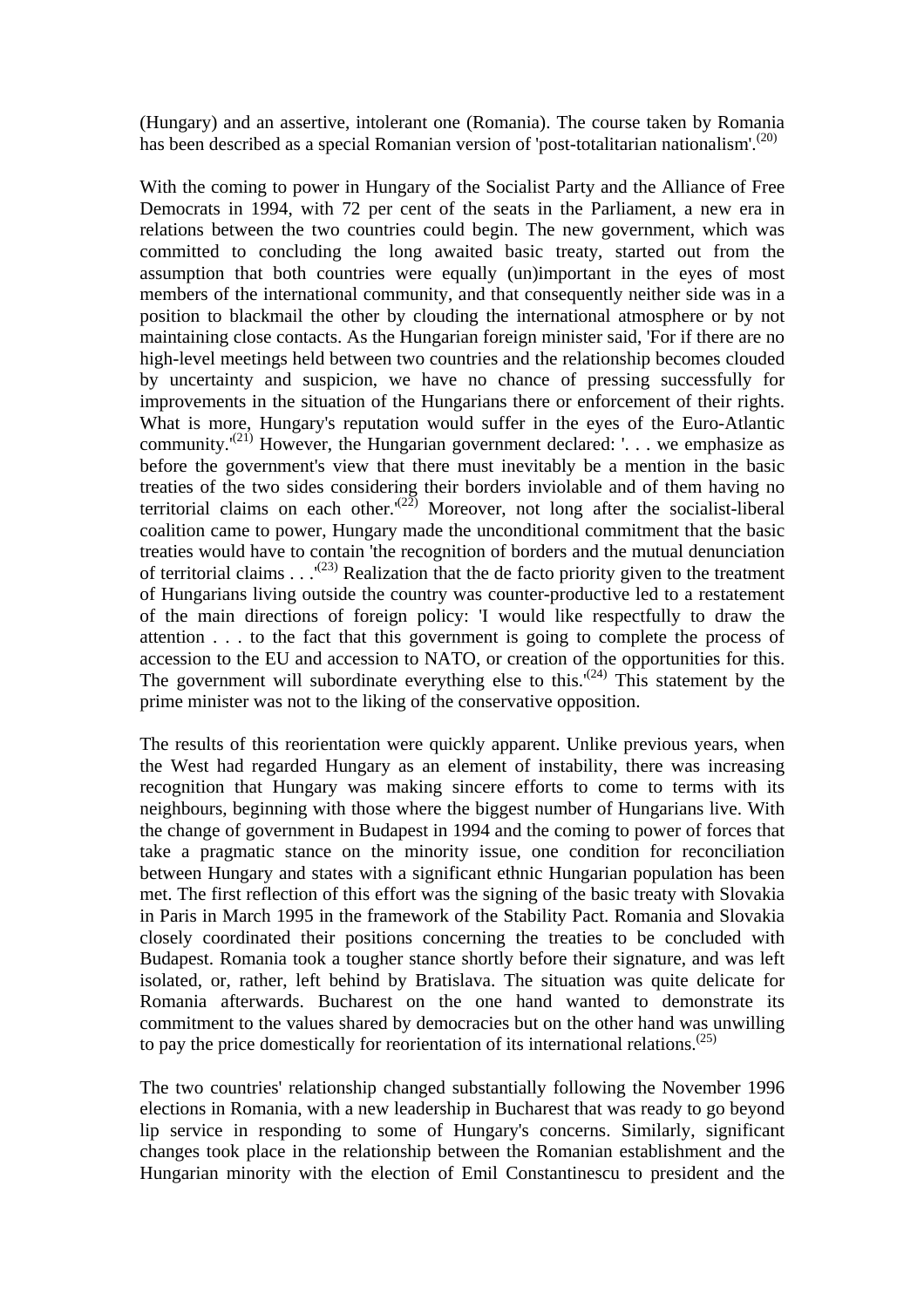formation of the new government. The Democratic Alliance of Hungarians in Romania (DAHR), whose candidate gained the fourth largest number of votes in the presidential election, was ready to share governmental responsibility. This is an eloquent demonstration of reconciliation between Romanians and the Hungarian minority in Romania, although its participation in government deprives the DAHR of some of its room for manoeuvre. It seems the major changes that occurred between 1994 and 1996 - the formation of a non-nationalist government in Budapest and later in Bucharest, and the conclusion of the basic treaty - have been promising signals of a new beginning.

The coming to power of Mr Constantinescu and the formation of the new government provided confirmation of the new direction of Romanian policy. The Euro-Atlantic commitment, including membership of NATO and the EU in the first wave, has become a priority, confirmed by the fact that Romania seems willing to conclude its long awaited basic treaty with Ukraine, though not yet with Moldova and Russia. The basic treaty between Hungary and Romania was signed by their prime ministers on 16 September 1996.

Stagnating economic relations during recent years have not been a spill-over effect of political problems, but have been due much more to the economic decline experienced in the early 1990s. Consequently, a boom in bilateral economic relations following improvement on the political front cannot be expected. Trade between Romania and Hungary is comparatively small.<sup>(26)</sup> The economic performance of the two countries does not differ substantially. Three major differences should be mentioned, however. Industrial output in 1995 exceeded its 1989 level by 56.6 per cent in Romania and 83.2 per cent in Hungary. Whereas Romania's foreign exchange reserves amounted to \$1,523 million in 1995, Hungary's were \$11,968 million. Cumulative direct foreign investment in Romania was \$967 million, and in Hungary \$11,394 million.<sup>(27)</sup> Per capita GDP in 1995 was \$1,140 in Romania, and \$3,350 in Hungary.(28) 'More than \$15 billion in foreign investment has poured into Hungary since 1990. In neighbouring Romania, which has more than twice the population, only \$2 billion has come in . . . Inflation in . . . Hungary declined last year . . . in . . . Romania it soared.'(29)

In addition to the clear division reflected by such data, there is the psychological factor reflected in the fact that Western newspapers publish articles about the new dividing line across Central and Eastern Europe, placing Hungary on the prosperous side of the divide and Romania on the other.

Did Romania have any reason to be concerned about Hungary? It did not in any military sense. There was neither the intention nor the capability on either side to escalate the conflict into a military one, and a military solution to the two countries' differences was not envisaged in any political circle. Consequently, either Romania's perception of Hungary was mistaken, or there were other, non-military reasons, or conceivably the whole bilateral problem was the result of manipulation. Among other things, both countries want to join Western institutions and know that even a remote danger of violent interstate confrontation would provide the West with very convincing arguments for keeping them out. Moreover, military relations between Romania and Hungary have traditionally been better than those in some other fields.<sup> $(30)$ </sup> Despite this good cooperation with the Hungarian armed forces, however,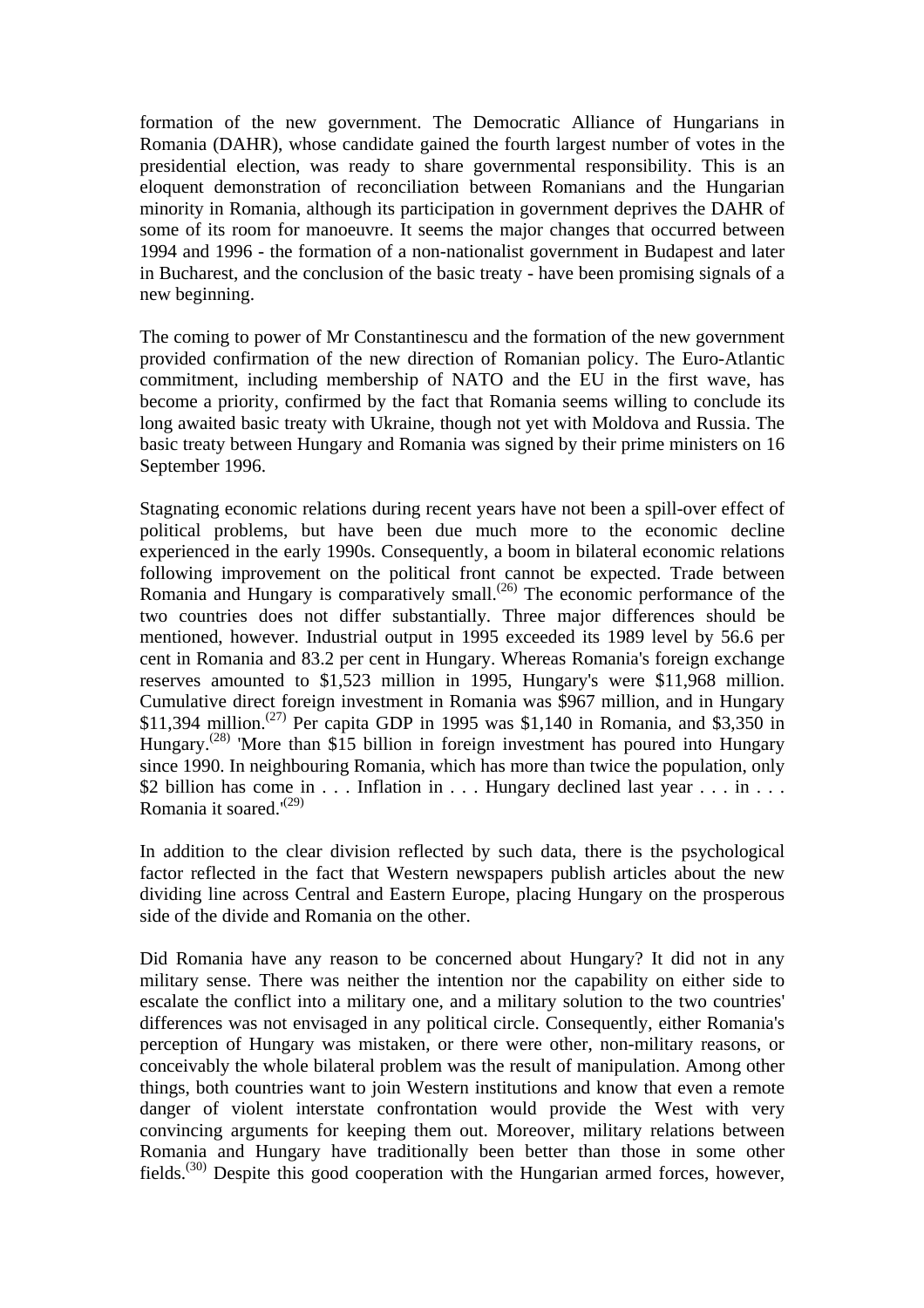there may be some outmoded thinking in the Romanian forces when it comes to purely domestic security matters.(31)

One may conclude that the differences between the two countries remained strictly political, neither side considering the use of other - military or economic - means, and did not spill over to other areas, and that even this limited dispute could not have a lasting effect on relations generally. The problem is largely an artificial one that has been used by politicians to score political points; as far as the people themselves (the Hungarian minority in Romania) are concerned, there is not really any major problem, for a number of reasons. First of all, most Hungarians living in Transylvania do not want unification with Hungary, being more concerned to secure a decent standard of living in Romania. Second, as a result of the policies pursued by the former Romanian leader Nicolae Ceausescu, the population of Transylvania is now ethnically mixed, and the overwhelming majority of ethnic Hungarians do not live in the vicinity of the Hungarian border. Across the border, the majority of the population of Hungary have shown no interest in any kind of border revision,<sup>(32)</sup> and as social tensions and the number of unemployed in Hungary have reached a fairly high level, $^{(33)}$  the country's readiness to accommodate masses of refugees from Romania (or any other country) has diminished significantly. $^{(34)}$ 

#### **The implications of enlargement**

The most dramatic illustration of the impact of the enlargement processes was the conclusion of the long awaited basic treaty between the two countries. Neither side expected any dramatic change in the relationship between Hungary and Romania when the basic treaty was concluded. Indeed, the most important objective was to demonstrate the two countries' ability to resolve outstanding issues. 'The conclusion of the bilateral treaty aimed first of all at confirming their chances of Euro-Atlantic integration', writes a French analyst. $^{(35)}$ 

The dispute between Hungary and Romania continued to centre on the minorities issue, highlighting once again the fact that the political conflict that persisted between the two states was confined to that issue, and did not affect other areas of cooperation. The Hungarian government hoped at least for recognition of certain legally nonbinding international norms. For years the debate had centred on matters of principle, such as individual versus collective rights, rather than addressing the minorities' real concerns. While Romania was not prepared to make concessions, other than on the autonomy of minorities, the Hungarian government was also hampered by its regard for the domestic political situation. Major constraints on its action included the close scrutiny of the Hungarian conservative opposition, which put the issue of Hungarian minorities at the centre of its foreign policy programme, and the activities of the DAHR, which had played an indispensable role in determining the relationship between the two countries by shaping the policy followed by the Hungarian minority in Transylvania. Its leaders, particularly Bishop László Tõkés, were understandably more satisfied with the conservative coalition, which regarded the minority issue as a main focus of its policy and gave a prominent role to the leaders of the DAHR.

In the summer of 1996, Hungarian minority leaders from Romania and several members of the Hungarian government held a summit. The resultant declaration confirmed that 'the fundamental condition of the preservation of the identity of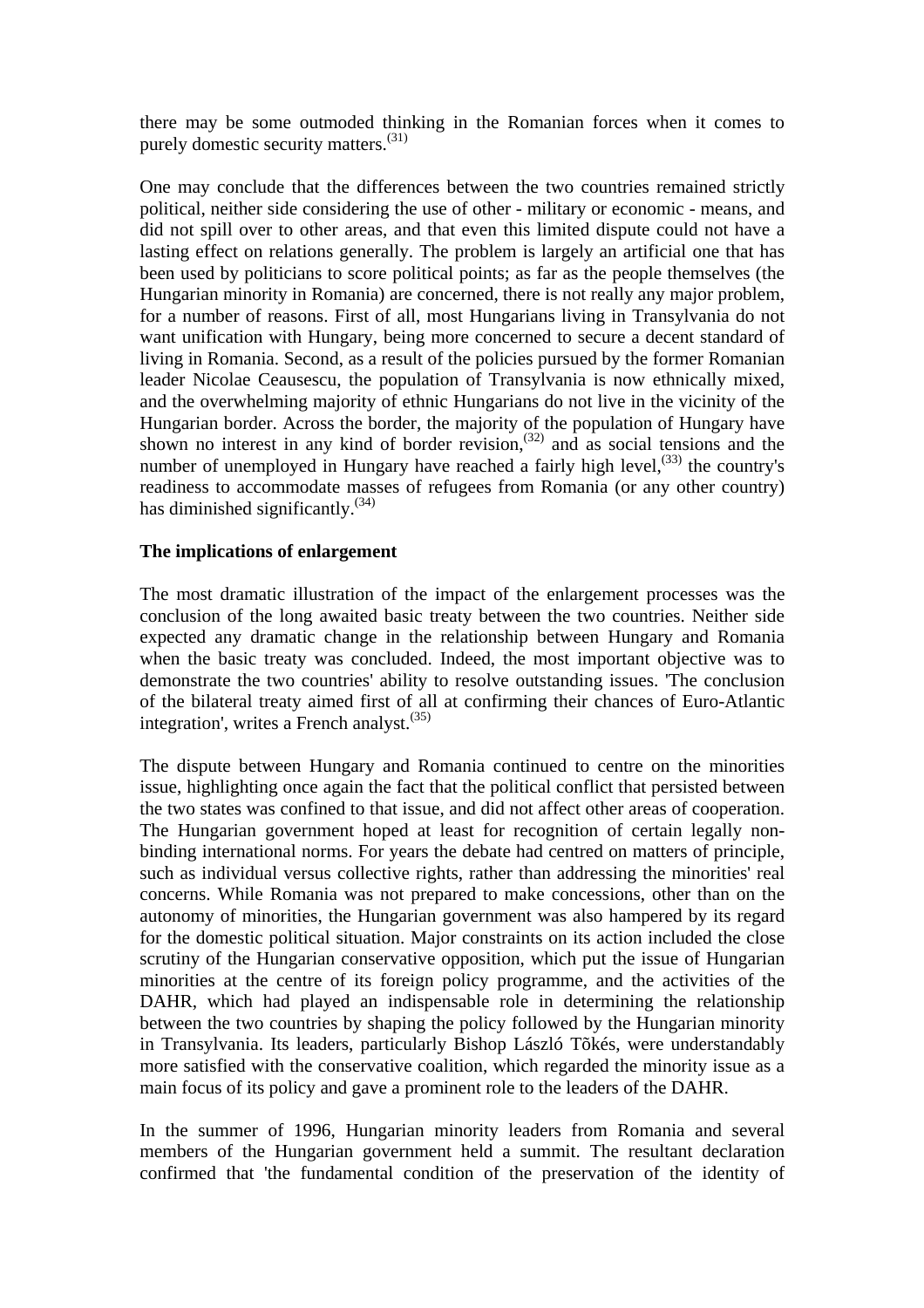Hungarians living beyond the borders, their survival and development as a community, and their survival in their homeland is the creation of self-government and autonomy in accordance with the current European practice and in the spirit of international standards. Coordinated support is to be given to the autonomy endeavours . . . of the Hungarian communities beyond the borders, as [a] means to settle their situation based on the equality guaranteed by the constitution.<sup> $(36)$ </sup> Not only were those neighbours of Hungary with significant Hungarian minorities concerned, but some major Western powers, including the United States and the Federal Republic,<sup> $(37)$ </sup> also expressed their reservations. The Foreign Ministry felt that it was in a quagmire: 'The Horn government was suddenly in danger of seeing its previous  $\frac{1}{2}$  successes disappear overnight.<sup> $(38)$ </sup> This feeling certainly intensified Budapest's readiness to reach a compromise solution. This is one of the decisive factors that prompted those members of the Hungarian leadership who understood the importance of solving the dispute and demonstrating the achievement to the world at large to conclude the treaty before President Iliescu's term of office expired.

A window of opportunity existed, as the leadership in Bucharest also wanted to demonstrate a breakthrough before the autumn 1996 elections. Finally, Hungary was ready to consent to a solution that eloquently demonstrated its readiness to give up its support for Hungarian minorities' autonomy of two months earlier. Accordingly, the relevant paragraph of the basic treaty referred to those documents which 'apply as legal obligations' listed in the annexe to the treaty,<sup>(39)</sup> which included the highly controversial Recommendation 1201 of the Parliamentary Assembly of the Council of Europe.<sup>(40)</sup> A footnote adds that 'The Contracting Parties agree that Recommendation 1201 does not refer to collective rights, nor does it impose upon them the obligation to grant to the concerned persons any right to a special status of territorial autonomy based on ethnic criteria.<sup> $(41)$ </sup> It is for this reason, among others, that some observers are of the view that the treaty 'seems to favour the Romanian side.' $(42)$ 

The treaty was signed on 16 September 1996, and was swiftly ratified by both houses of the Romanian legislature. Most probably the deputies wanted to complete legislation on the treaty before the elections and also wanted to ratify it before the Hungarian parliament did so.<sup>(43)</sup> Those parliamentarians in favour of ratification emphasized that, according to the treaty, 'national minorities constitute an integral part of the society of the state where they live', $(44)$  and that the protection of minority rights formed part of guaranteeing universal human rights. The Romanian nationalists opposed ratification, condemning the legalization of Recommendation 1201, the free use of the Hungarian mother tongue and the prohibition on changes to the proportions of the population in areas inhabited by persons from national minorities. As a protest measure, radical nationalist MPs did not participate in the vote. The deputies of the DAHR abstained from voting, as they regarded the guarantees of implementation of the treaty as insufficient. In the end the chamber of deputies adopted the treaty with an overwhelming majority.(45)

The Hungarian parliament was divided three ways on the issue. The government coalition argued that the treaty was one that served Hungary's long-term interests, including the country's endeavours to join Euro-Atlantic organizations. Moreover, it was declared that no better treaty could be achieved with Romania under the current conditions.<sup> $(46)$ </sup> On the day the legislative held a preliminary debate on the treaty, the government coalition liberal free democrat chairman of the parliamentary foreign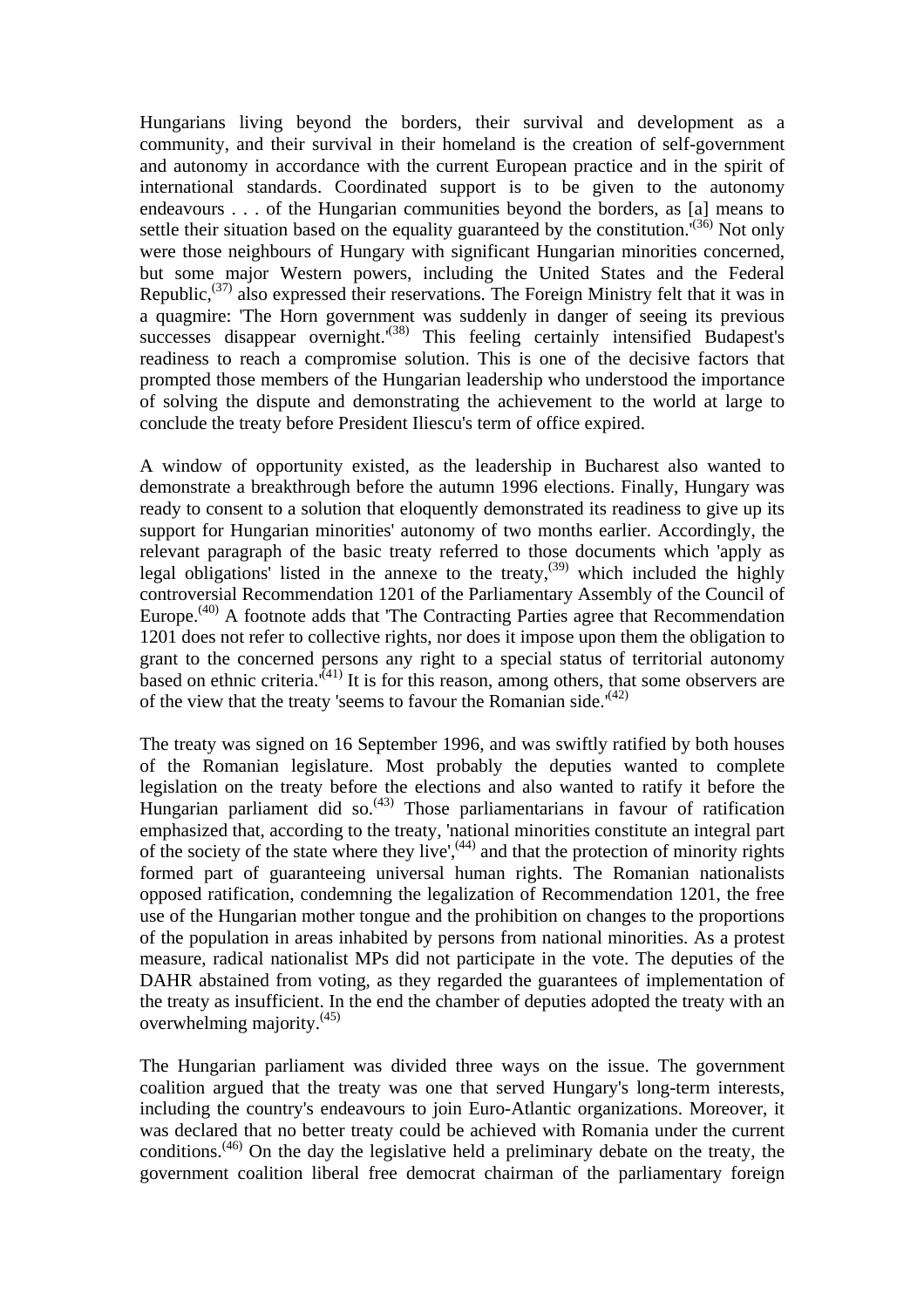relations committee argued: 'One has to understand finally that it is primarily the domestic policy of Romania that determines the destiny of the Hungarian minority.<sup> $(47)$ </sup> The conservative opposition was dissatisfied with the way the question of autonomy had been treated in the treaty. They thought that Hungary was giving up a historic opportunity to influence Romania in exchange for Hungarian minority rights and autonomy some time in the future. Finally, the populist right-wing Smallholders Party went even further, declaring that the treaty codified 'the peace dictates of Trianon and Paris', and thus could be regarded as 'treason'.<sup> $(48)$ </sup> In the end the treaty was ratified on 10 December 1996 by 249 votes to 53, with 12 abstentions.<sup> $(49)$ </sup>

Prior to these decisions, in the summer of 1996, in the light of the forthcoming enlargement of the Atlantic Alliance, the Western partners increased pressure on both countries formally to resolve their outstanding difference. The United States took the lead in trying to convince the parties they should conclude the basic treaty in order to focus on the main task. The high-level, forceful, frank interference attained its objective. The US ambassadors to Bucharest and Budapest, without alluding to the role they had played, later recognized that: 'The heart of the treaty reaches the heart of post-Cold War Europe's security challenges: reconciling the rights and responsibilities of minorities and majorities when peoples and borders don't match . . . Both sides are committed because they know that the treaty clears an important hurdle to an even more historic goal: integration with the West.<sup> $(50)$ </sup> Yet one cannot expect fundamental changes to occur overnight. As was correctly noted: 'The test . . . will come with implementation, but the overwhelming support for the treaty in both countries is reason for optimism.'(51) Initial attempts by each government to undermine the other's efforts to join Western institutions proved counterproductive,<sup> $(52)$ </sup> and at first Hungary but later also Romania realized that it would be more advantageous to concentrate on representing its own national position, without criticizing its neighbours. For Romanian policy-makers, this was not of itself sufficient, as they were concerned about the adverse consequences of the admission of Hungary but not Romania into NATO: 'There are three solutions. Either Hungary and Romania integrate together into NATO, or Hungary enters on its own, or neither of them will be adopted. The latter two solutions are catastrophic for Romania. But what can be done?<sup> $(53)$ </sup> In the autumn of 1996, the then Foreign Minister Melescanu said: 'Romania is worried . . . if Romania and Hungary were to be put on two sides of an imaginary line during the expansion of NATO. Bucharest would not like the historic reconciliation of the two countries to be upset by events and occurrences outside Romania and Hungary.<sup> $(54)$ </sup> His successor, Adrian Severin, stated that he was in favour of the 'simultaneous NATO accession of states belonging to the same geopolitical area', adding that he would not be in favour of 'phased admission', though this would not affect the two countries' relations.(55)

In the basic treaty, therefore, the two countries included a statement that 'They shall mutually support each other's efforts aimed at integration to the European Union, NATO and the Western European Union.<sup>'(56)</sup> With this sentence, the issue that had preoccupied the political establishment in the two countries for some time was neutralized. Different interpretations of this short paragraph are, however, possible, and the narrow one is most likely to be correct. In the broader interpretation, neither country would join either the EU or NATO unless the other was also admitted, but that interpretation is not shared by either of them. 'Support' does not imply that either side should wait until the other becomes mature for integration, but that it should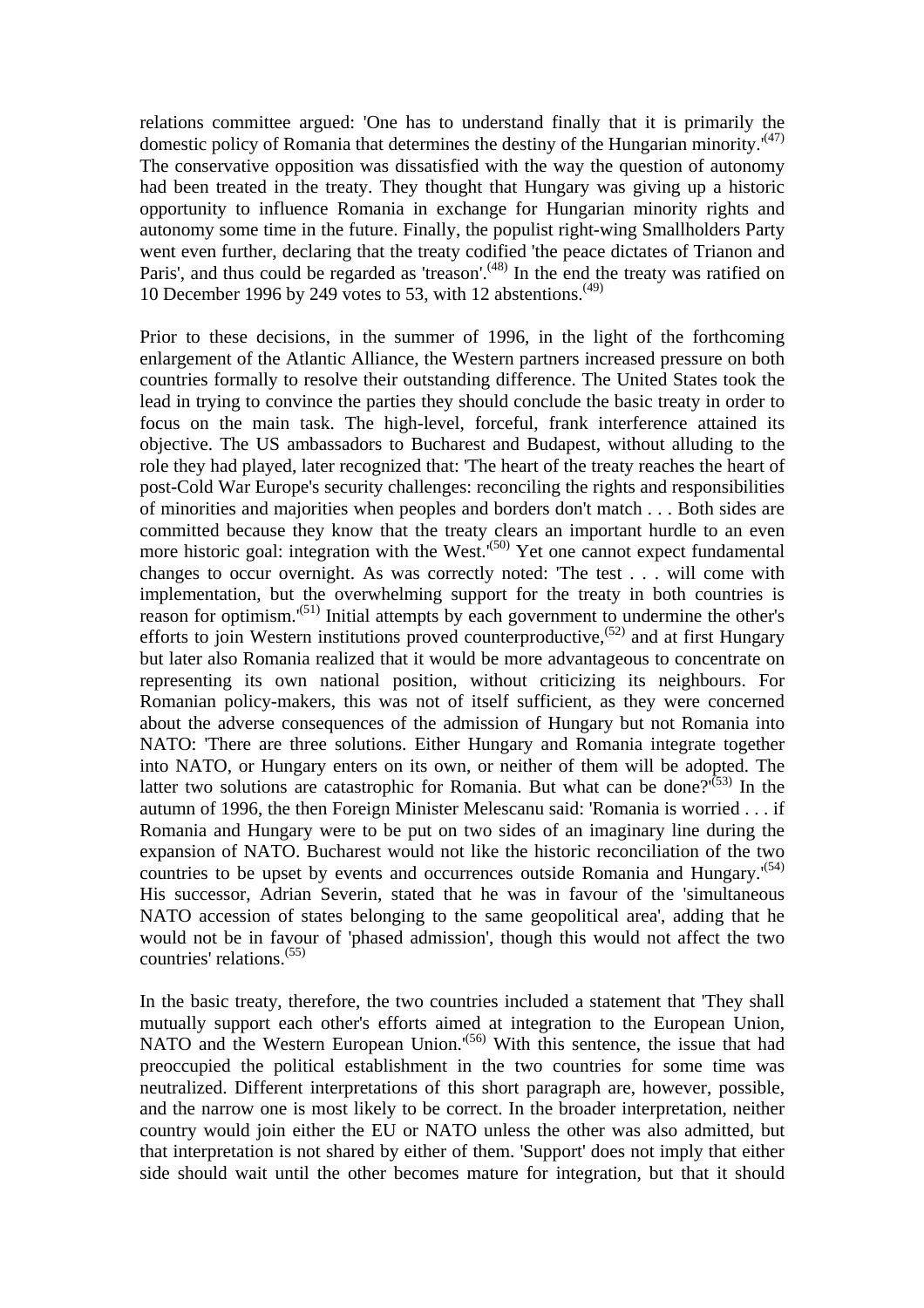provide as much political support and assistance to the other as is available both before and after accession.

#### **The way forward**

Today, relations between Hungary and Romania give every ground for optimism. This result has not been achieved primarily as a result of the attention paid to it by the West, though that played a part. Without belittling the importance of external influence, the development of democracy and ethnic tolerance in the two countries are the most important factors affecting their future relations, bearing in mind that disagreement between the two countries has never gone beyond the issue of the Hungarian minority. There are, however, significant political forces in both countries that would like to gain the upper hand and oppose the parties' current determination to cooperate. In 1998 elections will take place in Hungary. The socialists, who gained more than 30 per cent of the votes at the last election and have held 54 per cent of the seats in the Parliament since 1994, could today, according to opinion polls, count on only 15 per cent of the votes. Their lost votes would possibly go partly to the moderately conservative party of young democrats (FIDESZ) and the populist rightwing Smallholders Party  $(FKGP)$ .<sup> $(57)$ </sup> The outcome of the elections is, however, of course unpredictable. It seems certain that no party will be in a position to form a government on its own, and that the current coalition of socialists and liberals will require some support from the conservatives. It is also feasible that the Smallholders could be the biggest force in the legislature, and would try desperately to find coalition partners. One would then have to expect some nationalist rhetoric, and with it an increased 'commitment' to the Hungarians living in neigbouring countries. The current problem-free situation would in any case come to an end and be replaced by one in which there was some limited tension. It is unlikely, however, that any future government would seek to revise the treaty concluded by Hungary and Romania.

In Romania the government was formed in late 1996 and therefore has a long term of office before it. Given its enormous tasks of consolidating the economic situation, managing the postponed economic transition and cracking down on corruption, the government's popularity will probably be shaken. There is thus some danger that nationalistic rhetoric will reappear in Romanian politics. It would therefore be desirable to make the process of cooperation irreversible.

As shown above, the most significant changes have been brought about by changes of government in both countries. The upper hand gained by forces that feel less strongly about the nation and more strongly about the state's performance has been decisive. The West can help by putting any force coming to power under pressure in the years to come and thus encouraging cooperation between the parties. In emphasizing the important role of domestic politics in the two countries' international relations, it is important to point out that tension could reappear in the Hungarian-Romanian relationship if extremist nationalist forces were returned to power or gained significant political influence in both countries at the same time. The danger of that will, however, remain limited, partly because the parties have accumulated experience in managing their differences, and because both are affected by the moderating force of the EU and the Atlantic Alliance: neither country wants to jeopardize its prospects of integration.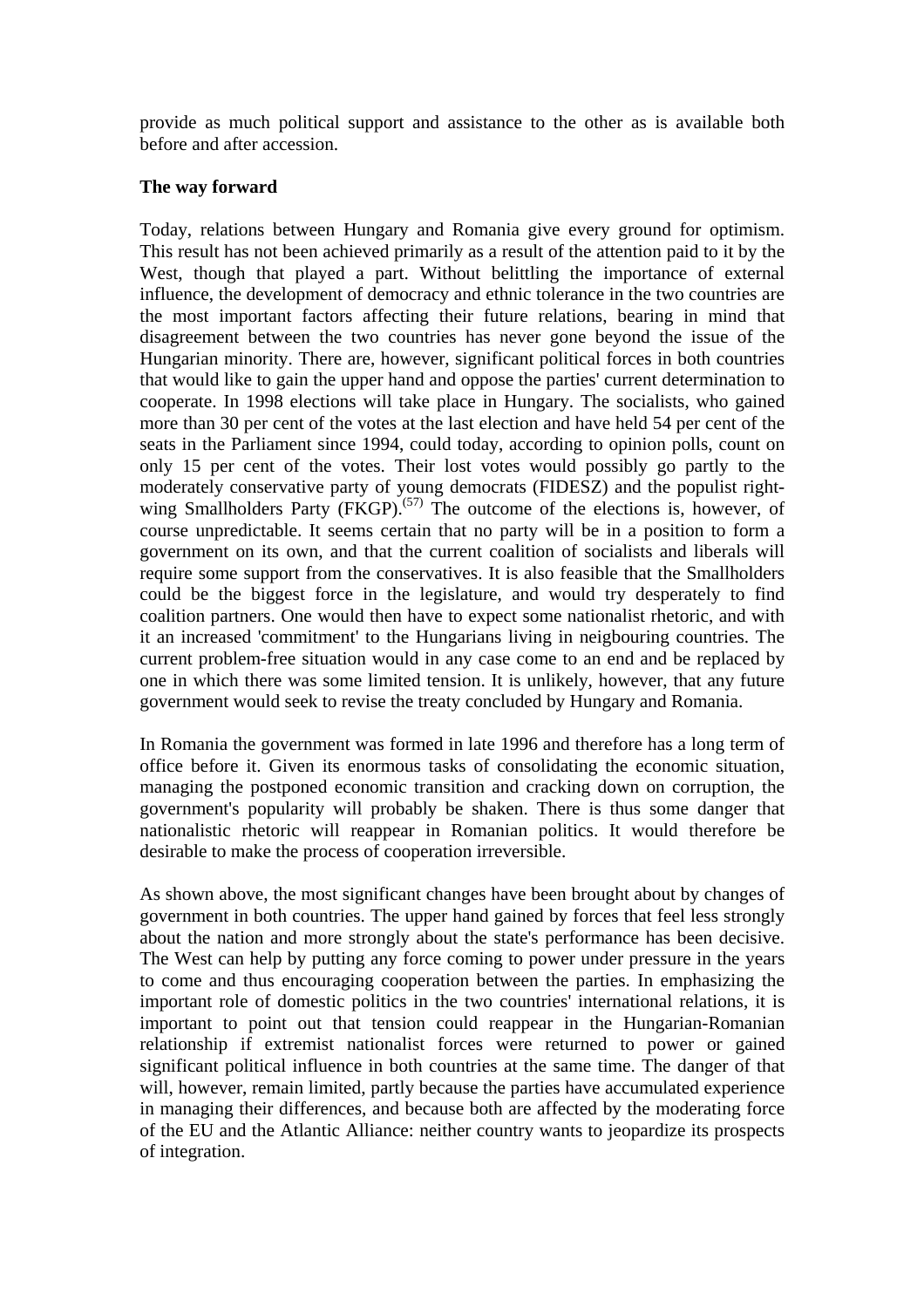In addition to domestic politics, the Hungarian-Romanian relationship, if one country but not the other joins Western organizations, will be affected by several other factors. The first will be how international organizations in general tackle the problem of differentiated membership. Will they be able to find ways of keeping temporarily 'rejected' countries interested in gaining membership later? Will subregional cooperation play a useful complementary role in maintaining close relations between the new members and the others that have to wait longer? Last but not least, how will the governments of the respective countries react in order to maintain the momentum in their cooperation?

It seems that the current Romanian leadership gained sufficient credit at the November 1996 elections to manage the problem if not invited by the Alliance to be among its first new members. It is important that postponement of Romania's admission to NATO should be accompanied by straight language concerning continuation of the enlargement process, in which Romania should certainly be involved. However, there is no reason to foresee any major problems if Hungary joins either NATO or the EU, or both, earlier than Romania - particularly not if adequate attention is paid to Romania's interests as an important neighbour of Hungary. In the case of NATO enlargement, there is a greater likelihood that the opposition will attempt to manipulate the Romanian public by saying that a new dividing line has been drawn than in the case of EU enlargement. This would be unfortunate, as there is every reason to assume that Romania would continue its march towards NATO membership, which would further improve the already excellent relations between the two countries' armed forces. A more intensive 'PfP-plus' cooperation programme with Romania and other 'outs' might be considered. The type of measures to be taken in order to help Romania prepare to join the Atlantic Alliance in the next wave should be considered. Last but not least, it will be necessary to make countries that are not admitted early understand that there is a wide spectrum of politico-military forms of cooperation between membership and non-membership. The West should continue to encourage Bucharest to resolve its remaining differences with Moldova, Ukraine and Russia. These are just as important for the integration of Romania as was agreement on the basic issues of its relations with Hungary.

The accession of Hungary to the Atlantic Alliance before Romania will not have major military repercussions. Even though the modernisation of the Hungarian armed forces will have to be speeded up, no bilateral arms race seems to be in sight. Redeployment of Hungarian armed forces has already taken place since the end of the East-West conflict in order to eliminate the uneven distribution of troops and reduce the westward (and southward) orientation of the forces.<sup> $(58)$ </sup> As Hungary will, for the time being, not have any neighbour that is a member of NATO, a basically even distribution of forces would be an adequate posture. Land-locked Hungary would for strategic reasons be very much interested in having one or more neighbours in the Atlantic Alliance. The number of credible candidates is limited, and Romania ranks highly among them.

The only subregional organization that Romania has not been able to join, though willing, is the CEFTA. Accession has to be agreed upon and talks concluded in the near future. The accession of Romania to CEFTA will create some problems in the longer run. A free trade regime such as this will have to be terminated if some members of the group join the EU. As Romania will probably become a member of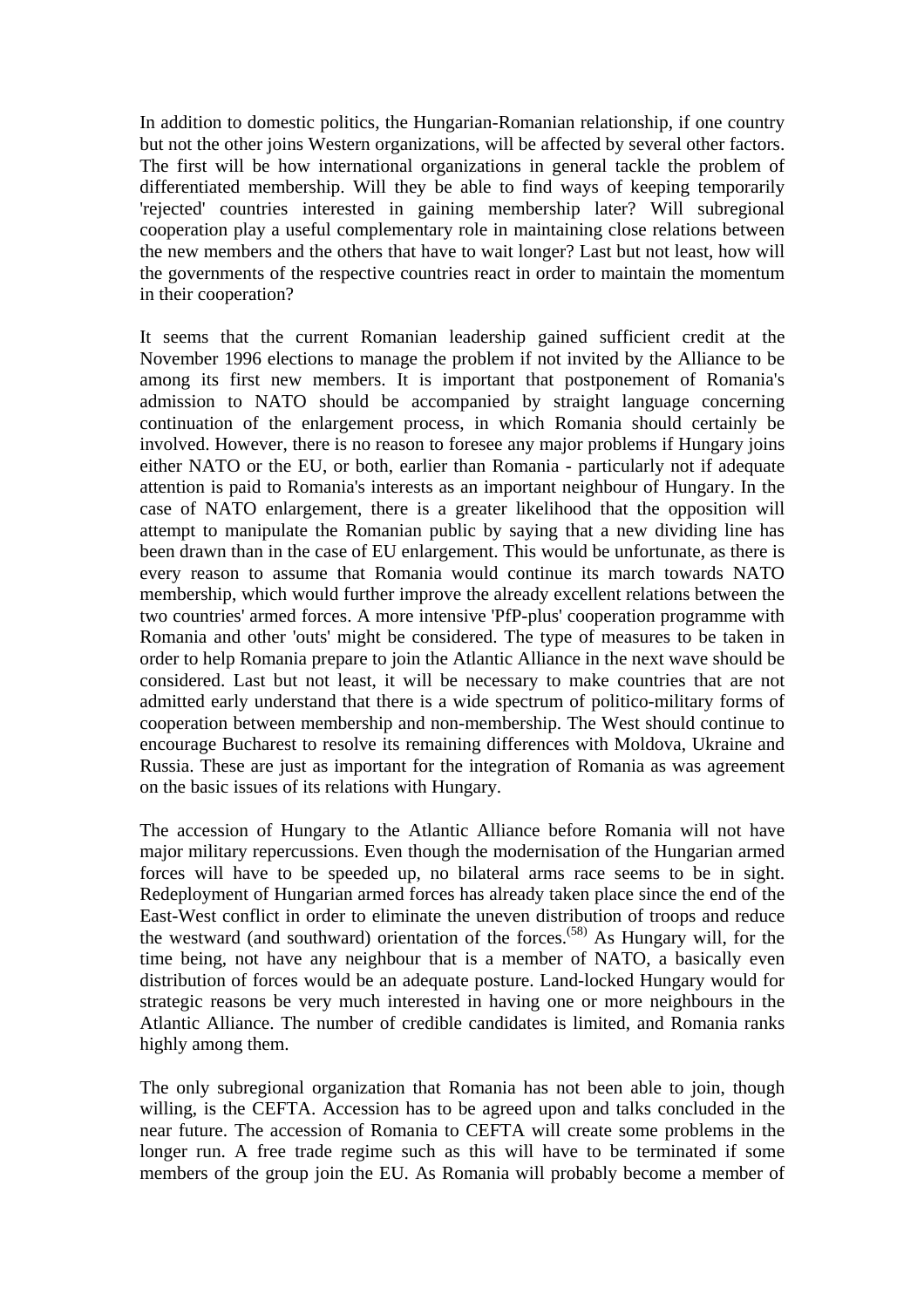the EU later than Poland, the Czech Republic, Slovenia or Hungary (four of the other five members of CEFTA), cooperation in this framework will remain a temporary phenomenon. It is for this reason exclusively that I have not been in favour of further expansion of CEFTA. Another framework that both Hungary and Romania were strongly encouraged to join is the US-backed South-east European Cooperation Initiative (SECI).<sup> $(59)$ </sup> Though neither country wants to be regarded as a South-east European country, and even less a Balkans country, both gave in to US pressure. It remains to be seen whether the SECI will acquire any importance or remain a hollow shell like some other subregional frameworks.

If Hungary joins the European Union first, however, certain practical problems in the bilateral relationship have to be resolved. First, if a visa obligation, following implementation of the Schengen regime, has to be imposed on Romanian citizens, some special measures will have to be considered. The reopening of the Hungarian consulate general in Cluj and the opening of new border crossings, partly with the assistance of the European Union, may prove to be helpful. The kind of special measures that could be introduced in order not to erect a wall between Hungary and Romania have to be explored. The solution might lie in the fact that Hungary will not qualify for the entirely free movement of persons immediately after its EU accession. By the time it does, Romania may also be close to membership. It is undeniable that the Hungarian border guard will take on the role of 'filter' on the Romanian-Hungarian border (and elsewhere), serving the common interests of the EU as well. If the bilateral free-trade agreement to be concluded between the two countries soon has to be terminated, or if the same happens regarding CEFTA due to the EU membership of one of the partners, bilateral economic and political relations may suffer. However, the full integration of a new member of the Union will not occur immediately, so it is particularly important that economic cooperation become far more intensive before that point is reached. As the political constraints have largely vanished, there is reason to hope that trade relations between the two countries will intensify in the years to come. As both states have Association Agreements in force with the EC that provide for the free movement of goods, with the exception of agricultural products, one must not count on any major change in trade relations following either country's accession to the EU. Consequently, if bilateral trade increases in the years to come, the tendency will not change drastically later.

The consequences of not being invited to join NATO in the first wave, or not meeting the requirements to begin negotiations with the EU on accession are well kept secrets in every Central and East European capital. If a Central European government were to announce that it would continue on its current political path even if not invited to join the EU or NATO, the motivation of the West to please the less successful candidate would disappear. On the other hand, if a Central European government were to declare that, if it were not among the first new members, extremist forces would gain the upper hand and political processes would go out of control, this would present a picture of the country's stability such that nobody would want it to be among the members. There is therefore a thin line for the countries of Central and Eastern Europe to navigate in the years to come.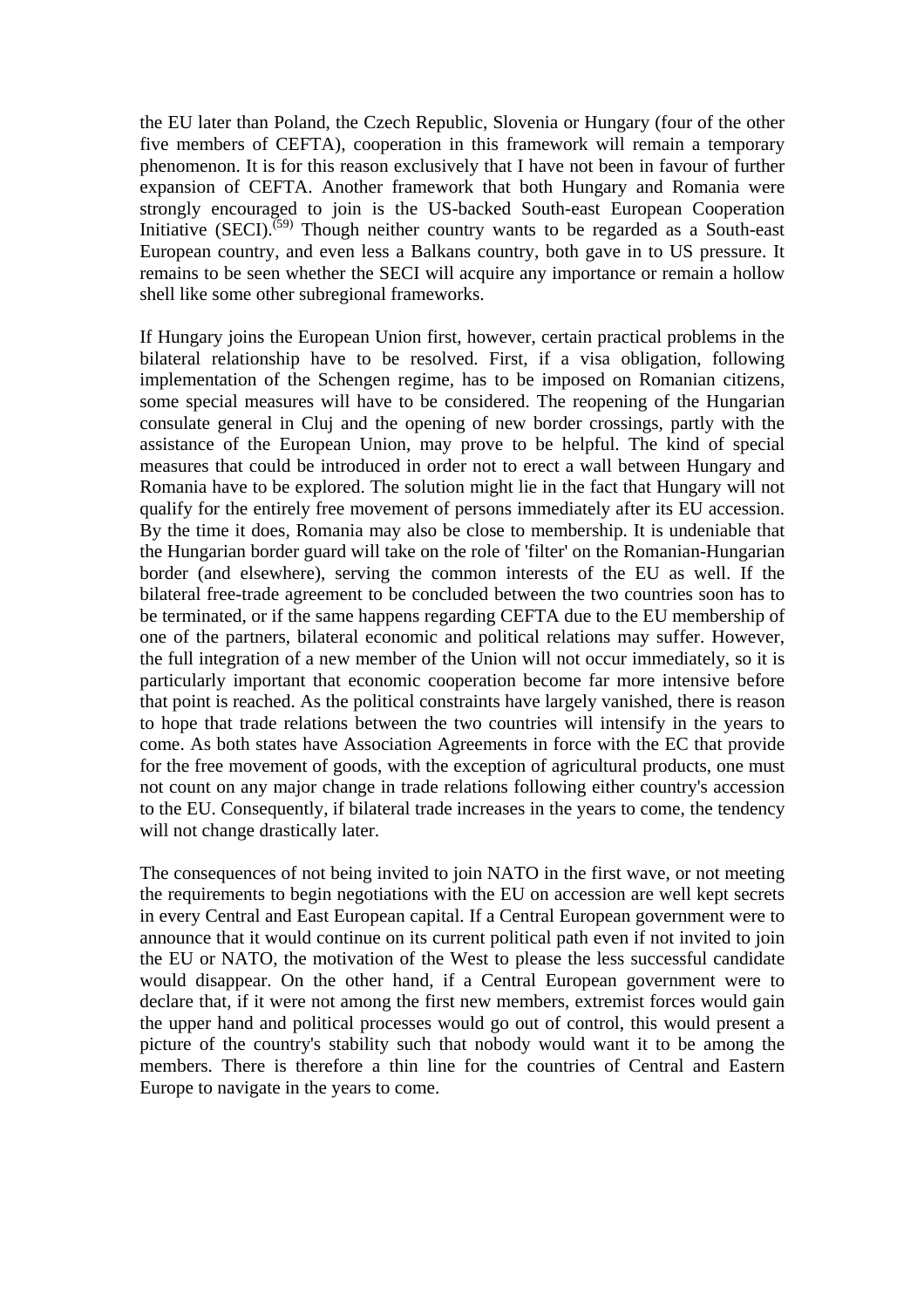## **POLISH-LITHUANIAN RELATIONS:THE COMPLEXITIES OF GEOPOLITICS**

*Wojciech Zajaczkowski*(60)

#### **Developments in relations**

Throughout the 20th century, the relationship between Poland and Lithuania has been a peculiar one, due to the fact that it has involved two nations which, for a few hundred years prior to the end of the 18th century, had been united as one state. The development of a modern, national consciousness in both societies at the turn of the 19th century proved to be a major obstacle to the reconstruction of the Polish-Lithuanian commonwealth in its previous form. Furthermore, it had a negative impact on the mutual relations of these two nations in the period between the two World Wars, and after the collapse of the Soviet Union.

The policy of Vilnius and Warsaw implemented in the 1990s has oscillated between arguments arising from differences in the interpretation of their common history, on the one hand, and attempts at developing common solutions to social, economic and political problems facing both countries in the period following the Cold War on the other. Initially, the first of these two tendencies prevailed; it was only later that it was superseded by mutual cooperation and also collaboration in a wider regional context.

The difficulties hindering the development of Polish-Lithuanian relationships in the first half of the 1990s were caused not only by residues of the past, but also by the issue of the Polish minority in Lithuania. According to estimates, there are approximately 20,000 Lithuanians living in Poland (about 0.05 per cent of the total population), $(61)$  whereas the number of Poles in Lithuania, mainly in the Vilnius Salceninkai regions, is estimated at 258,000 (7 per cent of the total population).<sup> $(62)$ </sup>

Lithuanian fears of Polish cultural and territorial expansion were reflected in the authorities' distrust of the Polish minority, which had not supported Lithuanian aspirations to independence in the crucial years 1989-91. The attitude of the Polish minority was determined mainly by anxieties caused by the national policy of the independent Lithuanian state.<sup> $(63)$ </sup> However, the argument between the Lithuanian authorities and the Polish minority did not affect Warsaw's attitude towards Lithuanian attempts to regain independence. In 1990 and 1991 the Polish Ministry of Foreign Affairs indicated that the independence of the Republic of Lithuania was an undisputed foreign policy objective. $(64)$ 

Over the following years, this situation changed. Because of the emergence of the independent Lithuanian state, Poland's main foreign policy objective towards it in 1990 and 1991 ceased to exist, while various minority issues and historical arguments have remained and affected the character of the mutual relations of Poland and Lithuania. As a result, Lithuania was the last of Poland's neighbours to sign an interstate treaty with it (on 26 April 1994). Until then, mutual relations had been regulated by the Declaration of Friendly Relations and Good-Neighbourly Cooperation, signed by the Ministries of Foreign Affairs of both countries on 13 January 1992.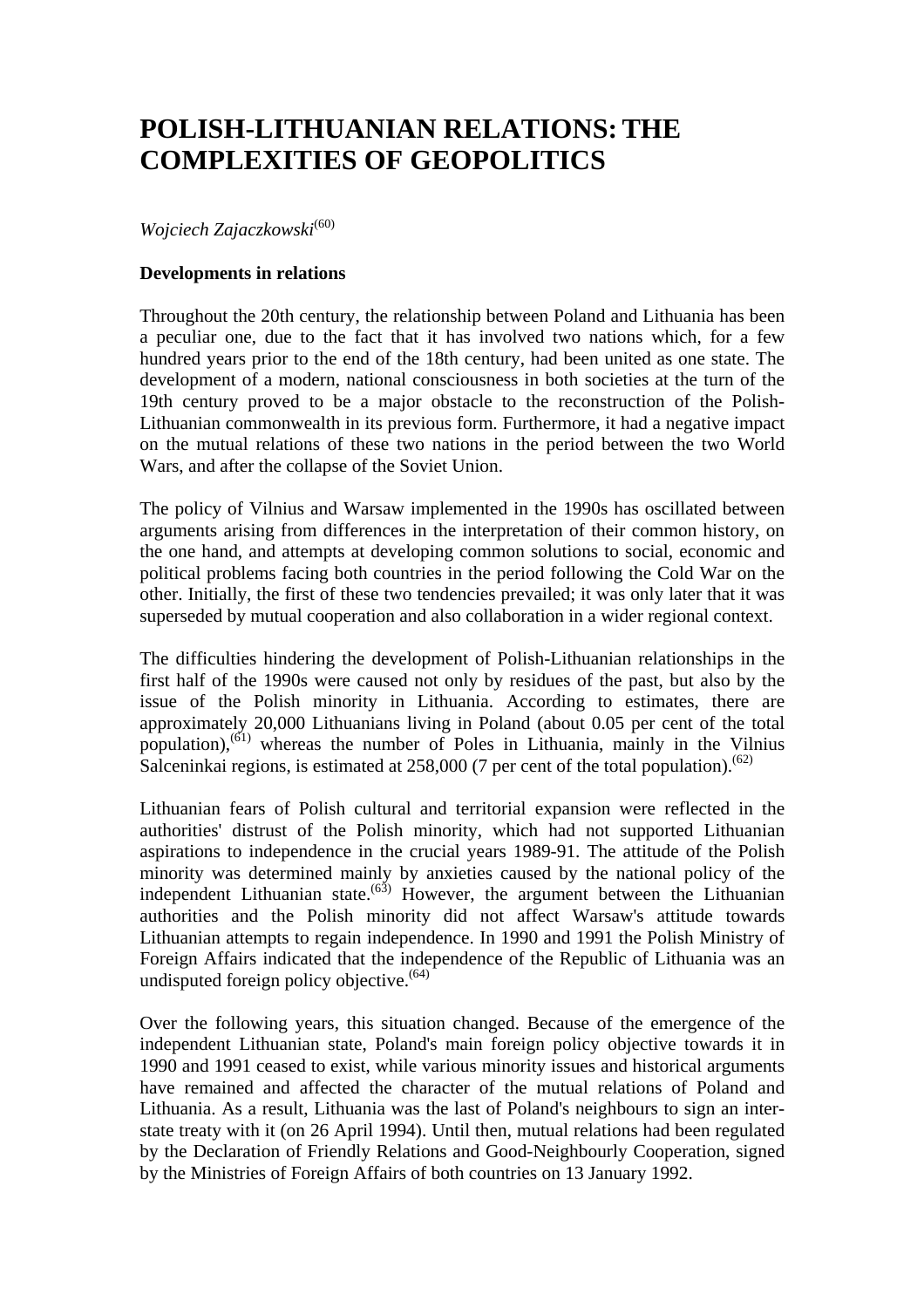The following statement by the previous Minister of Foreign Affairs, Andrzej Olechowski, aptly characterizes the attitude of Warsaw towards Vilnius during that period:

'In the relationships between Poland and the Baltic states, an important role is played by actions stressing the subjectivity of these countries, fostering their gradual inclusion into European structures . . . We will watch attentively the issues concerning national minorities there, including the Polish minority . . . Poland advocates the civic integration of ethnic minorities with the preservation of the autonomy of their languages and cultures, although without political and economic autonomy, and at the same time, full respect for the rights of these minorities, in keeping with the standards of the OSCE and the Council of Europe.'(65)

The character of the relationship between Poland and Lithuania during the years 1992-94 can be best described as one of deadlock. It was apparent that there were no significant incentives that could have made either party change this situation. At that time, neither the development of economic relations nor the aspirations of both countries to join the European structures prompted either country to alter its stance.

In 1993, the Lithuanian Minister of National Defence, Audrius Butkevicius, described NATO, the North Atlantic Cooperation Council (NACC) and WEU as the most important partners in the area of security,(66) further quoting the following countries as partners in the process of 'strengthening the mechanism of regional security':

- Latvia and Estonia (in the coordination of foreign and economic policies);
- Scandinavian countries (the consolidation of relations);
- the Czech Republic, Hungary, Poland and Slovakia (the expansion of relations);
- Belarus and Ukraine (the promotion of economic relations).

That classification did not change after a formal application for membership of NATO was submitted by Lithuania in 1994. In a report prepared in 1995, the Deputy Head of the Multilateral Division of the Lithuanian Ministry of Foreign Affairs, Eitvidas Bajarunas, indicated the same partners in the identical order.<sup> $(67)$ </sup> At the same time, however, he expressed Lithuania's concern that it would be isolated from other Central European states which are nearer to achieving their aim of admission into the European structures.

In 1996, a change of tone in the debate in Lithuania on foreign policy and state security became very evident. Initially, the tendency was manifested in pessimistic opinions published in the daily press, with doubts expressed concerning possible integration into NATO and a questioning of the West's goodwill towards the Baltic states.<sup>(68)</sup> The main criticism levelled at the West were of its proposed solutions to the problem of security of the Baltic states, which did not include their membership of NATO, such as security guarantees furnished by Nordic countries (with Sweden playing the key role) recommended in the RAND report,(69) or the 'Baltic Action Plan'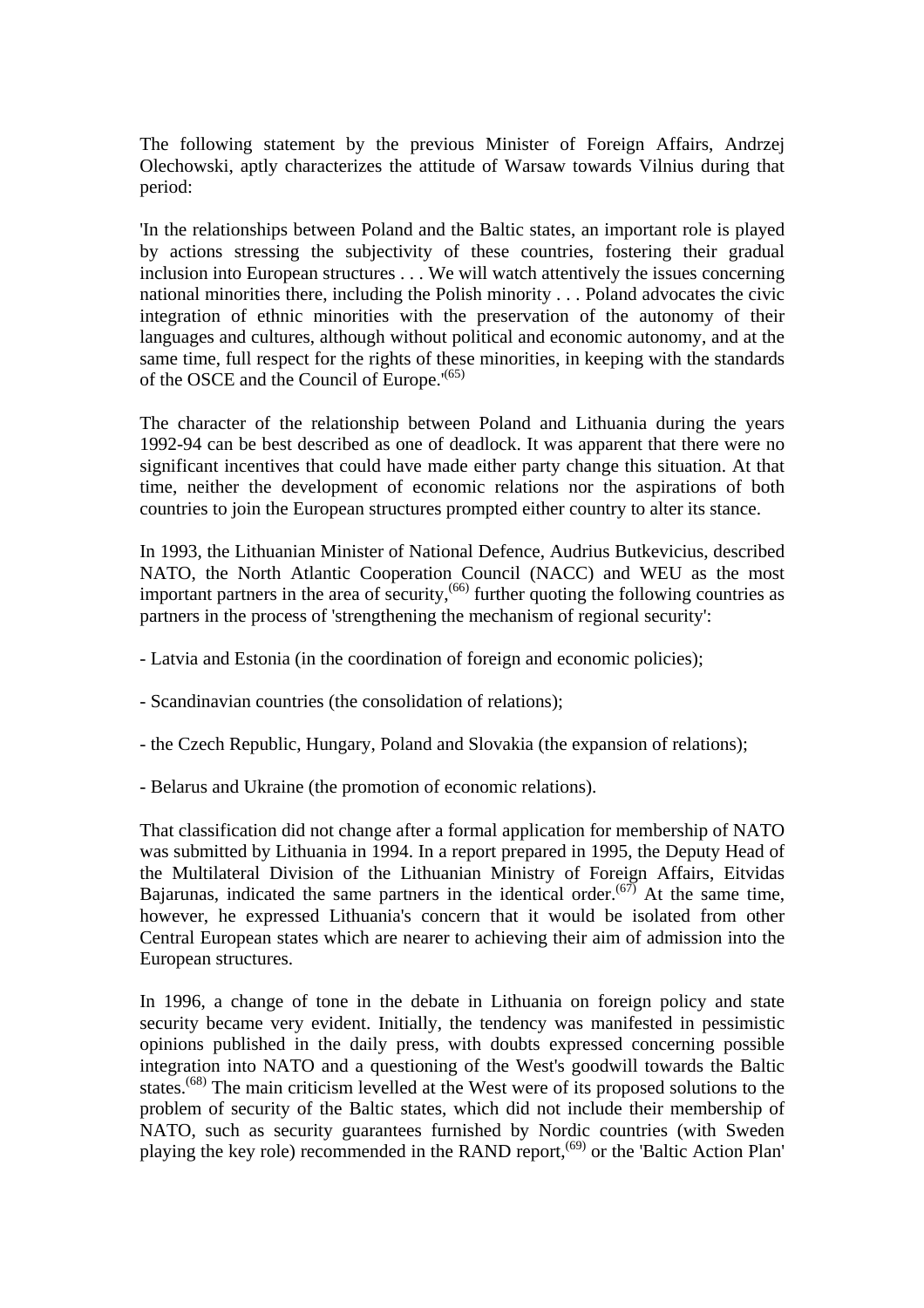put forward in September 1996 by the United States. A certain amount of criticism could also be found in official statements.

Most revealing in this regard were documents approved by the presidents of the three Baltic states on 26 November 1996. Among other things, these contained a demand 'to design an accession process involving a framework for consultations between NATO and countries that have expressed their interest to join the Alliance and share common values', and 'to urge an active consideration of a comprehensive and transparent enlargement process, one that would include all countries.<sup> $(70)$ </sup> In another document,<sup> $(71)$ </sup> the three statesmen added: 'an obscure perspective of the Baltic states in the process of Atlantic integration could destabilize the Baltic security environment.'

In 1996, the results of actions undertaken with a view to admission to the Atlantic security structures, the priority issue during 1993-95, were thoroughly discussed and criticized. So in fact were two others: cooperation with the Scandinavian countries and cooperation among states in the Baltic region. In the case of the former, encouragement to develop contacts with Sweden and Finland, who are not members of NATO, was generally perceived in Lithuania as an attempt to suggest and recommend alliances other than NATO. Finland, in fact, expressed its objections to the inclusion of the Baltic states in NATO in a statement made on 28 October 1996 by its Minister of Foreign Affairs, Tarja Halonen. This was to a large extent the result of an argument with Latvia concerning sea shelf boundaries and oil deposits located in a disputed area (the main issue was ratification by the Latvian Parliament of two agreements with an American and a Swedish company, AMOCO and OPAB), as well as attempts made by Estonia to outstrip its partner Baltic states, who were less advanced in terms of economic reform. Of considerable significance was also the fact that both Estonia and Latvia became involved in debates with the Russian Federation over the status of their Russian-speaking citizens and ownership of certain border areas. This involvement was often criticized, especially in the statements made by opposition leaders Vytautas Landsbergis and Algirdas Saudargas, who after the elections became the President of Parliament and Minister of Foreign Affairs respectively.

Immediately after having won the elections, former opposition politicians confirmed their willingness to continue the ongoing process aimed at Lithuania's membership of NATO and the European Union. At the same time they stressed that Lithuanian foreign policy had reached a critical point. Vytautas Landsbergis stated: 'With the forthcoming 1997 decisions and the selection of candidate states from Central Europe for talks on membership of NATO, Lithuania will witness growing intimidation and anxiety tensions.<sup> $(72)$ </sup> In order to alleviate the effects of the difficult political position of Lithuania, in an attempt to find new ways of achieving strategic goals, Minister Saudargas initiated a switch in Lithuanian foreign policy. Having expressed the hope that the NATO summit in Madrid in July 1997 would bring about a 'transparent and continuous process of enlargement', he said: 'partner states should not only take part in consultations, humanitarian, peacekeeping, search and rescue missions. Partnership for Peace (PfP) states should also provide for a greater partner involvement in the PfP decision-making and planning process.'(73)

The most important aspect of changes in Lithuanian foreign policy at the end of 1996 and the beginning of 1997 concerned the hierarchy of partners. The efficiency of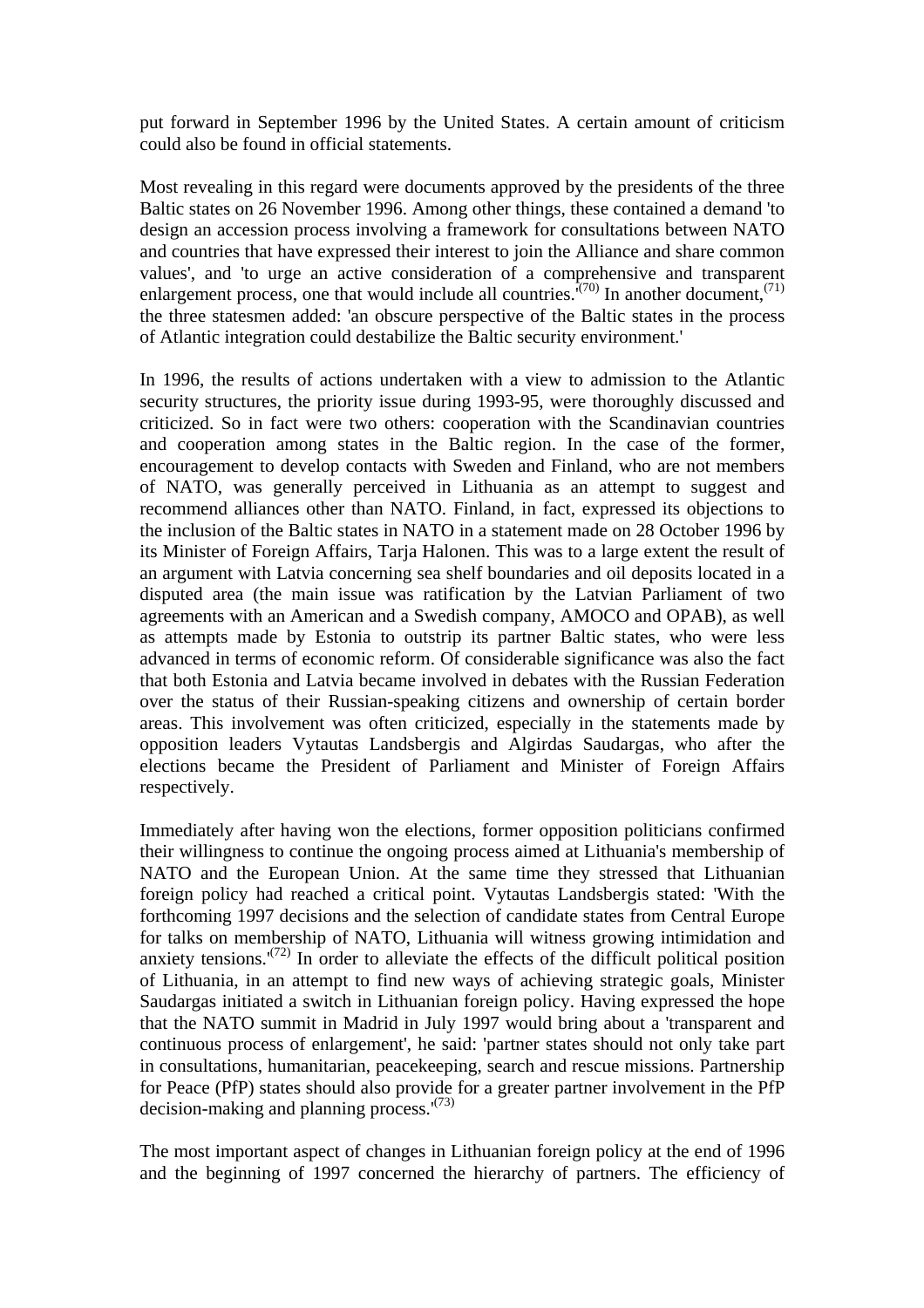cooperation with the Baltic states was questioned, and the development of relationships with Poland was indicated as being of primary importance. During his visit to Warsaw, the Lithuanian Foreign Minister stated: 'Poland is a strategic Lithuanian partner, as both countries have sought to integrate into the European Union and NATO; therefore, integration via Poland [sic] would be easier.<sup> $(74)$ </sup> A few days later, Minister Saudargas declared that viewing the Baltic states as a whole might not always be useful when it came to seeking membership of the European Union and NATO. 'Lithuania's strategic partnership with Latvia and Estonia was agreed long ago, however such cooperation may sometimes not seem beneficial. $(75)$ 

That change of attitude was received favourably in Warsaw: it was by no means obvious, taking into account the fact that in the first half of the 1990s Polish policy towards Lithuania was basically passive and dominated by the issue of the Polish minority in Lithuania, as well as the treaty on friendship and good-neighbourly relations.

During the visit of Minister Saudargas to Warsaw in January 1997, even though the problems of national minorities were still a matter of considerable interest for politicians, particular prominence was given to the future prospects of political cooperation. The Polish Foreign Minister, Dariusz Rosati, said that Poland would do its best to facilitate the inclusion of Lithuania in the first group of countries to begin negotiations for membership of NATO and the EU; the Polish side accepted Minister Saudargas's proposal to harmonize decision-making on bilateral issues and common actions.

The political coming together of Poland and Lithuania, on a scale unseen since 1991, was preceded by actions inspired by the PfP programme, aimed at military cooperation. From 1993 to 1996, several decisions were made resulting in the establishment of a Polish-Lithuanian peacekeeping battalion, a common airspace control system, and the organization of joint military exercises.<sup>(76)</sup> Furthermore, Poland handed over five Mi-2 helicopters as well as a number of lorries, armoured vehicles and munitions to the Lithuanian armed forces; in 1996, a decision to transfer nine radar systems was made. At present, servicemen of both countries take part in joint training programmes hosted by the Polish National Defence Academy and the Lithuanian Military Academy.

There are no major differences between Vilnius's long-term political aims and those of Warsaw; however, domestic factors determining the shape of foreign policy connected with Polish-Lithuanian relationships before 1939 and national minorities proved to be serious obstacles to the development of bilateral relations. Any longlasting compromise in these two areas will have to be preceded by profound changes in public attitudes in both countries, something that is by its very nature a timeconsuming process.

Several common concerns have contributed to closer cooperation between Poland and Lithuania, notwithstanding historical prejudice. It has been stimulated firstly by their common aim of joining the EU and NATO, and by the PfP programme connected with it. Second, proposals to reconstruct the European security system were put forward by Russia, aimed at preserving the current form and membership of NATO, making OSCE the major security organization in Europe, and persuading the West to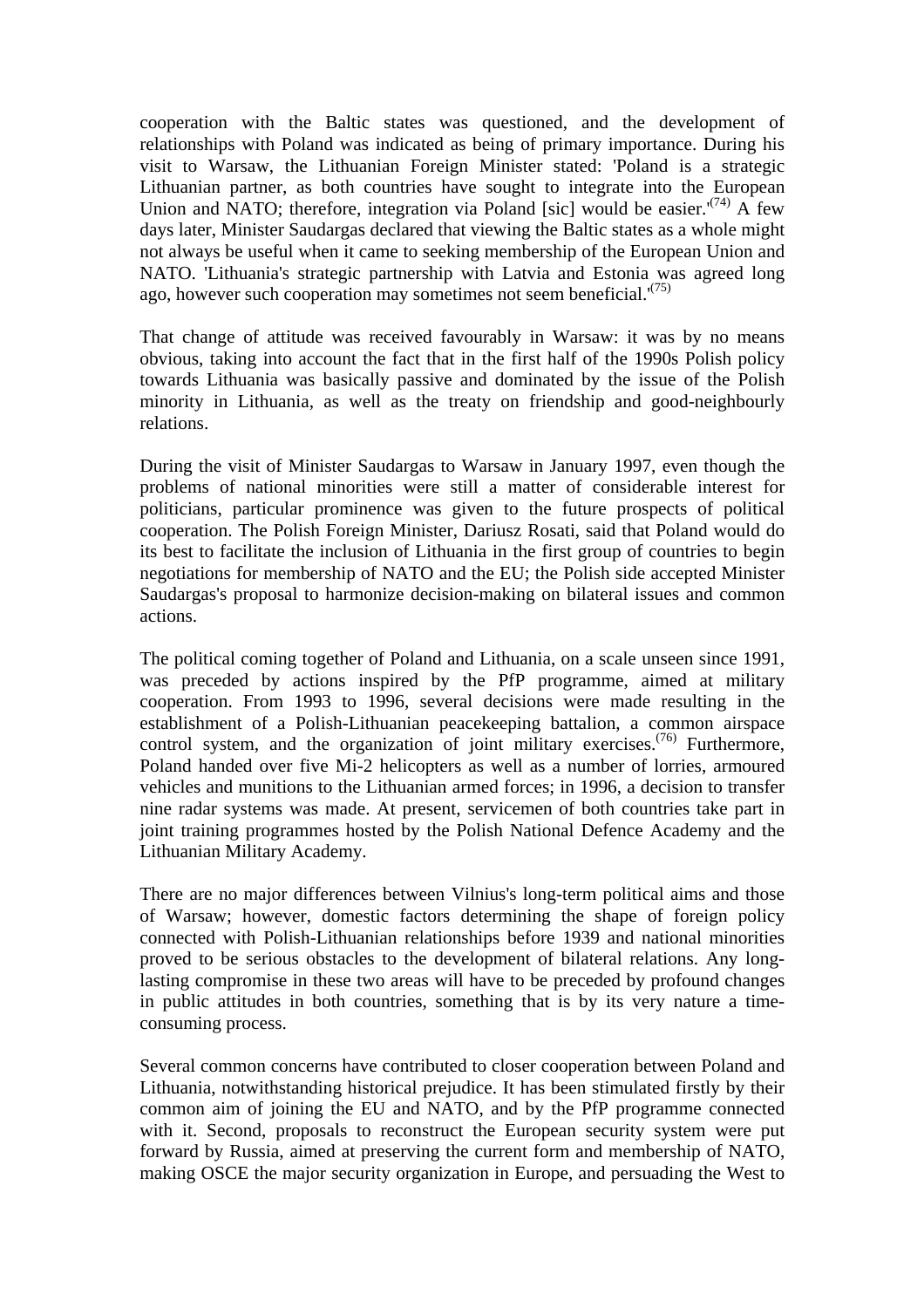acknowledge Russia's special interests in Central and Eastern Europe and recognize the former Soviet republics as an area of Russian influence. Third, the Russian Federation does not seem inclined to limit its military presence in the areas bordering Lithuania and Poland. There are no reasons to expect that the Kaliningrad district will cease to be one of the most militarized regions of Europe. Similar concerns apply to Belarus, with which Moscow has signed a 'non-agreement' significantly upgrading their military cooperation, $(77)$  and where it already has two military bases. The fact that there are no direct transport and communication links between Belarus and the Kaliningrad enclave has prompted the Russians to put pressure upon Lithuania and Poland to take into consideration Russian interests in this respect (this concerns, in particular, the so-called communication corridor through the territory of Poland, which provides a convenient link with Kaliningrad that bypasses Lithuania).

Polish-Lithuanian cooperation will certainly also be affected by what happens to Belarus. It seems most likely that in the near future there will be no change in the situation in which Belarussian foreign policy is subordinated to objectives determined by Russia, and in which the country's economy is dependent on its eastern neighbour. Warsaw and Vilnius will continue the policy launched in Autumn 1996 with the joint statement by the presidents of Lithuania, Poland and Ukraine, condemning the unconstitutional disbanding of the Belarussian parliament by the president Alexander Lukashenko. Only if there is a change in the domestic situation and as a result Belarus abandons its criticism of its neighbours for their efforts to join NATO will Lithuania and Poland possibly become important partners for that country in the economic and political sphere as well as in security matters.

Each of the above factors has its significance; there is no doubt, however, that Russia is of major importance, which prompts various questions concerning not only NATO itself, but also numerous problems that are fundamental to the shape of European policy as a whole, such as respect for the sovereignty of Central and East European states and the influence of Russia's geopolitical approach in its foreign policy on the new shape of the European security system.

#### **The implications of enlargement**

In order to answer exhaustively the question what the effect on the relationship will be if one of the two countries joins NATO, one has to take into account a number of factors. The first is decisions taken by NATO concerning its future membership and form. The member states may decide that the Treaty should not be changed, or, surrendering to demands voiced by Russia, accept certain amendments. It is not known whether NATO will make any declarations concerning the termination or suspension of the enlargement process after the first wave of Central European states have joined, because that would depend on the extent to which it wished to take into account Russian concerns and interests. Secondly, Russian misgivings leave no doubt whatsoever that neither the admission of the Baltic states to NATO nor their close cooperation with its member states will be welcomed. An agreement (charter) on a special relationship is to be signed by NATO and Russia, giving the latter the right to extensive consultation with the Organization, although not the right to veto the admission of new members. The agreement may be accompanied by certain concessions during the re-negotiation of the CFE Treaty.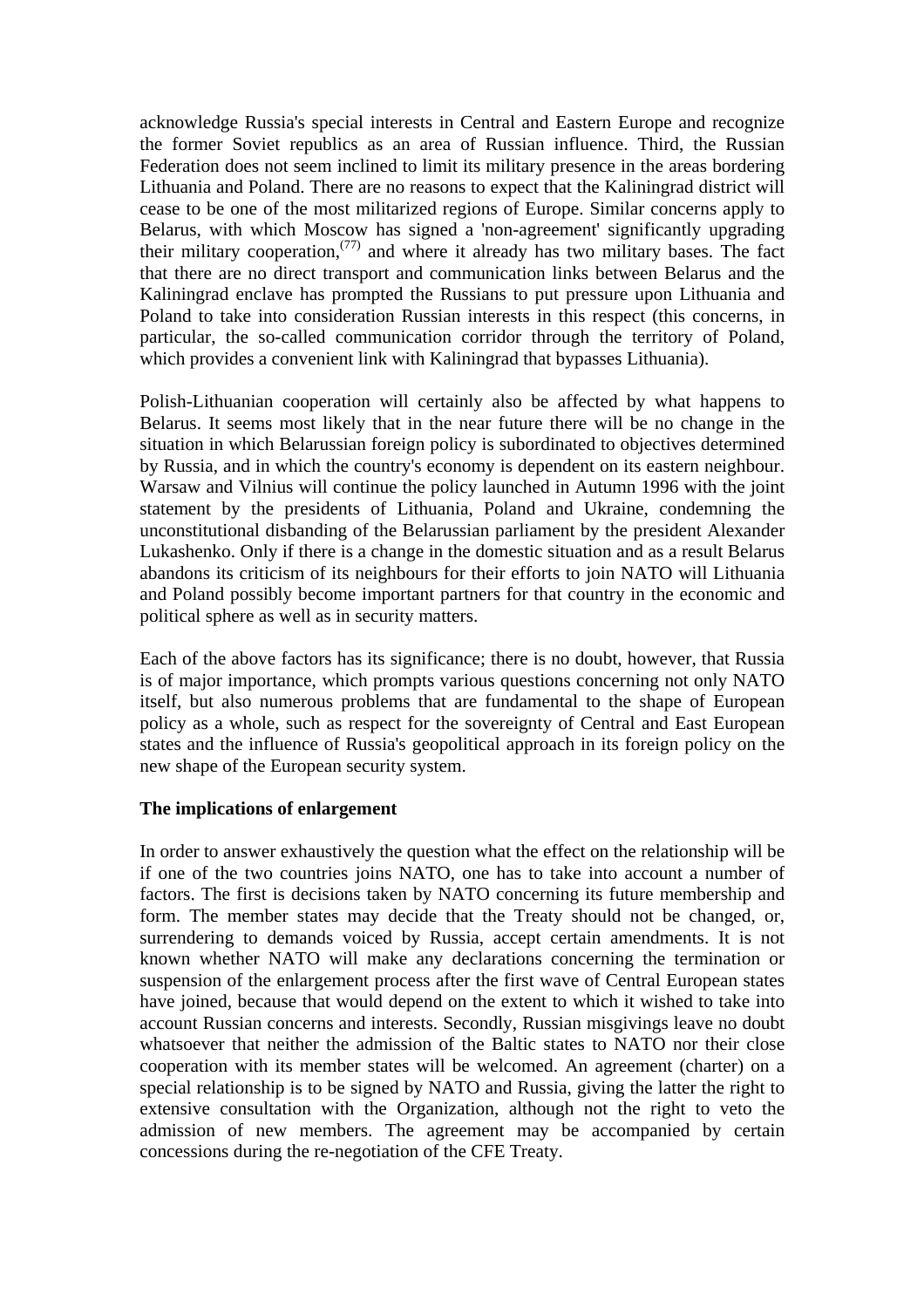The evolution of Russian political thought to reflect on principles other than geopolitics and military considerations could contribute significantly to the easing of political tensions in the whole of Central and Eastern Europe. In that case, Polish-Lithuanian cooperation could develop, being no longer in opposition to Russian interests as defined today by Russia's political élite. Thirdly, even if Poland's policy towards the East remains basically unchanged, its priorities and preferences may vary once it has joined NATO and/or EU. The fourth factor is Lithuanian policy: at present it seems to be the easiest to define.

Bearing in mind the fact that the above issues remain unclear, we can none the less distinguish two ways in which Polish-Lithuanian relations might develop in the area of security following enlargement.

An optimistic scenario: greater cooperation

Irrespective of the chances of Lithuania becoming a member of NATO, Poland will continue its political cooperation with this country as an important partner with similar views on the principles governing its European policy. Undoubtedly, Warsaw will continue its support for the aspirations of Lithuania and the other Baltic states to join European institutions. In practice, this may take the form of cooperation between Poland and Lithuania within the framework of various regional arrangements, including the Central European Initiative and CEFTA.

As the nature of NATO-Russian relations remains unknown, it is hard to state unequivocally what the larger context of Polish-Lithuanian security cooperation will be. However, in this 'optimistic scenario' it is possible to distinguish its most important dimensions, given below, which will differ from each other mainly in the level of Western involvement.

- Polish-Lithuanian cooperation could remain largely bilateral, with no significant support from outside. Its practical importance would be rather limited, essentially for political and financial reasons, but it would be difficult to overestimate its symbolic importance.(78)

- Regional cooperation could involve more countries. In this case, Polish-Lithuanian relations would be an element of some larger mechanism including Baltic and Scandinavian states first of all. The Baltic Action Plan or the Baltron project<sup>(79)</sup> are the best proof that such ideas are taken seriously. They will play a more important role if the following conditions are fulfilled: Poland pays more attention not only to its closest neighbour, Lithuania, but to the other Baltic states as well; Lithuania treats neither cooperation with Latvia and Estonia nor regional security cooperation as factors that diminish its chances of being admitted to NATO. Recent contacts between countries of the region (the Polish-Lithuanian example is not the only one; Denmark, Germany and especially Sweden are also showing a stable interest in the Baltic countries) prove that the idea of more intensive regional security cooperation has serious chances of being implemented. In addition to Poland, members of NATO participating in this cooperation (Denmark and Germany) will play an important role.

- Cooperation could take place within a programme initiated by WEU. Currently, this is a theoretical variant only, because of lack of clear prospects of joint activities by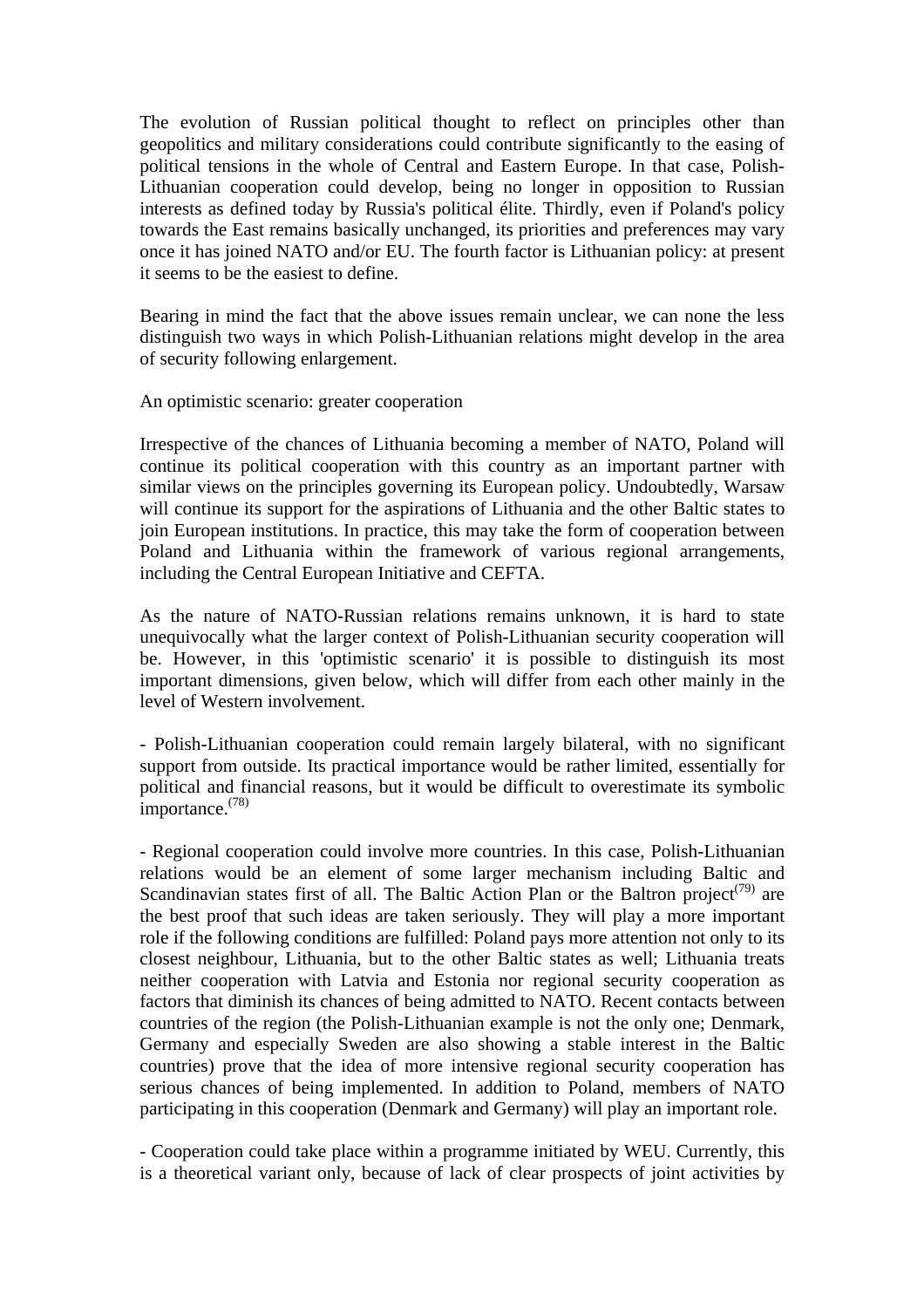WEU, and because the countries applying for membership of the EU are at the same time only Associate Partners of WEU. However, the military and political structures of WEU have developed considerably since 1983-84 and have been linked to NATO's military structure. This enables WEU to initiate cooperative programmes in view of possible admission of new members in the first decade of the next century. This would create a good opportunity for Warsaw and Vilnius to give their security cooperation a real European dimension, which would become an integral part of the whole range of security mechanisms, including bilateral, regional and transatlantic.

- Cooperation could take place within programmes launched by NATO (the modified Partnership for Peace or the Atlantic Agreements).<sup>(80)</sup> If the path to NATO for countries in the second wave states is not closed, a mechanism for cooperation between member and applicant countries will certainly be established. In this situation, Poland and Lithuania could take part in activities aimed at preparing the next candidates (joint military exercises, peacekeeping operations and closer cooperation between different parts of the armed forces). Such a programme would certainly facilitate the development of the Polish-Lithuanian peacekeeping battalion.

Any concept for developing Polish-Lithuanian security cooperation and making it a part of more complex mechanisms should take into consideration the geopolitical environment, which means the Russian and Belarussian factors. The rapprochement between Vilnius and Warsaw should not be seen as being directed against neighbouring countries, so confidence-building measures to soften possible tensions will be very important. These could include purely military matters (Belarussian and Russian observers attending joint Polish-Lithuanian military exercises, for example) as well as other issues (the fight against crime, protection of the environment, development of communications and transportation networks).

The chances that the above option will be successfully implemented will increase with cooperation between Poland and Lithuania in other areas, especially economic exchanges. Also of extreme importance will be the easing of tensions arising from historical and national minority issues. Greater political and military cooperation is hardly possible unless an awareness of the need for such cooperation is deeply rooted in the consciousness of both nations.

A pessimistic scenario: a passive Polish policy towards Lithuania

While membership of NATO is recognized by all significant political parties in Poland as an important goal, views on relations with Russia are divergent. The enlargement of NATO could in fact be accompanied by tensions in Polish-Russian relations. These tensions would be viewed with dismay by some political groups in Poland, especially the post-communist left. The advisability of joining NATO is not and, in all likelihood, would not be questioned, although protests over military cooperation with Baltic states may be voiced for the sake of maintaining good relations with Russia. Other arguments against closer cooperation between Poland and Lithuania may be raised: along with largely conceptual issues, economic factors (for instance the adverse effect on trade with Russia) or, more importantly, the question of the Polish minority in Lithuania, may be of some relevance. Conflicts between the Polish minority and the Lithuanian authorities may prove an efficient argument in the hands of Polish opponents of the coming together of Poland and Lithuania, and at the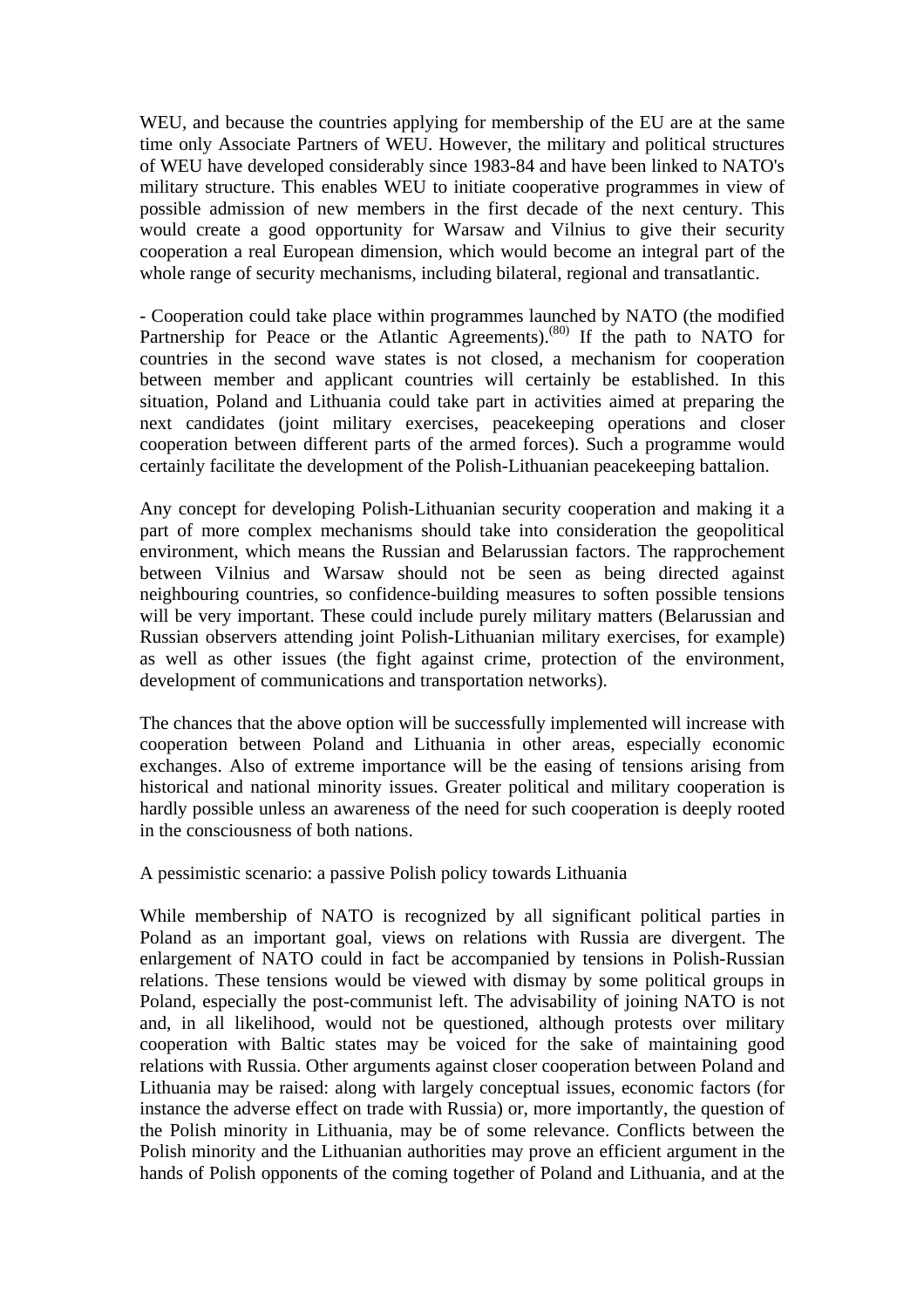same time be used by Lithuanian opponents of cooperation with Poland. This issue may also be manipulated by other countries that are interested in showing that Poland and Lithuania, a state recently admitted into NATO and a state aspiring to membership, are not able to organize their relationship in a civilized manner.

#### **The way forward**

One can hardly say that Polish-Lithuanian relations are of decisive importance for Central and Eastern Europe, as is the case with relations between Poland and Ukraine, but they will none the less play an important role as regards subregional stability, albeit on a somewhat smaller scale. This applies to both the 'optimistic' scenario, in which the development of multilateral relations among the states around the Baltic Sea would be facilitated, and the 'pessimistic' one, in which the process would encounter obstacles.

The crucial security problem facing the entire region will no doubt be the process of NATO expansion and the mechanisms of cooperation between it and non-member states. From that point of view, the south-eastern part of the Baltic will become an extremely complex area where the interests of the Atlantic Alliance, Russia and the countries under its control (such as Belarus), neutral countries (Sweden, Finland), and finally, former Baltic republics, which were always accorded special consideration by some of the Western states, will converge. It is indicative of this complexity that even the Council of Baltic Sea States established in 1992, that is, at the time of least tension between Moscow and the West, assumed in its programme that it would not be addressing security issues.

The question of Russia's attitude is of course paramount. There is a real danger that regional mechanisms for international cooperation that do not take into account the Russian point of view will produce an effect that is quite the opposite to that intended: instead of becoming an instrument for the coordination of interests and peaceful coexistence, in practice they could become a source of tension that would negatively affect stability in the eastern Baltic. In theory, this could only be avoided if NATO declared that the Baltic states would not be admitted to the organization, or abandonment of such intentions by Vilnius, Riga and Tallinn. A practical alternative would be to propose observer status in such regional security programmes to the Russian Federation or to ensure a large measure of openness in cooperative mechanisms; this should apply first and foremost to armed forces, including navies. It seems that the institution most likely to play an important role in involving Russia in regional mechanisms is NACC.

Looking further ahead, the Kaliningrad district, situated between Lithuania and Poland, where the headquarters of the Russian Baltic Fleet is located and armed forces comparable in size to the entire Polish army are stationed, will pose a serious problem. There are two main, contrasting views on the area's future (leaving aside various ideas envisaging a change in Kaliningrad's national status). One foresees a continuation of the enclave's military status, while the other puts the emphasis on economic development and limitations on the now predominant military. At present there are few reasons to think that the latter is more likely. Developments in Russia's federal system in recent years have resulted in some areas gaining considerable autonomy, in particular Kaliningrad, where the Jantar Free Economic Zone has been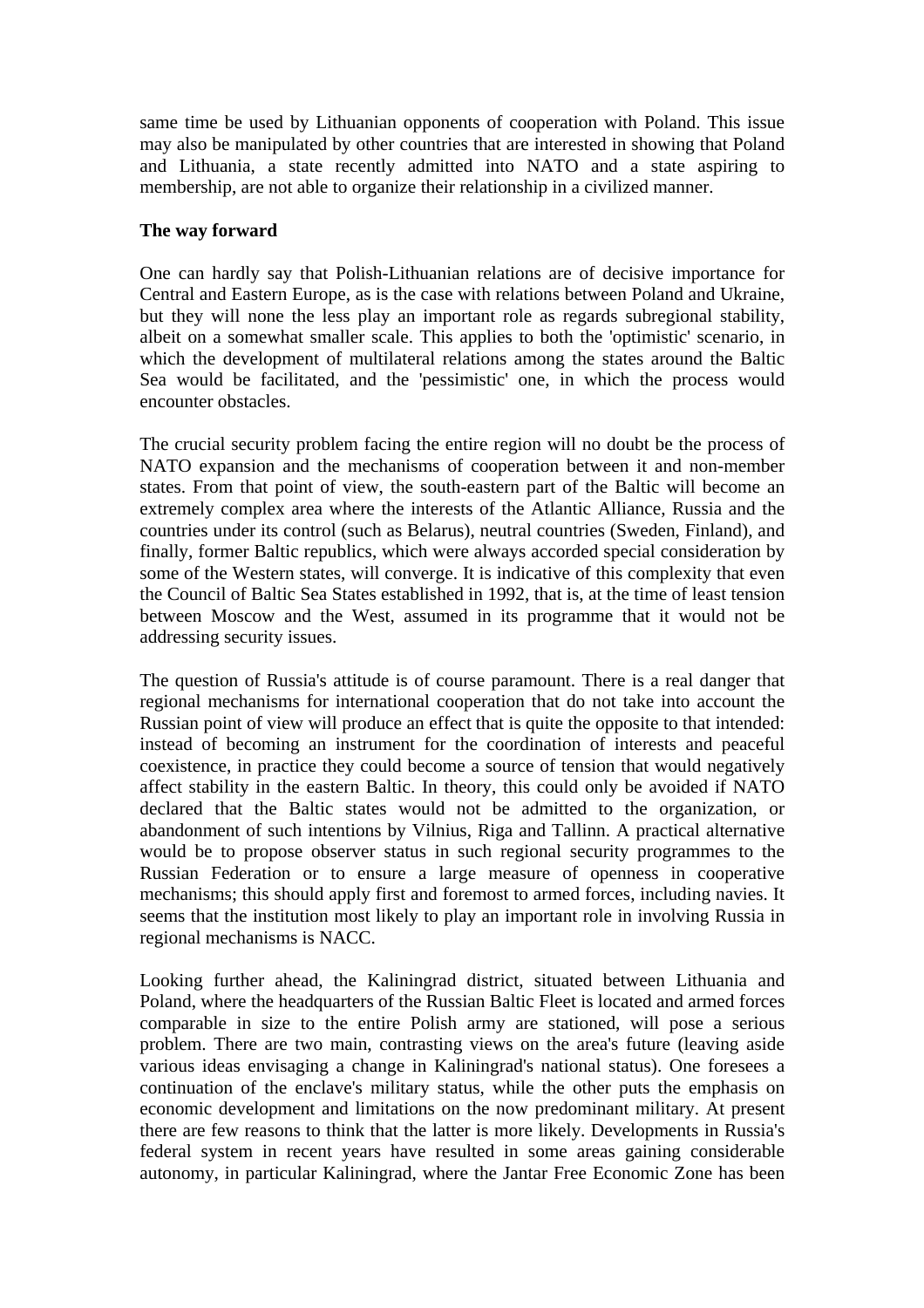set up. The significance of this accomplishment is limited, as the barriers to transportation and communications that survived the disintegration of the USSR are hindering its integration into the Baltic economic exchange area. However, development of economic contacts could to an extent offset political consequences resulting from increased cooperation between the Baltic states and Western security systems.

Also, the nature of economic relations in the Baltic region will depend on the political decisions taken in Russia at the national level. Starting in 1993-94 there has been a discernible trend to use economic instruments with a view to maintaining the Russian Federation's dominant position on the territory of the former USSR. This applies not only to the CIS member states but also to the Baltic countries, where Russia's presence has been felt especially strongly in the power industry (Lithuania) and the banking sector (Latvia).

Lastly, the problem of energy security has become a topic of animated discussion in Poland, which in 1993 signed a contract with Russia for natural gas supplies and construction of a pipeline from the Jamal peninsula to Germany. Criticism of Russia's exclusive status as supplier of natural gas to Poland has prompted the Polish government, in negotiations with Denmark, to take up the idea, which dates back to the first half of the 1990s, of an 'energy belt' surrounding the Baltic. If extension of the pipeline network to allow the importation of natural gas from sources other than Russia's Gazprom were to include the Baltic states too, one could expect Russia, which would interpret this move at least as a demonstration of aggressive economic competition, to take a hostile stance.

On the one hand, as can be seen from the above, the participation of Poland and Lithuania in wider cooperative programmes in the area of security and certain economic programmes could carry the risk of increased tension in their relations with Russia. On the other hand, it is appropriate to ask what the consequences would be of an absence of cooperation between Poland and Lithuania, either as a repercussion of decisions by Western countries or an unwillingness on the part of Vilnius and Warsaw to cooperate with each other (the pessimistic scenario). Satisfying Moscow in an ad hoc way would not resolve any of the security problems of this part of Europe. The uncertainty and anxiety would certainly not be conducive to the development of economic relations, and this would affect Vilnius, Riga, Tallinn, St Petersburg and Kaliningrad. Nor would genuine concessions to Russia necessarily persuade the Belarussian authorities to carry out reforms in their country. And last but not least, Polish-Lithuanian security cooperation would be reduced to small-scale, bilateral contacts with no regional dimension.

What does the above suggest would help most to cope with the consequences of the non-admission of one the two countries to NATO? First, NATO should remain open to new members. This is the key issue for Lithuania and other Baltic states that cannot assure their independence and sovereignty if they remain outside larger security structures. Second, a subregional programme of security cooperation should be launched by NATO directly or through NACC. Third, further bilateral cooperation is desirable, including not only security but economic and cultural matters as well; due to the fact that both countries wish to join the same security and economic structures, Western assistance in enabling Poland and Lithuania to meet EU and NATO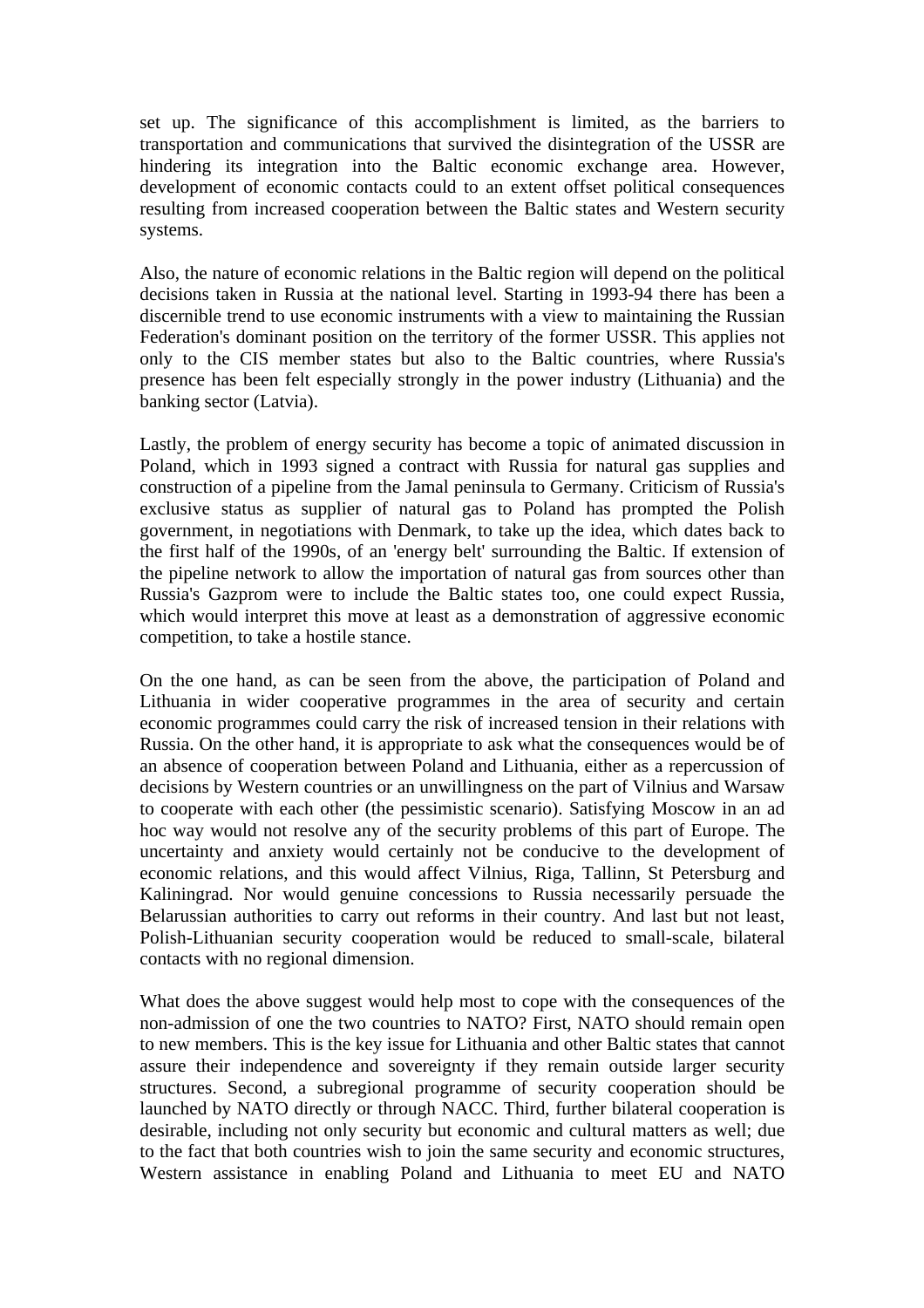standards will play an important role. Fourth, intensification of regional economic cooperation should be endorsed by the Council of Baltic Sea States and EU. It should aim first of all at development of communications and transportation infrastructures in the area south of the Baltic Sea (it should include development of energy and raw materials supply system). Lastly, measures will be needed to attract Russia and Belarus to all the above-mentioned aspects of subregional security and economic cooperation.

Finding a solution to the problem of the conflicting interests of NATO, Russia and neutral countries in the Baltic region which would be satisfactory to all the parties will be very complicated and may turn out to be quite lengthy, so that it would be prudent to initiate action in other areas. For instance, huge quantities of chemical weapons (between 300 and 500 thousand tons) dumped in the Baltic after World War II, mainly near the islands of Bornholm, Klaipeda and Lepai, pose a formidable challenge that will become increasingly pressing. It is an issue that all should rally around, regardless of political divisions. The other area that offers a chance for dialogue is no doubt the economy, which has for a couple of years now been at the centre of various regional institutions' interests, especially those of the Council of Baltic Sea States.<sup>(81)</sup> In the context of NATO expansion, an initiative that is of vital importance not only for the further development of Lithuania, Latvia and Estonia but also Russia's Baltic coastal area (Kaliningrad and St Petersburg) is the Via Baltica, a motorway which, skirting the east and southern Baltic, would speed up road traffic between Finland and Germany.

It is very probable that after the first phase of NATO enlargement the economic ties between Poland and Lithuania will play an increasingly important role. Economic contacts between two countries have developed rapidly since 1994. Trade between them has increased, and in 1995 it was estimated at  $$256$  million.<sup>(82)</sup> Preliminary data for 1996 confirm this tendency. Poland is actually one of the most active investors in this country, although the volume of Polish investment in the Lithuanian economy is quite small.<sup>(83)</sup> To stimulate development of economic ties between them, Warsaw and Vilnius have signed agreements on the avoidance of double taxation, protection of investments and free trade. Future prospects for Polish-Lithuanian economic cooperation are linked with Lithuania's access to CEFTA and in the longer term with both states' access to the European Union.

It is hard to assess exactly how the membership of one or both countries to the European Union will affect their economic relations. If Poland and Lithuania are admitted at more or less the same time, the amount of economic cooperation will certainly increase. If only one country joins the EU, the situation will be more complicated.(84) Fortunately, recent economic indicators such as inflation and budget deficit give Lithuania very high ranking compared with other Central European states, and this means that Poland and Lithuania might be able to follow a similar agenda. This trend may be strengthened by grants from the PHARE programme or by credits from the European Investment Bank or the EBRD for unification of the legal system, transport, communications and development of the border infrastructure, so that EU enlargement will not mean a deepening of differences between the two states already caused by NATO enlargement.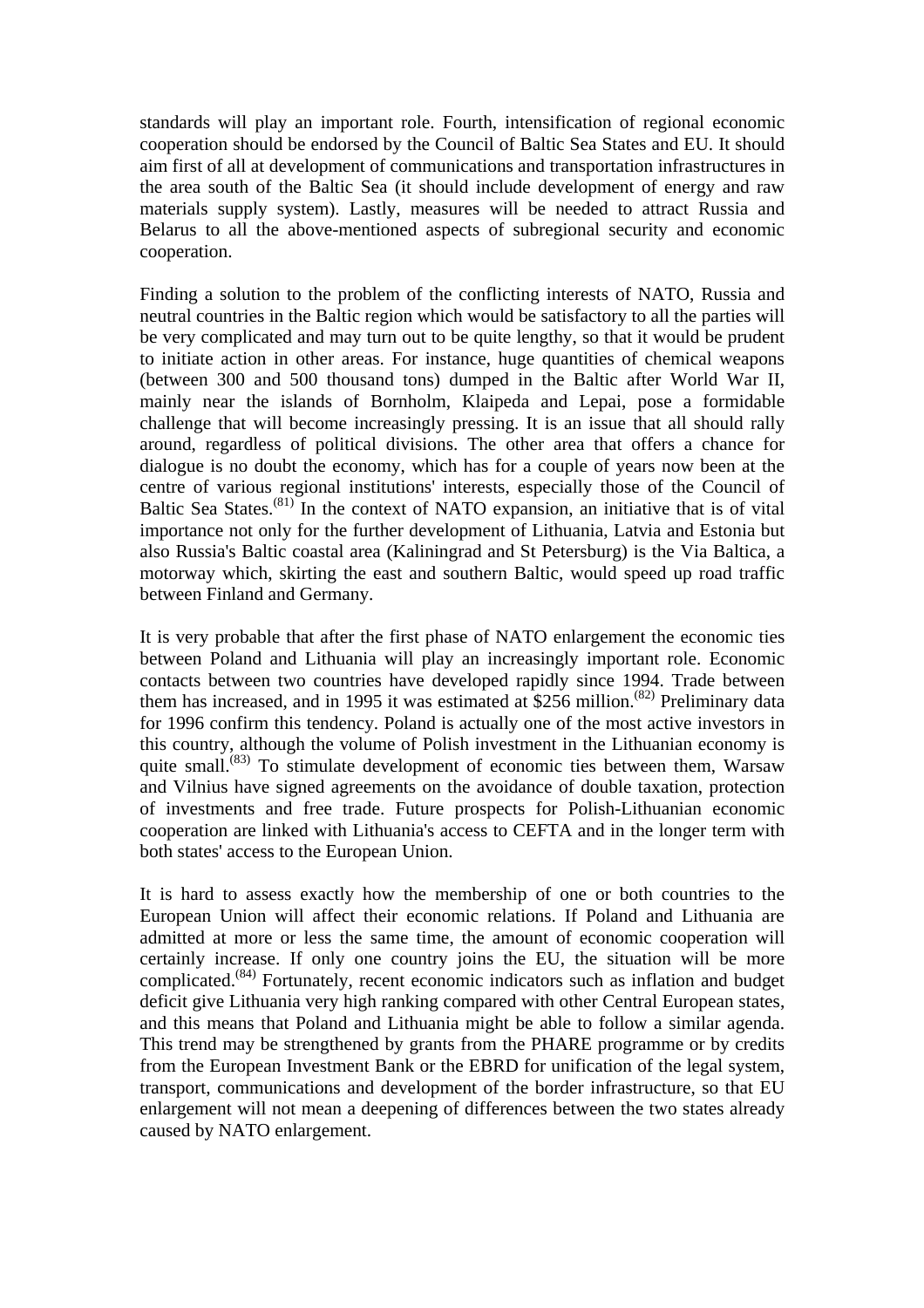Poland and Lithuania intend to intensify their bilateral economic (and not only economic) cooperation and contacts with two other neighbouring countries (Belarus and the Russian Federation), by creating a Niemen Euroregion, composed of Suwalki voivodeship (administrative division - Poland), Marijampol and Alytus districts (Lithuania), Hrodna region (Belarus) and part of Kaliningrad (Russian Federation).

Any Polish-Lithuanian cooperation following NATO expansion should envisage actions aimed at changing the Kaliningrad district from a military base into a prosperous trading centre. (An obstacle to Polish-Lithuanian cooperation in this area may be the concern felt in Gdansk, Gdynia and Klaipeda over competition from the port at Baltijsk. Lithuania could face a very difficult choice between the prosperity of its single major port and its well understood security interests.) Unfortunately, both Vilnius's and Warsaw's power in this domain is limited, and not only for material reasons. The status of Kaliningrad and St Petersburg and their chance to participate in international economic contacts depend only in part on their inhabitants and the local political élite: progress made in the decentralization process throughout Russia will be much more decisive here.

Implementation of these proposals would contribute to the stabilization of the northern part of Eastern Europe and prevent a gap from developing between the safe and relatively prosperous Central European states, like Poland, on the one hand, and Lithuania and other Baltic countries facing an uncertain future, with potential political and economic troubles, on the other. The best basis for these plans will certainly be good relations between Warsaw and Vilnius but, as certain data concerning the international context of Polish-Lithuanian relationships are not yet known, such as the future structure of NATO and the Russia-NATO agreement, it is difficult to make any predictions concerning their final shape. Undoubtedly there are sufficient reasons to think that a change in attitudes, initiated by military cooperation followed by the reorienting of Lithuanian foreign policy, is creating a new perspective for the development of the relationships between the two countries. However, a great deal will depend on the maturity of both societies and their ability to treat the issue of security not only as a subject of international agreements, but also as a challenge to be met.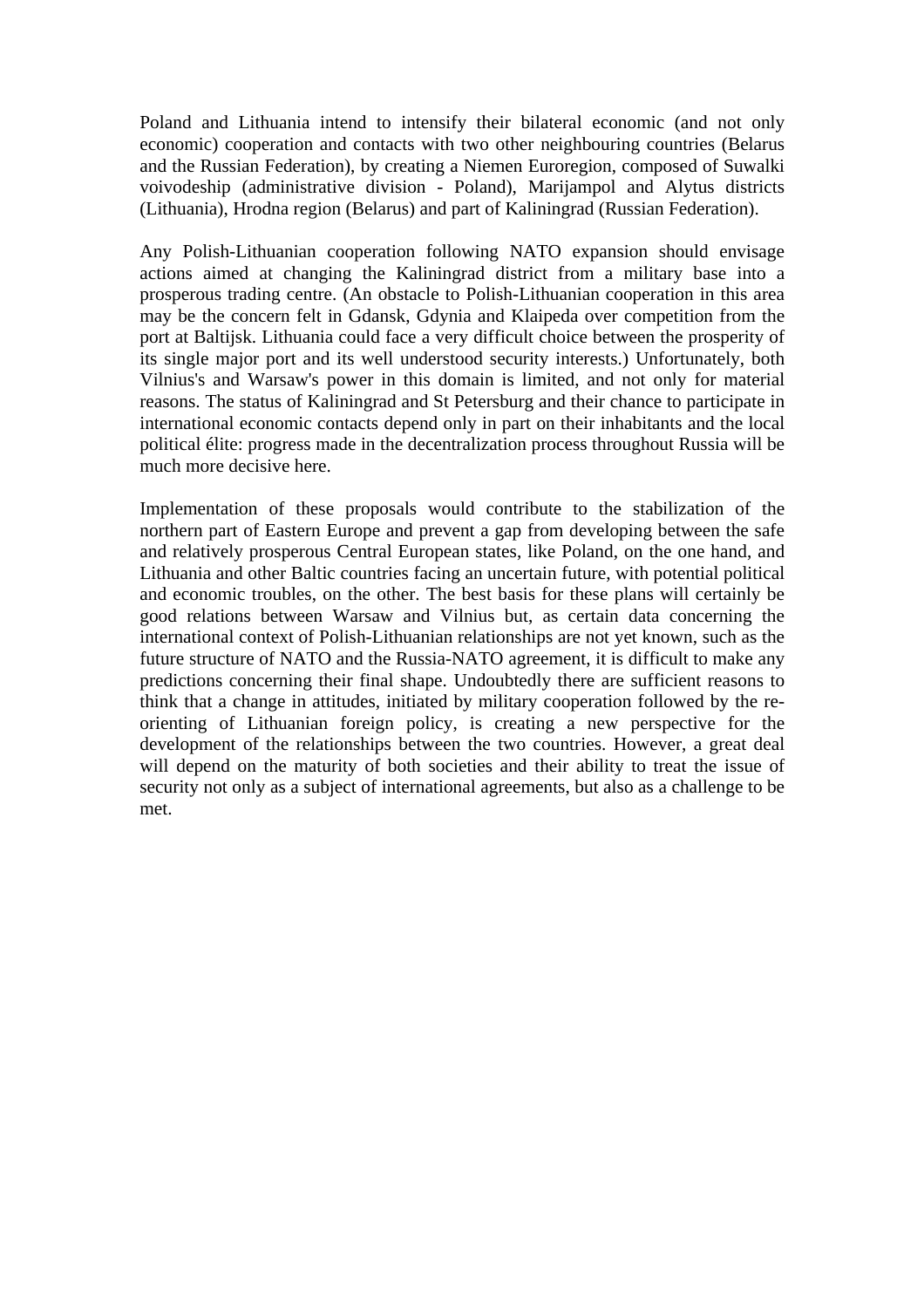## **UKRAINIAN-POLISH RELATIONS: A PILLAR OF REGIONAL STABILITY?**

*Oleksandr Pavliuk*(85)

#### **The development of relations**

Since medieval times, the histories of Ukrainians and Poles have been closely interrelated and interdependent. For centuries, both peoples lived within the same political entity - the Polish-Lithuanian Commonwealth, the Russian and Austro-Hungarian empires, and the Polish Republic of the interwar period - thus nurturing and developing strong historic, cultural and personal links, and exerting reciprocal influence. This mutual enrichment and cohabitation has, however, almost always gone hand in hand with mutual misperceptions, protracted political tensions, national confrontation and even armed conflicts. The two countries' inability to find understanding and establish a mutually beneficial political relationship has frequently been exploited by their powerful neighbours, with catastrophic results for both peoples, including the loss of their national independence. $(86)$ 

During the four decades of the Cold War, Ukrainian-Polish relations were limited, and developed mainly through Moscow. Only the political changes which came with the collapse of communism and the demise of the Soviet Union were able to open up new opportunities by allowing increased direct contacts between the two nations. Relations between Ukraine and Poland had begun to develop and assume an interstate nature even before Ukraine formally gained its independence. As early as October 1990, a joint Declaration on Basic Principles and Directions of the Development of Ukrainian-Polish Relations was signed. Since then, bilateral relations have undergone a significant evolution.

Poland became the first foreign state visited by an official delegation from independent Ukraine two weeks after its independence was proclaimed by the Ukrainian parliament on 24 August 1991. On 1 December 1991, Ukrainians overwhelmingly supported their independence in a national referendum. A few hours after the referendum's official results were announced, Warsaw became the first capital to recognize this independence, thus paving the way for wider international recognition of Ukraine. Mutual interest and frequent contacts at various levels were characteristic of the Ukrainian-Polish relationship in 1992-93. As early as 1992, the two countries signed a bilateral Treaty on Good-Neighbourly and Friendly Relations and Cooperation in which they renounced mutual territorial claims, recognized the inviolability of existing borders and guaranteed the rights of national minorities, thus setting a positive example for handling bilateral relations in the region. The following year, a Ukrainian-Polish Presidential consultative committee was created to analyse bilateral relations and make practical suggestions for their further development. Polish ideas of 'NATO-bis' and miedzymorze ('between the seas'), as well as the related Ukrainian concept of 'a zone of stability and security in Central and Eastern Europe', envisaged close subregional cooperation in which both Ukraine and Poland would have major roles to play.  $(87)$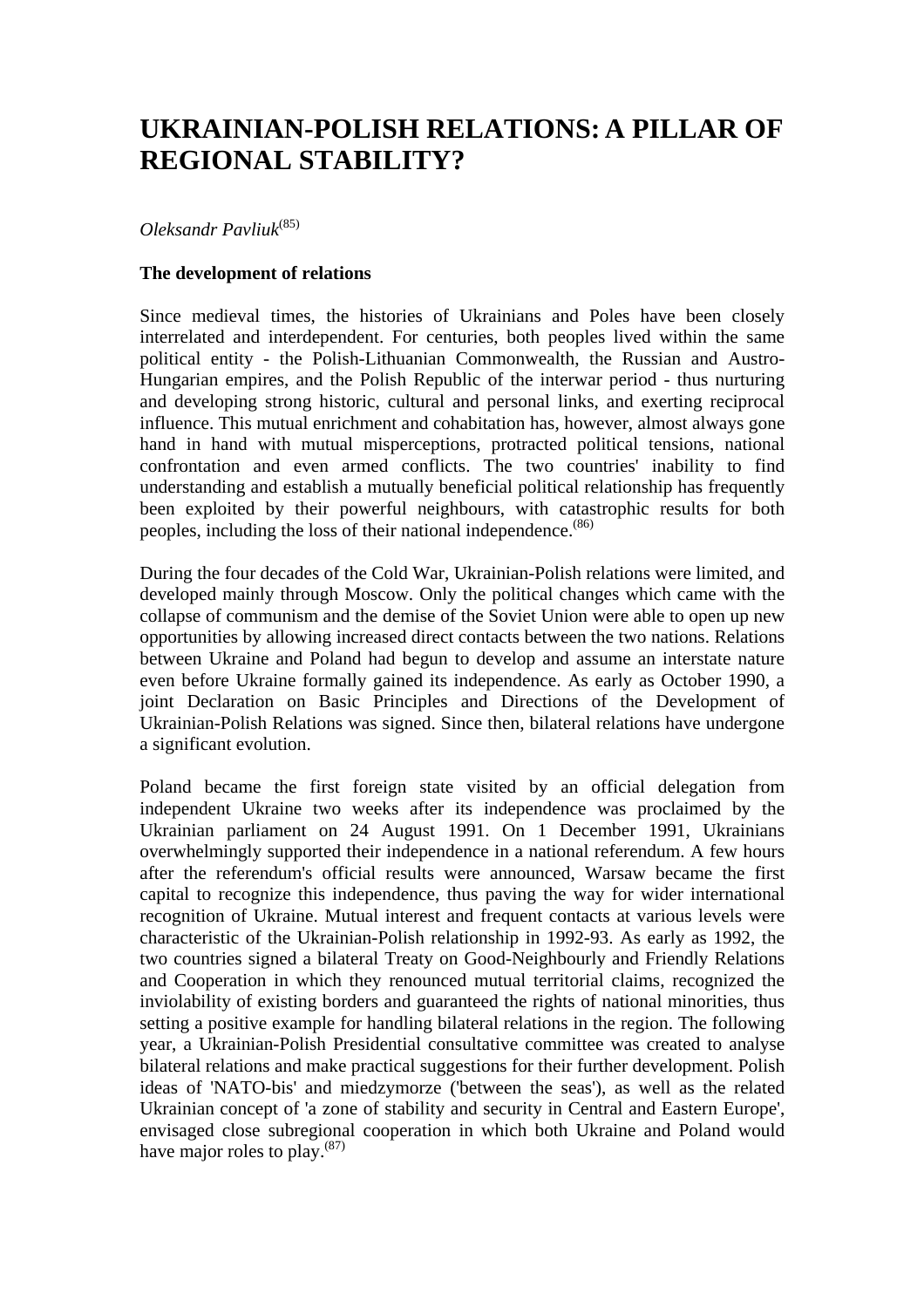The logical sequel to this promising start, however, did not materialize. The delay in implementing economic and political reforms in Ukraine widened the gap between it and other countries of Central and Eastern Europe (CEE), and led to increased political and social instability in the region. As a result, in 1993-94 Poland and other countries of the region became increasingly concerned about internal instability in Ukraine, as well as its stance on nuclear weapons, and the possible implications of an unstable Ukrainian-Russian relationship. In addition, mutual misunderstandings and even suspicions were growing regarding the issue of NATO enlargement. While Poland and other CEE countries, encouraged by the prospect of quick integration, clearly stated their intention to become full members of NATO, Kyiv emphasized the need for an 'evolutionary approach' to NATO expansion, reflecting concerns that the process would lead to considerable deterioration in Ukraine's strategic position. This was often interpreted as a veiled objection to NATO enlargement.

Mutual misunderstandings were exacerbated by the fact that Ukrainian-Polish relations were almost frozen in the second half of 1994 and the beginning of  $1995$ .<sup> $(88)$ </sup> Ukraine's new President Leonid Kuchma, elected in July 1994, focused his attention primarily on ensuring Western sources of financial support for his economic reforms besides seeking to normalize relations with Russia; he consequently paid little attention to Poland and other CEE countries. Even the Presidential Consultative Committee was not convened for almost a year. Ultimately, however, the economic reforms launched by President Kuchma and Ukraine's accession to the NPT helped to draw security assurances and financial assistance from Western governments and international institutions, and this in turn laid the necessary foundations for a more stable Ukrainian-Polish relationship.

Since mid-1995, relations between the two countries have become the most dynamic and promising among Ukraine's relations with any of its neighbours. The victory in Poland of the socialist leader Aleksander Kwasniewski in the presidential elections in November 1995 caused some initial uneasiness in Kyiv in view of the new President's policy towards the East, and Warsaw has in fact begun to pay greater attention to its relations with Russia. However, President Kwasniewski quickly demonstrated that closer ties with Moscow would not be established at the expense of Ukraine, stating that Ukraine's partnership was of equal importance to Poland as Russia's.<sup> $(89)$ </sup> As a result, four meetings of the two presidents have taken place since early 1996, and the Presidential Consultative Committee has become a regular and productive forum. The Polish Foreign Minister Dariusz Rosati recently noted that Polish-Ukrainian relations have never been as good as they are now'.<sup>(90)</sup> Mutual recognition of the need to develop a true strategic partnership is steadily growing.<sup>(91)</sup>

At present, Ukrainian-Polish relations are based on more than 70 bilateral agreements, signed during the past five years. Some experts believe that military cooperation is developing the most dynamically, based on the 1993 agreement promoting such forms of cooperation as the organizing of military exchange programmes and the sharing of military training facilities. Poland has also shown much interest in getting spare parts from Ukraine for much of its Soviet-made military equipment. In October 1995, this cooperation reached a new qualitative level when a joint Ukrainian-Polish peacekeeping battalion was created. Aside from military contacts, both states have been actively involved in transfrontier cooperation within the Carpathian Euroregion (together with Hungary, Romania and Slovakia) and the recently created Buh (or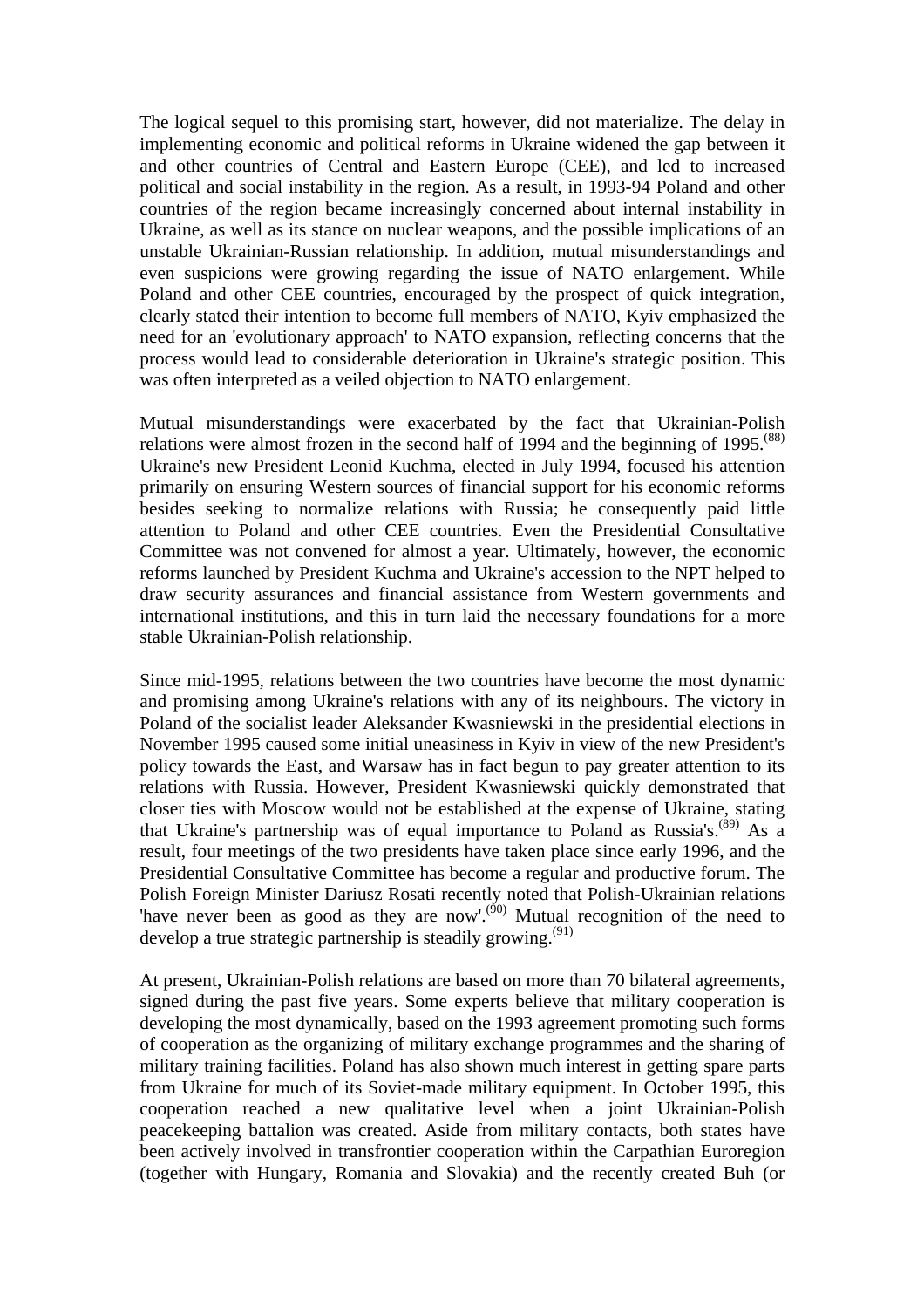Bug) Euroregion, encompassing Volyn' oblast in Ukraine and four border provinces of Poland.

The two countries have also clearly expressed their readiness to give each other mutual support in their efforts to integrate into Europe. Kyiv has modified its position on NATO enlargement, publicly endorsing this process and thus easing the way for Poland's accession to the Alliance. In 1996, Ukraine for the first time declared its strategic goal as integration into European and Euro-Atlantic structures, with priority given to membership of the EU. As to its relationship with NATO, Ukraine has expressed a desire to seek a 'special partnership'. In turn, Warsaw has eagerly assumed the role of 'advocate of the independence, and democratic and Euro-atlantic aspirations of Ukraine.'<sup>(92)</sup> Poland successfully lobbied for Ukraine's admission to the Council of Europe in 1995 and to the Central European Initiative (CEI) in 1996, and has become increasingly supportive of Ukraine's intention to join the Central European Free Trade Agreement (CEFTA). At various international forums and during bilateral meetings with Western officials, Polish leaders never fail to stress the importance of addressing Ukraine's security concerns and the need for a special partnership, not only between NATO and Russia but between NATO and Ukraine as well. $^{(93)}$ 

This recent Ukrainian-Polish rapprochement is in the national interests of both countries. As stated in a joint declaration signed by the two Presidents in June 1996: 'The existence of an independent Ukraine helps to consolidate Polish independence, while the existence of an independent Poland helps to consolidate Ukrainian independence.'(94) This interdependence is explained not only by geographic and historical considerations, but also by the geostrategic interests of both countries. As Belarus merges with Russia, bilateral cooperation is becoming even more significant to both Warsaw and Kyiv. Poland wants to secure stability on its eastern borders and to see in Ukraine a democratic and friendly neighbour that is supportive of its desire to join NATO and the EU, while Kyiv needs Polish experience and advocacy in its own efforts to integrate into European and subregional institutions. In addition, both countries share common interests in assuring the rights of their national minorities still living within each others' territories, despite the Communist resettlements and deportations.

Official Ukrainian-Polish contacts are being further stimulated by conservative elements in both countries. Also in June 1996, a number of their prominent representatives, including ex-Presidents Walesa and Kravchuk, signed a joint memorandum on 'Strategic Partnership between Poland and Ukraine,' which stipulated that the two countries should support each other diplomatically, step up bilateral intergovernmental contacts (including biannual summits), create a joint committee on European integration within their foreign ministries, and hold more joint military exercises.(95) The recently created Polish Council of Foreign Policy chaired by the former Foreign Minister Krzysztof Skubiszewski insists that Poland's 'relations with Ukraine should be further intensified'.<sup>(96)</sup> On the whole, practically all major political forces in both countries recognize the importance of close bilateral cooperation. More obscure is the position of Ukrainian leftists, who in general favour stronger ties with Russia rather than with the West. In this context there is some risk that if a candidate of the left wins the 1999 presidential elections, this may provoke an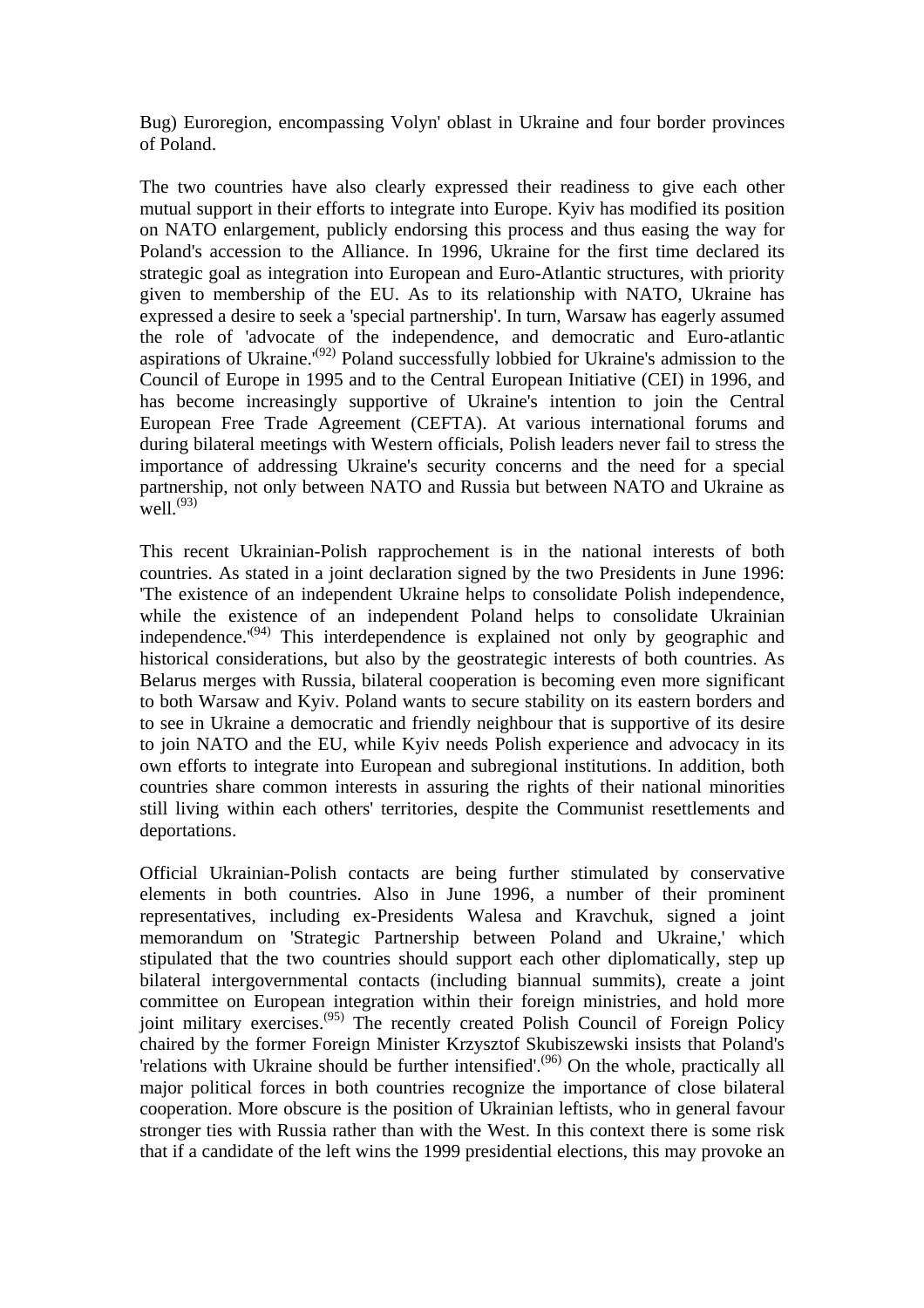eastward turn by Ukraine, and consequently lead to the weakening of its links with the West in general and Poland in particular.

The recent rapprochement of Ukraine and Poland is increasingly viewed by many as a crucial test for subregional stability and security, and a testing ground for the future relationship between the 'ins' and 'outs'. If successfully developed further, this rapprochement of the two largest countries in Central and Eastern Europe (Ukraine with a population of almost 52 million, and Poland more than 38 million), would certainly play a major role in strengthening stability and security in the region and in Europe as a whole. Ukrainian-Polish cooperation is especially important given the burden of the history of bilateral relations. Just as successful French-German cooperation since the end of World War II has laid the foundation for stability in Western Europe, so current Ukrainian-Polish reconciliation and cooperation could well become a pillar of stability in Central and Eastern Europe.

#### **Implications of enlargement**

The evolution of Ukrainian-Polish relations in 1991-96 is a good example of the close interrelationship between cooperation among CEE countries and the larger process of European integration. While in 1991-92 the West's 'regional' approach to integration facilitated cooperation among CEE states, the shift to a more 'individual' approach in 1993-94 significantly damaged that cooperation as the more politically and economically advanced CEE countries began to view subregional cooperation as an obstacle to their eventual membership of the EU and NATO; but the recent Western emphasis on the need for subregional cooperation as a supplement and precondition for European integration has revitalized the process. In this regard, the enlargement process has already exercised a positive impact on bilateral relations in Central and Eastern Europe, as seen, for instance, in the recent Ukrainian-Polish rapprochement.

Given the complexity of economic and political transition in the ex-communist countries of Central and Eastern Europe, and especially of the former USSR, as well as internal transformation of the Western integrated structures themselves, and considering the variety of changes which may occur in the region and on the continent as a whole - especially by the time the first Central and East Europeans join the EU it is difficult to discuss all possible scenarios for the development of Ukrainian-Polish relations after enlargement. At present, there are some grounds for both a sceptical and an optimistic view.

An optimistic scenario for the future of Ukrainian-Polish relations would be based on the two countries' complementary political and economic needs, and on the assumption that even after accession to NATO and later the EU, Poland would remain interested in developing ties with Ukraine, especially in the further growth of trade and economic cooperation. In the past few years, the growth of trade between the two countries has been quite dynamic: \$280 million in 1993, \$550 million in 1994, and more than \$1 billion in 1995. Last year, the volume of Ukrainian-Polish trade further increased by almost 50 per cent and stood at about \$1.5 billion,<sup> $(97)$ </sup> not including a lively cross-border 'shuttle trade' in consumer goods. As a result, Ukraine has become Poland's third largest trade partner (after Germany and Russia), while Poland is one of Ukraine's most important trading partners.<sup>(98)</sup> Given the generally low quality of most Ukrainian and Polish products in comparison with EU standards, and consequently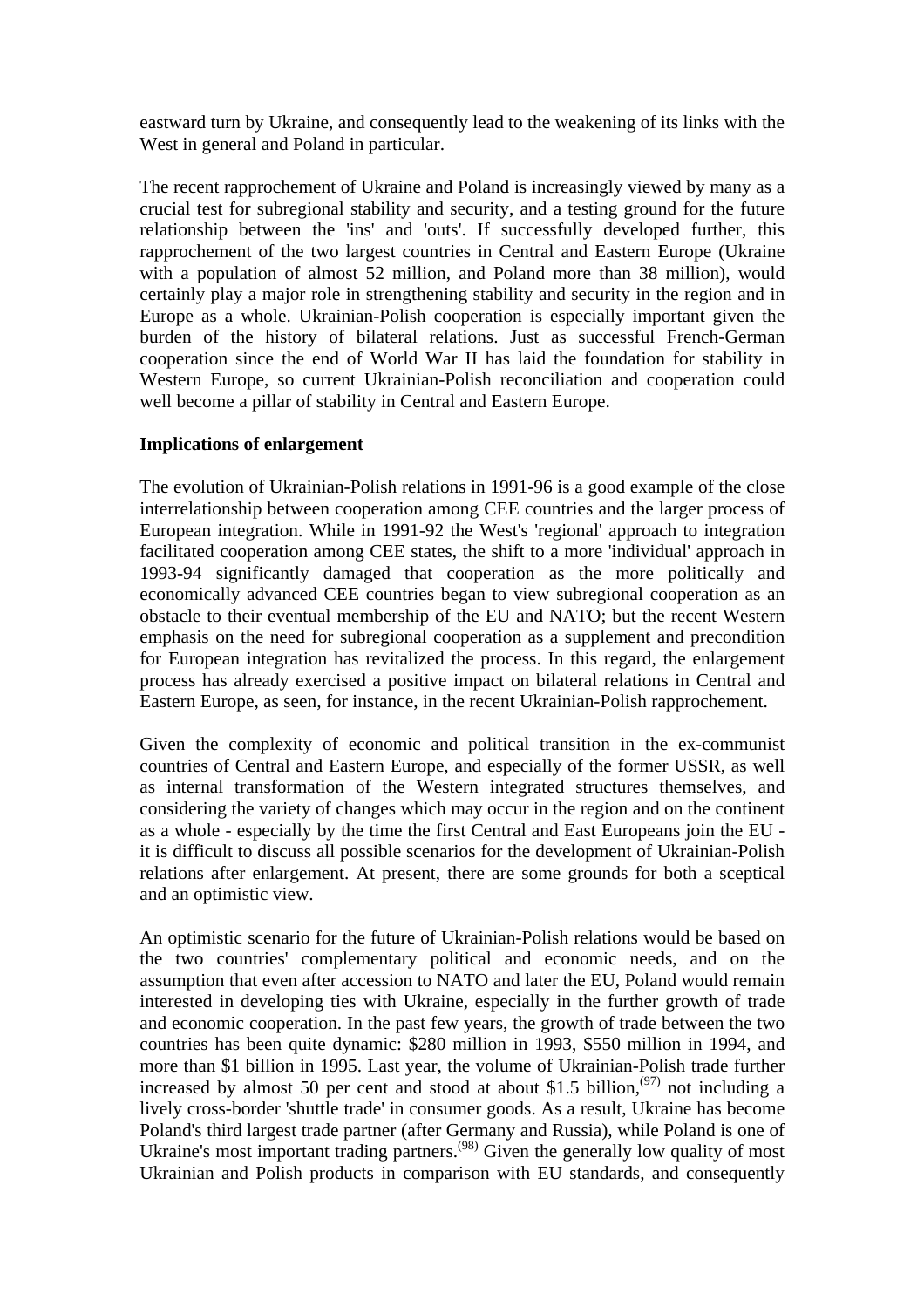their low competitiveness on Western markets, the two countries find it easier to sell many goods to each other.

Yet the importance of these figures should not be overestimated. On the whole, bilateral trade, seen as a share of the total trade volume of both Ukraine and Poland, is still at quite a low level. Ukraine remains heavily shackled to Russia - which accounts for 41 per cent of Ukraine's foreign trade - and to the CIS as a whole (60 per cent of Ukraine's total import and 54 per cent of its export),<sup>(99)</sup> while Ukraine's share of Poland's total trade volume is less than 5 per cent . Furthermore, the structure of Ukrainian-Polish trade is heavilydominated by mineral products: the major portion of Polish exports to Ukraine consists of coal (40 per cent of Poland's total exports to Ukraine) and agricultural products and consumer goods (16.6 per cent), while 54.5 per cent of Ukrainian exports to Poland are ore and various metals. At the same time, mutual intra-industry links are practically non-existent, and it was only recently that the two governments agreed in principle on joint production of 'Bizon' Polish combine harvesters in western Ukraine. Even less significant is the level of mutual investment, despite the recent growing interest shown by Polish investors towards Ukraine. All Polish investment in the Ukrainian economy account for only about \$25 million (which is less than foreign investment from the United States, Germany, Russia, UK, Netherlands, Cyprus, Switzerland, Liechtenstein, or Ireland), while Ukrainian investment in Poland's economy stands at just \$260,000.<sup>(100)</sup> About 500 joint Ukrainian-Polish ventures have been registered in Ukraine, yet not more than 350 of them, mainly in trade, are actually working.

A second ground for optimism on the future of Ukrainian-Polish relations stems from the assumption that, as a member of NATO and the EU, Poland would become stronger economically, more stable politically, and hence more confident and dynamic in its foreign policy. Consequently, its Eastern policy should become more active as well. After accession to Western integrated structures, Poland may not only remain interested in further securing its eastern border but also become more capable of projecting stability further east, whereas today its resources are limited and the country is still relatively weak for an active Eastern policy. All this should have direct, positive repercussions on Ukrainian-Polish cooperation. Mirroring the role of Germany in Polish-German relations at present, Poland may use its wider access to the EU's financial resources for developing infrastructure at the Ukrainian-Polish border, intensifying trans-border cooperation, and supporting more joint Ukrainian-Polish projects. In this scenario, Polish membership of NATO and the EU will help further to strengthen Ukrainian independence, broaden Ukraine's international capabilities and link it more strongly to the West. This, in turn, should enhance Ukraine's interest in and support for more comprehensive cooperation with Poland.

Nevertheless, despite the above-mentioned positive trends and achievements in the development of Ukrainian-Polish relations, there are grounds for concern about their future. First of all, while the need for close mutual cooperation is now generally recognized among the Ukrainian and Polish political élite and intellectuals, the public at large remains ignorant and uninvolved in the process. As a result, there is a gap between the perception of the élite and the population in both countries, and on the whole bilateral cooperation lacks a solid grass-roots foundation. Many stereotypes of the past are still alive among both Poles and Ukrainians, especially those in western Ukraine. While eastern Ukrainians have traditionally been inclined more towards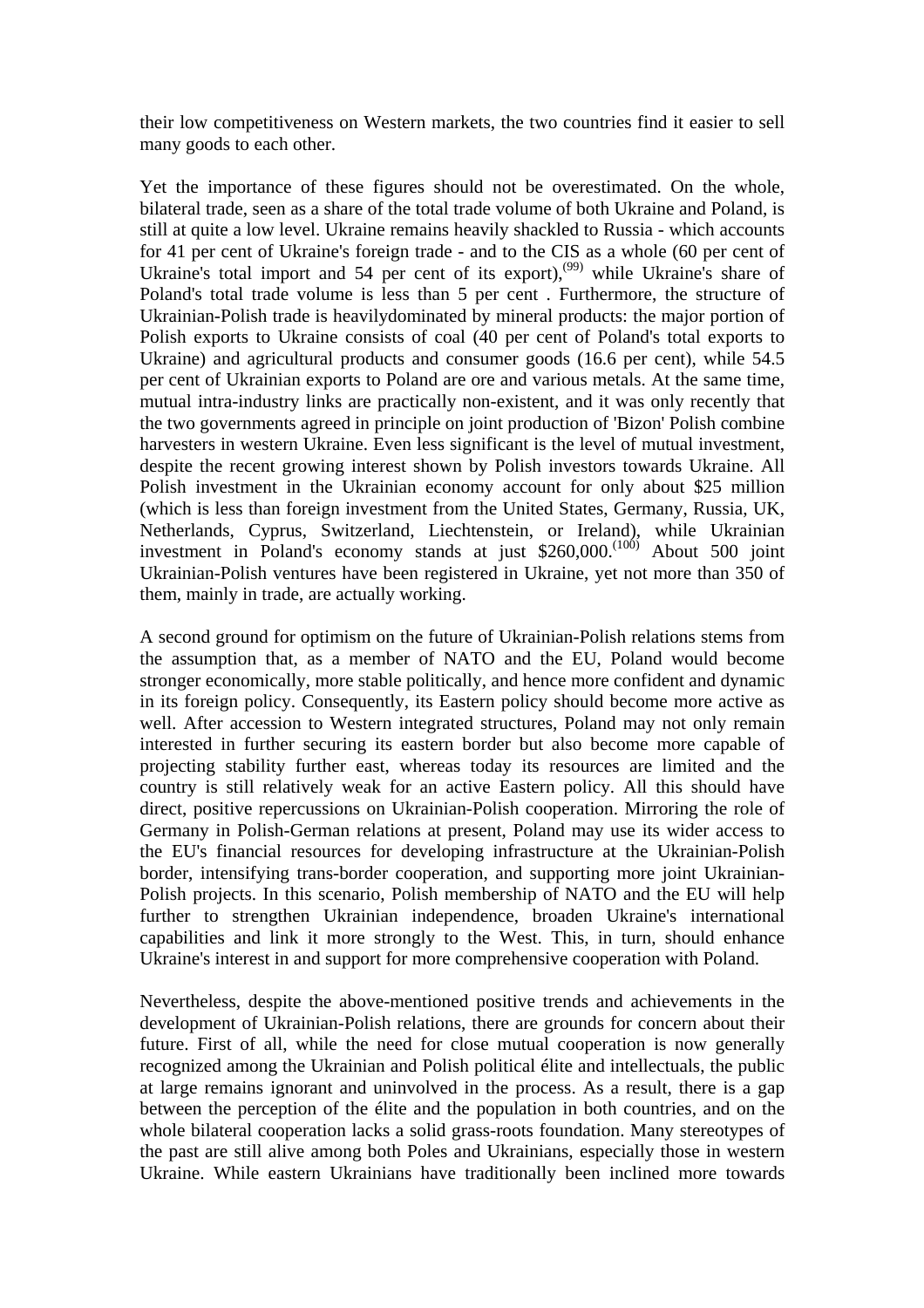Russia and remain largely ignorant of Ukrainian-Polish relations, Ukrainians in the west of the country, which before 1939 was a part of Poland and a cradle for Ukrainian radical nationalism directed to a large extent against Poland, still harbour strong anti-Polish feelings. At the same time, a significant segment of Polish society (up to 48 per cent according to some public opinion polls<sup> $(101)$ </sup>) continues to perceive Ukrainians negatively. In this regard, the two peoples still have to go a long road to achieve the desired reconciliation.

Poland, like most other CEE and Western states, seems to have realized that a Ukraine left isolated and unstable, or drawn into the 1992 Tashkent Agreement on military cooperation with Russia, would create a serious source of tension in the region. Hence the persistent desire to support Ukraine's transition to democracy and market economy and keep it out of the Russian orbit. Unfortunately, most states to the west of Ukraine still do not view it as an equal and potentially full member of all European and Euro-Atlantic institutions, seeing the country instead as a buffer between themselves (as a part of an extended NATO) and Russia and its possible allies.

It is true that despite Ukraine's recent statements on its desire to be integrated into European and Euro-Atlantic structures, Ukraine itself is not ready today to be a full and equal part of the European integration process either politically, economically or psychologically. This 'conceptual division' between Ukraine and other CEE states not only fails to help bridge the already existing political, economic and cultural gap between them, but rather widens it. First-wave enlargement may aggravate this problem by further differentiating Ukraine from its Western neighbours. The essential difference between German-Polish cooperation in recent years and Ukrainian-Polish cooperation after enlargement will lie in the fact that Poland has been seen for years by Germany and others as a future full member of all European and Euro-Atlantic institutions, while Ukraine has not. After joining the Western organizations, Poland would objectively view Ukraine from a pan-European perspective or from a new qualitative level, characterized by the different standards of interstate relations among the EU members and between them and other countries. The current, albeit high level of Ukrainian-Polish relations may fail to compensate for this 'conceptual division'.

In their military doctrines, Ukraine and Poland clearly do not regard each other as potential enemies. The fact that the Ukrainian Armed Forces are still concentrated mainly in the Western part of the country is largely a legacy of the Soviet past, when Ukraine comprised the westernmost border of the USSR. It is also a result of the limitations imposed by the CFE Treaty, as well as of Ukraine's financial constraints.

NATO enlargement is unlikely to have a negative impact on Ukrainian-Polish military cooperation if relations between the two states continue to develop and mature further, and larger issues such as the deployment of nuclear weapons and NATO military infrastructure on the territories of new members are properly addressed.

In the past, former Polish Minister of Defence Zbigniew Okonski stated that, as a NATO member, Poland would be prepared to accept the stationing of foreign forces and nuclear weapons on its territory.<sup> $(102)$ </sup> Kyiv expressed concern over the possible deployment of nuclear weapons on the territories of new members, including Poland, and criticized those countries' willingness to agree to nuclear deployments, and the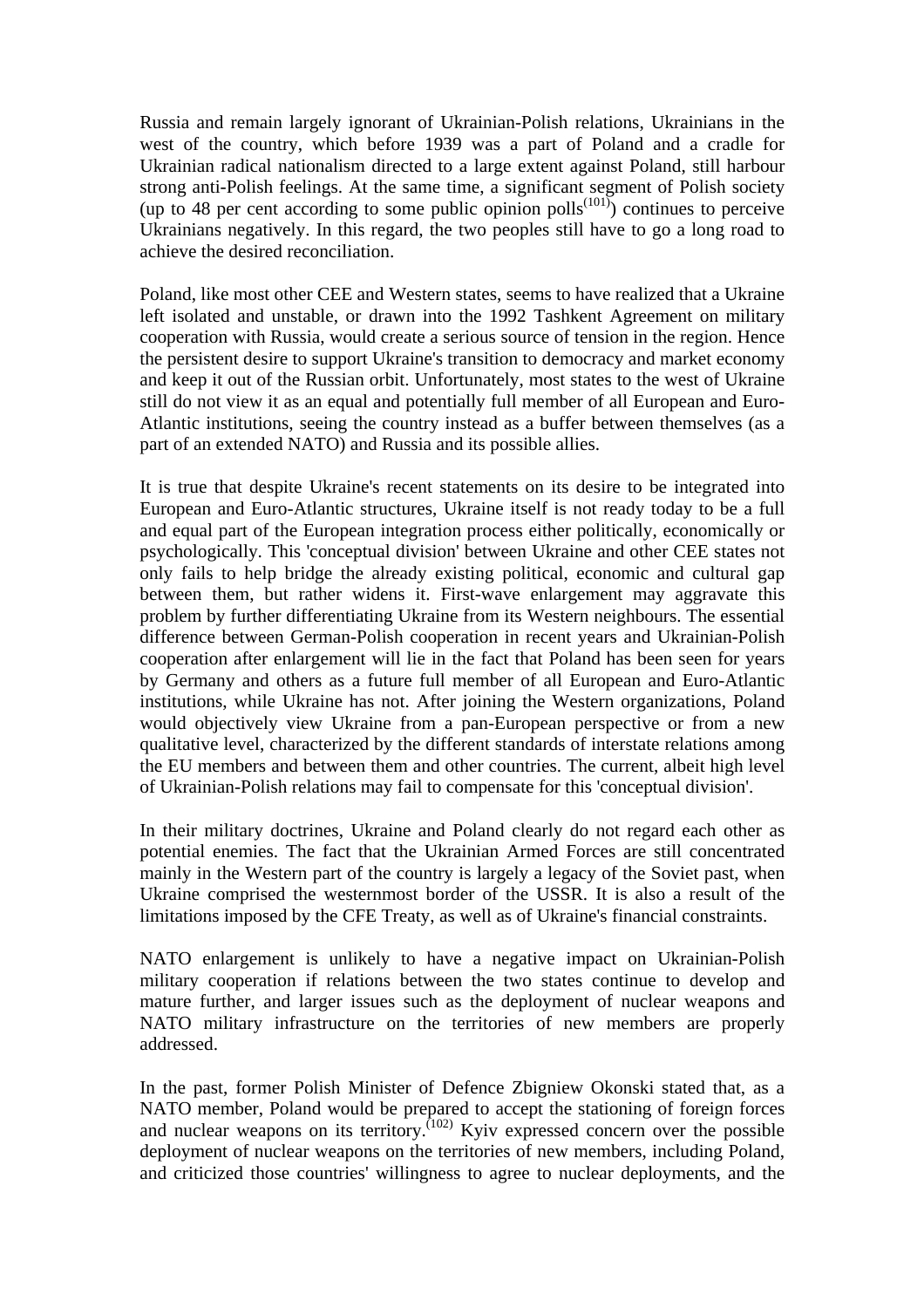Ukrainian Government even put forward the idea of creating a nuclear-free zone in Central and Eastern Europe. The idea, however, caused some irritation in Warsaw.<sup>(103)</sup> Recently, Ukraine has downplayed this initiative. The final decision on this sensitive issue will depend on NATO itself.

Ukraine has also expressed concern with the planned CFE Treaty revisions, especially changes in the Southern flank limitations, which would increase the concentration of Russian troops in the Black Sea region and indirectly legitimize their presence in the Ukrainian Crimea.

The eastern expansion of NATO is likely to affect Ukraine more than any other country in the region, both in terms of the extent of its common borders with new NATO members and its exposure to increased Russian pressure, which has already started to mount in recent months. Ukraine's situation will be especially difficult if the Russian position on NATO expansion remains negative, reviving the old 'bloc'- style confrontation, and/or insisting that the first wave of enlargement should also be the last one. On the other hand, even if NATO succeeds in reaching an agreement with Russia that addresses its security and political concerns and 'cushions' its position, the first wave of enlargement may oblige NATO and later the EU to concentrate chiefly on internal challenges connected with the 'absorption' of newly admitted members, the exact costs of which are very difficult to estimate at this stage. Consequently, NATO's and EU's resources and attention could be diverted away from the continuation of partnership schemes and assistance programmes to Ukraine (as well as to other 'outs'). The possibility can also not be excluded that after joining the Western integrated institutions, Poland itself would have to focus mainly on strengthening its position within these institutions and on its own adaptation process, and consequently might turn its back on cooperation with Ukraine, which would be bound to damage Ukraine's security.

As a result, a situation may arise in which a disappointed, demotivated and insecure Ukraine finds itself in a 'grey area' between the new, larger West and an unstable (and probably alienated and more assertive) Russia. Ukraine's instability and the parallel weakening or even failure of Ukrainian-Polish cooperation would damage the fragile regional environment, decreasing the security of every neighbouring country including Poland. Such a scenario would be on the cards especially if Ukraine were to continue to be treated as a country 'in-between' the new Europe and Russia, while at the same time Ukraine failed to overcome its considerable economic and social difficulties. Conversely, if Poland and - what is more important - the West as a whole make clear that they see Ukraine as a Central and East European state and a potential candidate for full participation in the integration process, subject to its ability to meet the necessary criteria for membership, this will certainly encourage the Ukrainian leadership to go ahead with painful reforms, and will provide favourable conditions for further improvement of Ukrainian-Polish relations after the first wave of enlargement.

It is EU rather than NATO enlargement that will present the greatest problem for Ukrainian-Polish relations. The emergence of 'economic' or 'human' dividing lines in Central and Eastern Europe should be of no less concern than the implications of a new security dividing line: the new EU boundary could become a dividing line potentially more dangerous than any created by NATO. The development of closer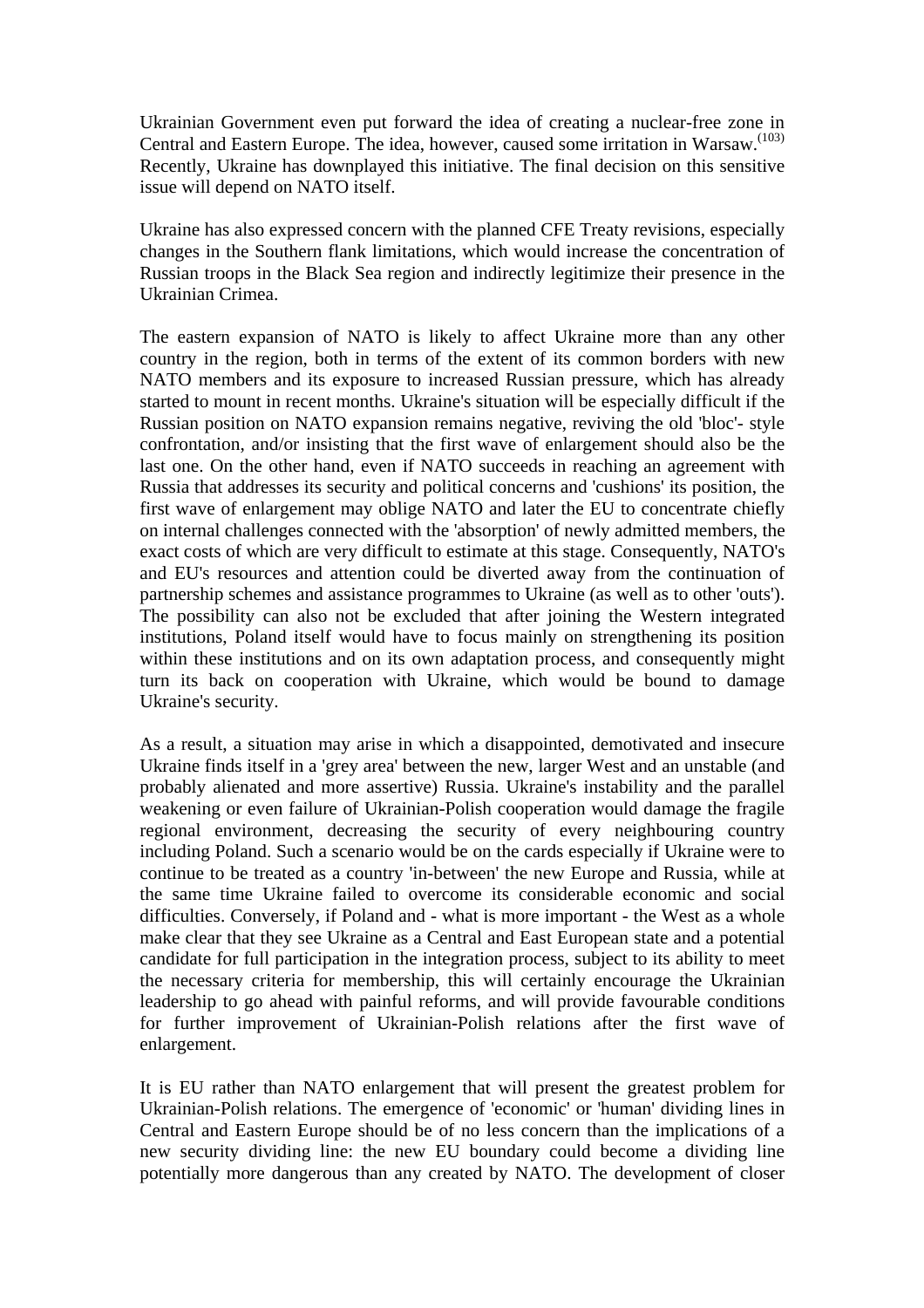Ukrainian-Polish cooperation is also significantly complicated by different levels of systemic transformation in both countries, especially as regards economic reforms. Poland's accession to the EU would almost certainly result in a further widening of the economic gap between itself and Ukraine. In addition, Poland would have to adjust to the EU border regulations and to the obligation to apply the EU external tariffs policies, and would be likely to show strong interest in joining the Schengen Agreement. In this connection the prospects for Ukrainian-Polish relations will depend greatly on whether Poland is able to keep its border with Ukraine reasonably open or whether it adapts to its new circumstances by putting new restrictions on the movement of people and goods from Ukraine.

Ukraine was the first 'eastern' country with which Poland signed an agreement on a visa-free border regime. The agreement, however, has not yet been ratified by the Polish parliament, and opposition in Poland to such agreements with its eastern neighbours has arisen (especially since the Polish government signed a similar agreement with Russia) because of concerns that they may impede Poland's accession to the EU. Fighting organized crime and illegal immigration at the Ukrainian-Polish border is a problem, yet its solution must not lead to the decrease of bilateral ties and contacts between people. These contacts are already limited, due to the difficult economic situation on both sides, especially among most Ukrainians, and because of the underdevelopment of the Ukrainian-Polish border infrastructure. It should suffice to contrast the number of border-crossings on the Ukrainian-Polish border (4) with the traffic on the German-Polish border (26). Any new barriers introduced as a result of EU membership could thus seriously impede bilateral contacts, especially at the people-to-people level, and damage the growth of economic cooperation, thus widening the economic and psychological gap between the two nations.

If not addressed in an effective and timely way, all these potential factors of strain in Ukrainian-Polish relations - which might be aggravated by NATO and EU enlargement - could seriously undermine or even ruin bilateral relations, as well as weakening existing subregional cooperative networks in the region. This in turn could negatively affect the process of further enlargement and European integration, making each successive wave more expensive (politically and financially) for both the West and the applicant states. In the worst-case scenario, the first wave may turn out to be the last one, thus leading in reality to a new division of Europe.

#### **The way forward**

The question of whether Ukrainian-Polish cooperation will decline or will be intensified after the first wave of enlargement remains largely open. Just as the deterioration of bilateral relations should not happen automatically, their improvement will not be automatic either. To assure continuing, mutually beneficial progress in the relationship between Ukraine and Poland, and the consequent strengthening of security and stability in the region, considerable efforts are needed from both countries.

Primary responsibility for the success of Ukraine's participation in European integration and in CEE subregional cooperation rests with Ukraine itself. Ukraine's involvement in both processes depends primarily on the country's economic performance and its ability successfully to carry through the market reforms launched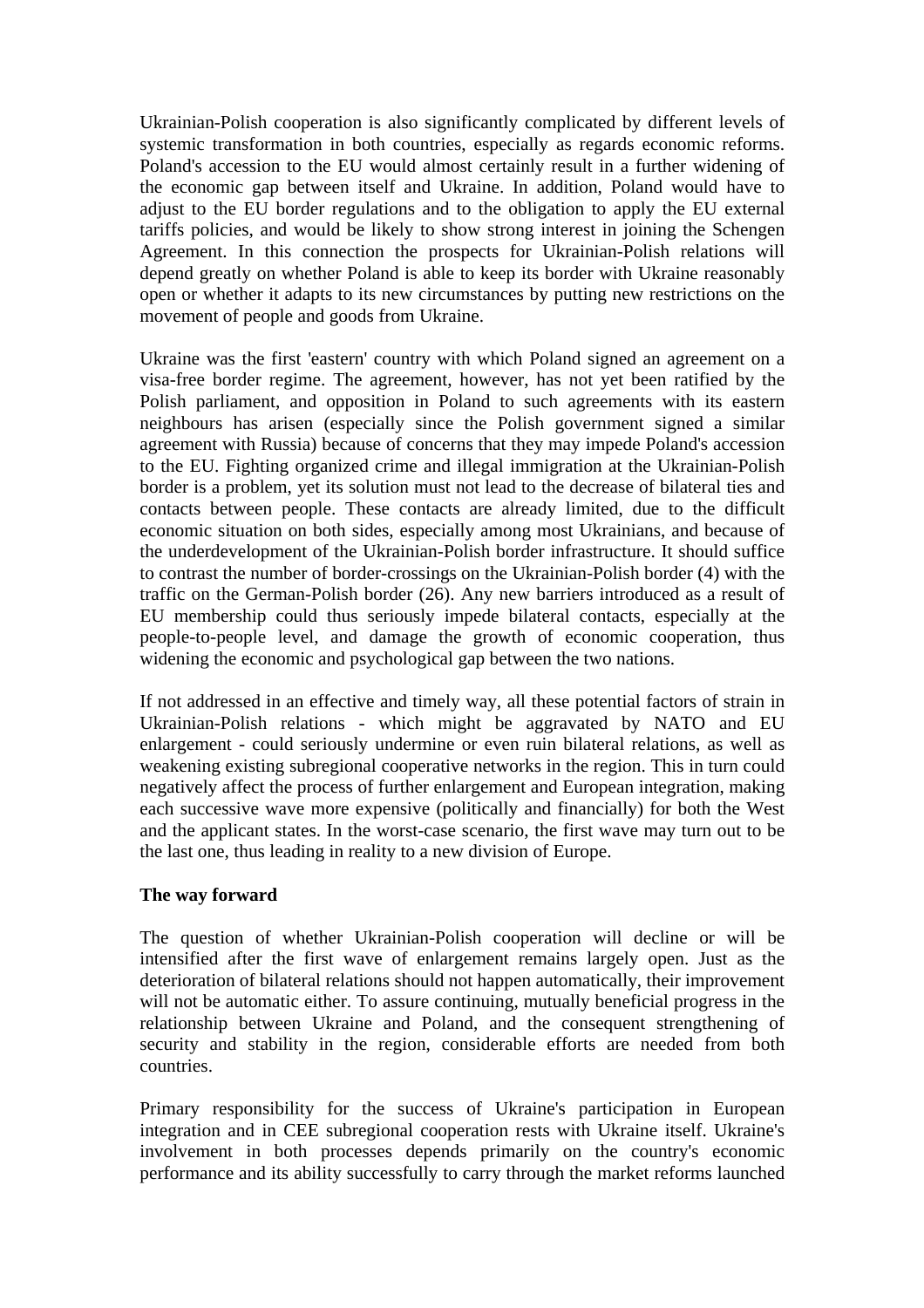more than two years ago. Only Ukraine's economic recovery could bridge the existing gap between it and Poland. Despite the progress referred to earlier, Ukrainian-Polish economic cooperation is still far from matching the economic needs and potential of the two states. Polish small and medium businesses, in particular, are increasingly interested in the vast Ukrainian market. However, without elimination of the existing barriers - the inadequacy of Ukraine's national legislation, underdevelopment of its banking system, and the lack of proper mechanisms for mutual guarantees of credits and small investments - small businesses will find it extremely difficult to work and expand. Ukraine should speed up the harmonization of its legislation with Europeans norms and standards, and the country's foreign trade has still to make a volte-face from east to west or, for the time being, at least to strike a balance. It would be beneficial to learn from the Polish experience (both positive and negative aspects) more actively in carrying out market reforms.

It is also essential that Kyiv demonstrate strong political will and a commitment to follow steadily on its declared course of European integration. This strategic goal should not only be declared, but pursued concretely on a day-to-day basis, building up a 'critical mass' of cooperation between Ukraine and all European and Euro-Atlantic institutions - as well as CEE subregional groupings - so that Ukraine's partners to the West can start seeing Ukraine as a future equal member of a united European family. In addition, Ukraine has yet to confront the dilemma of whether it should be entering Europe gradually as a 'special case' that is different from the rest of the CEE states, or whether it should try to synchronize its progress with the latter as much as possible. The latter would be a difficult task, yet it is the course that would also render Ukrainian-Polish cooperation most natural and lasting. In terms of domestic politics, having declared its foreign policy goals and priorities, the President and government should pay more attention to consolidation of the country's national identity and formation of a public consensus on the country's role and place in Europe so that, regardless of which political force comes to power, Ukraine's foreign policy course can remain coherent. This task becomes particularly important in view of the forthcoming parliamentary and presidential election campaigns in Ukraine, when foreign policy issues are likely to appear more often on the political agenda.

For Poland and other CEE states, the experience of the past several years should prove that by operating as part of a dynamically developing and cooperating region, they are likely to maximise their chances for early integration - and for success and influence once within the Western integrated structures - while unnecessary competitiveness among themselves would damage the future standing both of the region as a whole and of each particular CEE country. Another conclusion is that if Ukraine is weak and unstable, the security of other states of the region is bound to be damaged, even after they have joined NATO and the EU. On the other hand, Ukraine's stability and security depend significantly on its relations with its Western neighbours, especially Poland, which is Ukraine's main CEE partner.

Poland, in particular, will be much more valuable to the organizations it joins if it is able to bring with it a successful and comprehensive 'Eastern policy.' As regards Ukraine, this policy should include the active promotion of political, diplomatic, economic, military and other forms of bilateral cooperation; various joint Ukrainian-Polish programmes and actions, including those within the broader field of security (joint military training and exercises, exchange of officers, joint combating of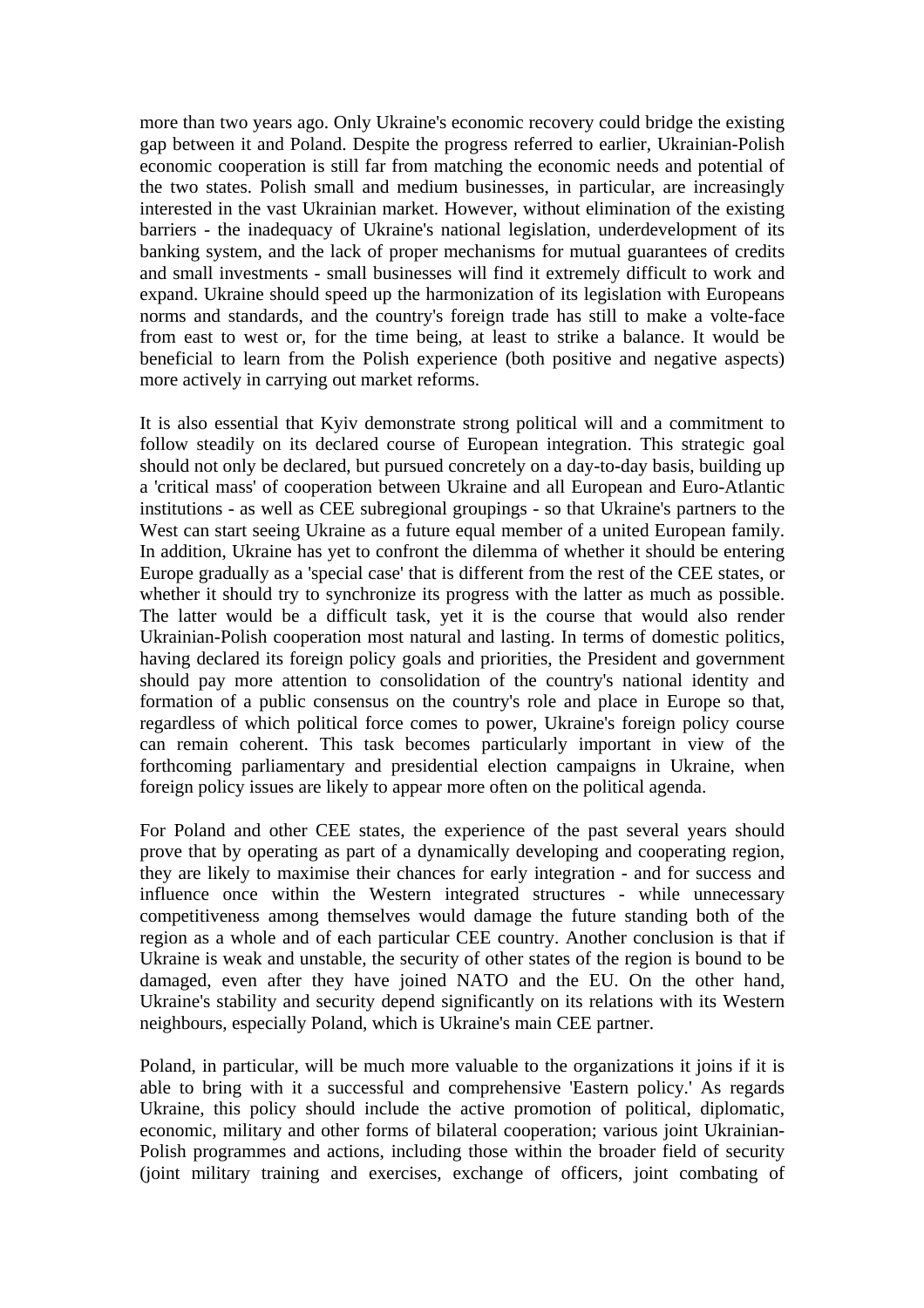organized crime and illegal immigration, addressing environmental issues, etc.); regular meetings at various levels, including bilateral summits; the assurance of maximum 'openness' of the Ukrainian-Polish border for commercial and human purposes (including a special visa regime, the construction and development of new border crossings, and the implementation of a bilateral agreement on joint customs control); regional confidence-building measures in continuation of the idea of creating a joint peacekeeping battalion; and further advocacy of Ukraine's interests in the EU and NATO. In a certain sense, Poland should serve as a link between its new allies and Ukraine.

As a first-wave new member of the Western integrated institutions, Poland should continue to pay special attention to the maintenance of CEE subregional cooperation, with the active involvement of Ukraine. In particular, this should include continued Polish support for Ukraine's membership of CEFTA - which Kyiv has officially declared to be one of its priorities. Ukraine's accession to CEFTA would certainly encourage further economic reforms in Ukraine, help the adjustment of its economy to European standards and regulations, and smooth the economic differences between Ukraine and Poland. It is very likely, however, that most (if not all) current members of CEFTA will be among the first CEE states to join the EU and will therefore almost certainly have to leave CEFTA as such. This could result in CEFTA ceasing to exist as a separate free-trade entity, unless by that time the association itself has been enlarged through the admission of new members, and/or is transformed into something more than a free-trade area, covering other forms of economic cooperation. In the latter case, CEFTA could play a crucial role as a cooperative framework uniting those CEE countries that are temporarily left behind in the process of EU enlargement. Moreover, Poland and other first-wave entrants and former participants in CEFTA could well (ideally with the EU's blessing) preserve a kind of 'special relationship' with the remaining CEFTA members - their former 'class-mates' - and in this way further link the latter with the EU itself.

On this reasoning, Ukraine's accession to CEFTA prior to Poland's gaining full membership of the EU would further strengthen Ukrainian-Polish relations by giving the two countries an opportunity to cooperate at least briefly within the same freetrade area. Membership of CEFTA is conditional upon a candidate's membership of the WTO, the signing of bilateral free-trade agreements with all CEFTA members and an Association Agreement with the EU (which implies recognition of Ukraine's candidacy for EU membership). During President Kuchma's visit to Warsaw at the end of January 1997, the two countries signed a memorandum on trade liberalization, which should become an important first step towards the conclusion of a free-trade agreement between Ukraine and Poland, and towards Ukraine's membership of CEFTA. Now Ukraine needs to speed up the necessary preparations for joining the WTO.

Both countries may want to explore the additional potential for mutual consultation and possibly coordination of some of their steps on the international scene, which could include joint statements and agreed positions on certain issues of regional and international politics. A good example of such an approach has been a joint statement by the presidents of Poland, Ukraine and Lithuania expressing their concern over internal political developments in neighbouring Belarus. Further coordination of Ukrainian-Polish (and probably Lithuanian) approaches to Belarus would not only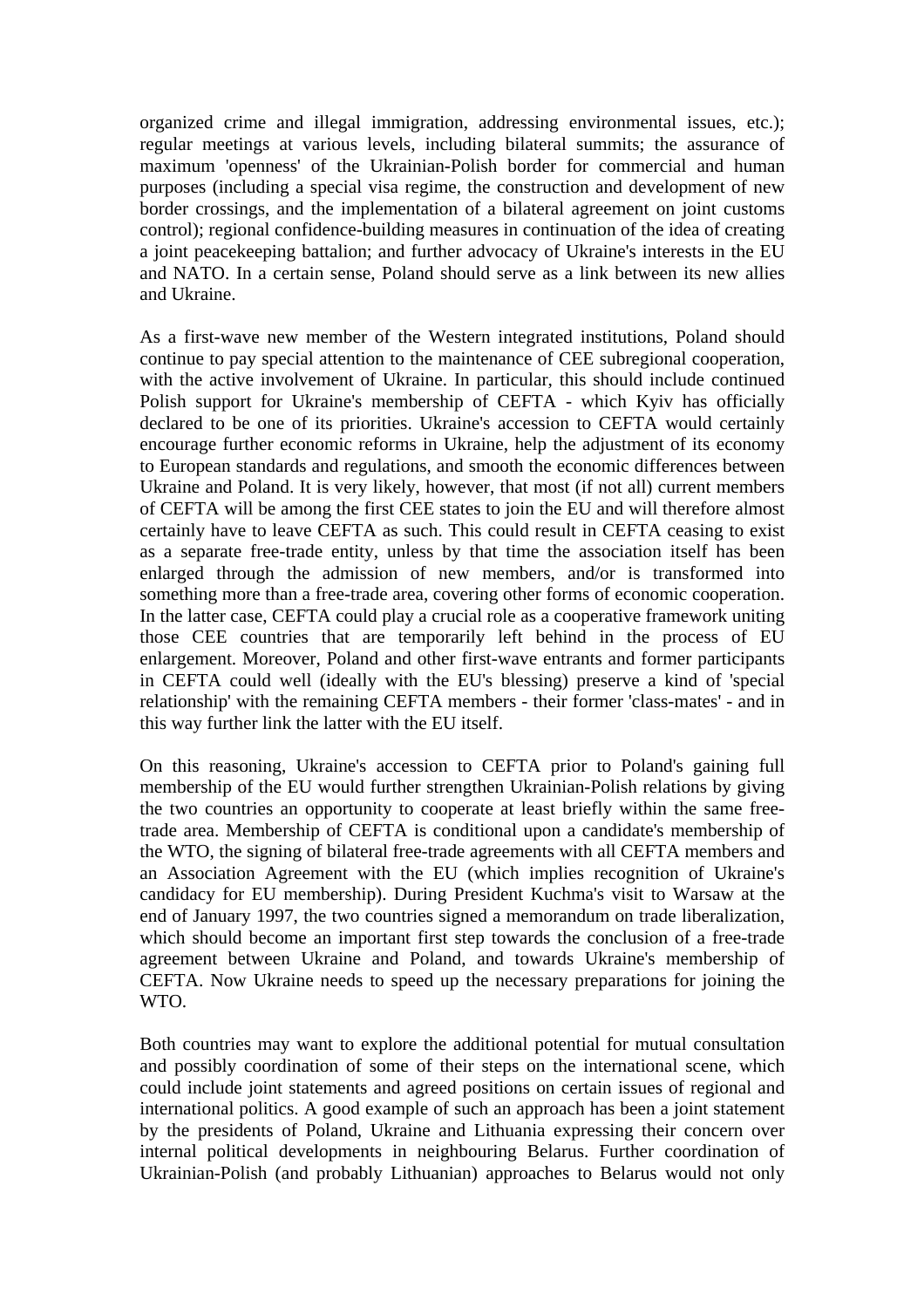enhance subregional cooperation and security, but should provide the necessary alternative model for Belarus's own development and prevent this country's isolation and alienation in the longer term.

There is a special need for more academic and cultural contacts and exchanges to promote better understanding between individual Ukrainians and Poles. Both governments should find resources to stimulate the work of joint historical commissions. Such commissions could agree and elaborate joint, balanced approaches (to be incorporated into school textbooks) to some controversial issues in the complex history of Ukrainian-Polish relations, since historiography in the two countries up to now has not been free from mutual recriminations. The first attempt was made in 1994 when a group of Ukrainian and Polish historians issued a joint communiqué addressing a number of sensitive issues taken from the history of bilateral relations in the period  $1918-48$ .<sup>(104)</sup> An act of mutual reconciliation, if signed by the two presidents, should both summarize the recent achievements in bilateral relations and also open new horizons for the development of a true Ukrainian-Polish strategic partnership. Regular exchanges of information, periodicals and historical literature should also become a norm of bilateral cooperation. More than three years ago, an agreement was reached on the need to open a Polish national-cultural centre in Kyiv and a similar Ukrainian centre in Warsaw. The idea, however, has not been realized until now, due largely to the financial constraints experienced by both countries. Further development of trans-border cooperation should become an important task for both national and local governments so as to facilitate contacts between people living in the border areas.

It may, nevertheless, transpire that not even the combined efforts of Ukraine and Poland are enough to deepen further bilateral and subregional cooperation. The experience of the past few years has proved that the success or failure of CEE subregional cooperation and the development of bilateral relations in the region depend very much on the position taken by Western integrated institutions and national governments. Relations between Ukraine and Poland, in particular, could hardly have been as successful as they are if they had not been recently encouraged by such external factors. Left to themselves, the Central and East European countries have often lacked either the political will or sufficient capabilities and resources to find solutions to complex problems in interstate relations and promote rapprochement. Warsaw, for example, has been in favour of supporting Ukraine since the latter's independence, and Polish leaders have constantly raised the issue of Ukraine's strategic role in Europe at their meetings with European and, especially, American policy-makers.(105) Yet when in 1993-94 the West largely ignored Ukraine's interests, Poland simply lacked the resources and strength of its own to conduct an active policy on Ukraine. It is therefore difficult to predict the successful evolution of Ukrainian-Polish strategic partnership in the longer run if the West does not realize and live up to its own responsibility.

At present, the West is in fact paying considerable attention to relations between Ukraine and Poland. Nevertheless, both the existing and new Ukrainian-Polish cooperative links should be further encouraged, and a more explicit Western position regarding the relationship between the two countries after enlargement will certainly facilitate their cooperation. The same applies to various joint programmes, exercises and other activities linking both Ukraine and Poland with various Western countries.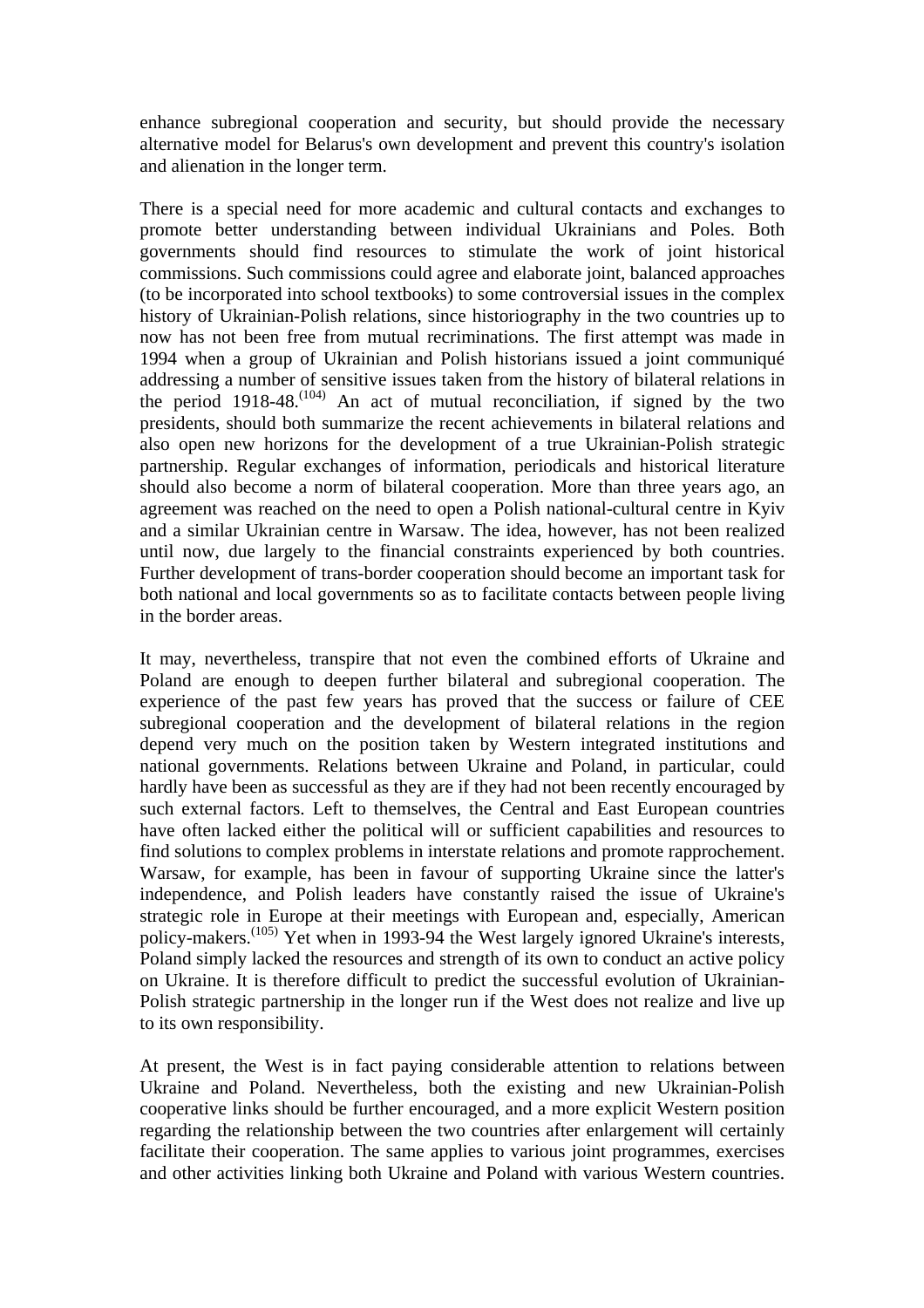Special attention should be paid to Ukraine's active involvement in the 'Weimar' process, which involves Germany, France and Poland. The latter, as the country most interested in further development of the Weimar triangle, could take the initiative on Ukraine's permanent inclusion in the process, and on the possible evolution of the triangle into a quadrangle. The Weimar interaction seems helpful not only for enhancing European stability, but also as a way for both Kyiv and Warsaw to apply the lessons of German-French rapprochement .

The West should specifically encourage more extensive CEE subregional cooperation, in particular within the CEI (of which both Poland and Ukraine are members) and CEFTA. NATO and the EU should explicitly state that multifaceted, multifunctional subregional cooperation is an essential complement to European integration and should be maintained even after the first CEE countries are admitted to Western institutions. As such, subregional cooperation could serve as a way of cushioning the impact of the possible new dividing lines, as a 'school for integration' for those left out of the first wave, and as a factor of further enhancement of stability and security in Europe. Subregional cooperation will not provide security assurances to Ukraine or other 'outs'. Yet it could link them more closely with their luckier neighbours, as well as with the Western integrated structures, thus decreasing their feeling of isolation and insecurity and contributing to the indivisibility and transparency of European security as a whole. It also seems beneficial to encourage the development of new subregional cooperative patterns, one of which may well include Poland, Ukraine, and Romania.

It is important that a future new EU geographic and technical border does not become a political border. The EU could already start to draw up special visa arrangements for a future EU-Ukraine border. Western governments and institutions, primarily the EU itself, ought to consider what practical help - including financial assistance - they might be able to offer CEE subregional groupings and Ukrainian-Polish cooperative schemes. Further efforts will be needed to overcome bureaucratic divisions between the EU's TACIS (Technical Assistance to the CIS) and PHARE (Action Plan for Coordinated Aid to Poland and Hungary) programmes (as is already happening to some degree in northern Europe) to eliminate artificial barriers to EU support for bilateral and subregional joint Ukrainian-Polish undertakings. In general, the EU and the United States should try increasingly to view Ukraine as a CEE rather than a CIS country, which would correspond to Ukraine's interests as well as to the broader aims of CEE subregional cooperation.

It is also important to note that Ukrainian-Polish bilateral and multilateral subregional cooperation will only be able to develop strongly after the first wave of enlargement if it is paralleled by enhanced direct links (both formal and informal) between Ukraine and Western institutions and governments. In this context, the West needs to consider policies that would meet Ukraine's concerns and provide extra reinforcement for developing subregional ties against the background of NATO and EU enlargement. Such direct Ukrainian-Western links could include the following.

- A NATO-Ukraine agreement on a special partnership, which it is expected will be signed during the July 1997 NATO summit in Madrid. For Ukraine, such an agreement would serve both as a reassurance of her security concerns and as a certain guarantee for its future integration into Europe. This would not give Ukraine any more practical advantages than are enjoyed by disappointed CEE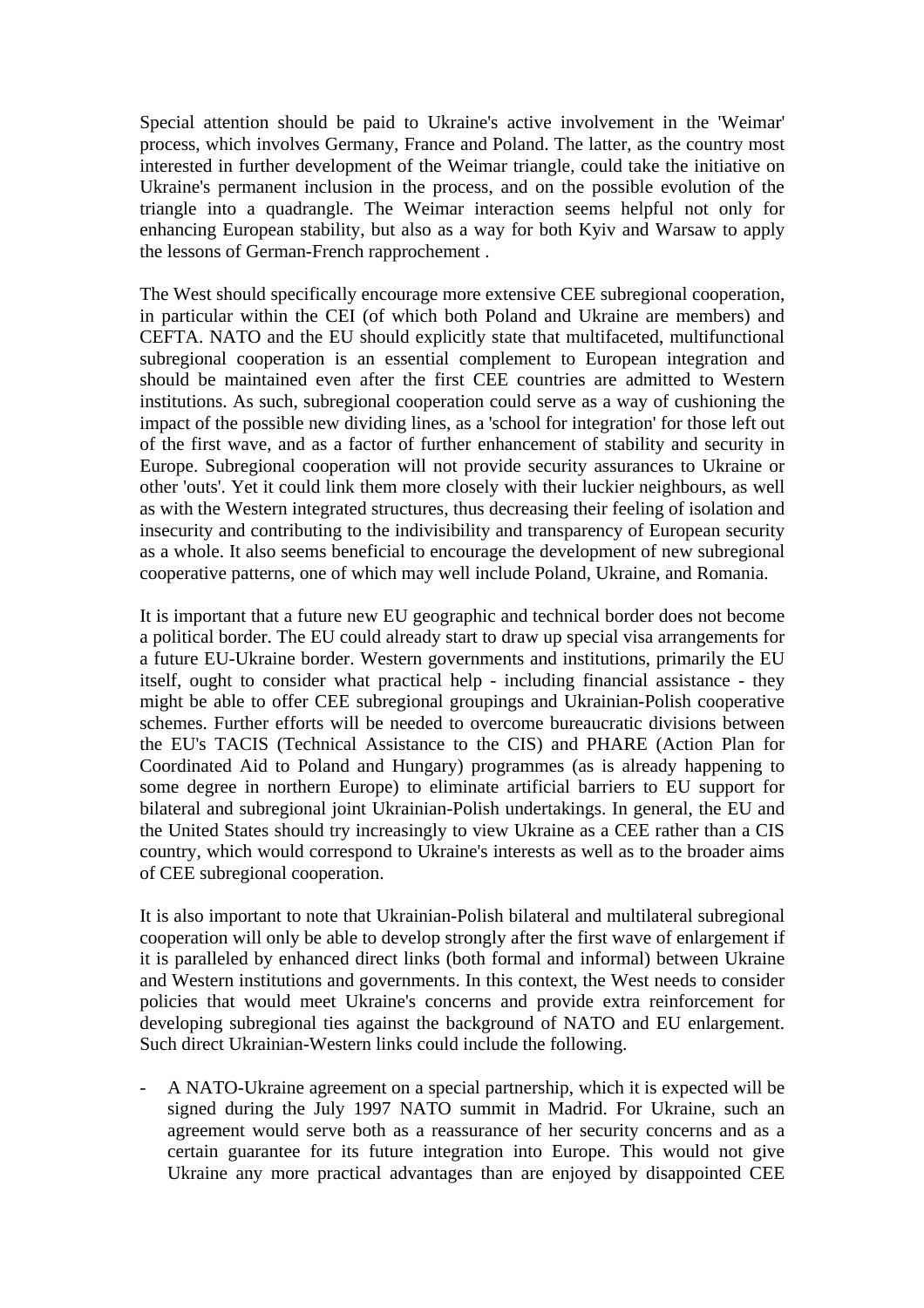applicant countries remaining within PfP, but it should also include enhanced consultation and joint policy-making arrangements in areas that reflect Ukraine's special strategic position and role in the de-nuclearisation, non-proliferation, arms control and export control processes. NATO should also be particularly attentive to Ukraine's interests and the possible side-effects on Ukrainian/Russian security relations when determining its position on the 'Southern flank' provisions of the revised CFE Treaty.

- Serious consideration by WEU of Ukraine's request for Associate Partner status; at the least, WEU could look for a formula for formalization of its relations with Ukraine along the lines of the NATO-Ukraine partnership.
- The full and timely implementation of the EU-Ukraine Partnership and Cooperation Agreement, and the consequent arrangements for a EU-Ukraine freetrade agreement, which should permit wider access to the EU market for Ukrainian goods. It is important to note in this regard that the possibility of Ukraine's membership of CEFTA, and its formal eligibility for WEU Associate Partner status, are also bound up with the signing of a EU-Ukraine Association Agreement.
- Further economic and security-related assistance from Western governments and international financial institutions, including possible facilitation of the solution of remaining problems in relations between Ukraine and Russia. In the short term the signing of a Ukrainian-Russian basic political treaty guaranteeing mutual territorial integrity and the inviolability of their common border (the treaty was initialled two years ago) is a very high priority.

These links will not only help assure the success of reform in Ukraine, encourage its reform-minded leaders and enhance the country's security, but will contribute to a strengthening of Ukrainian-Polish cooperation, and in this way will indeed be able to help to make this emerging partnership a pillar of regional stability.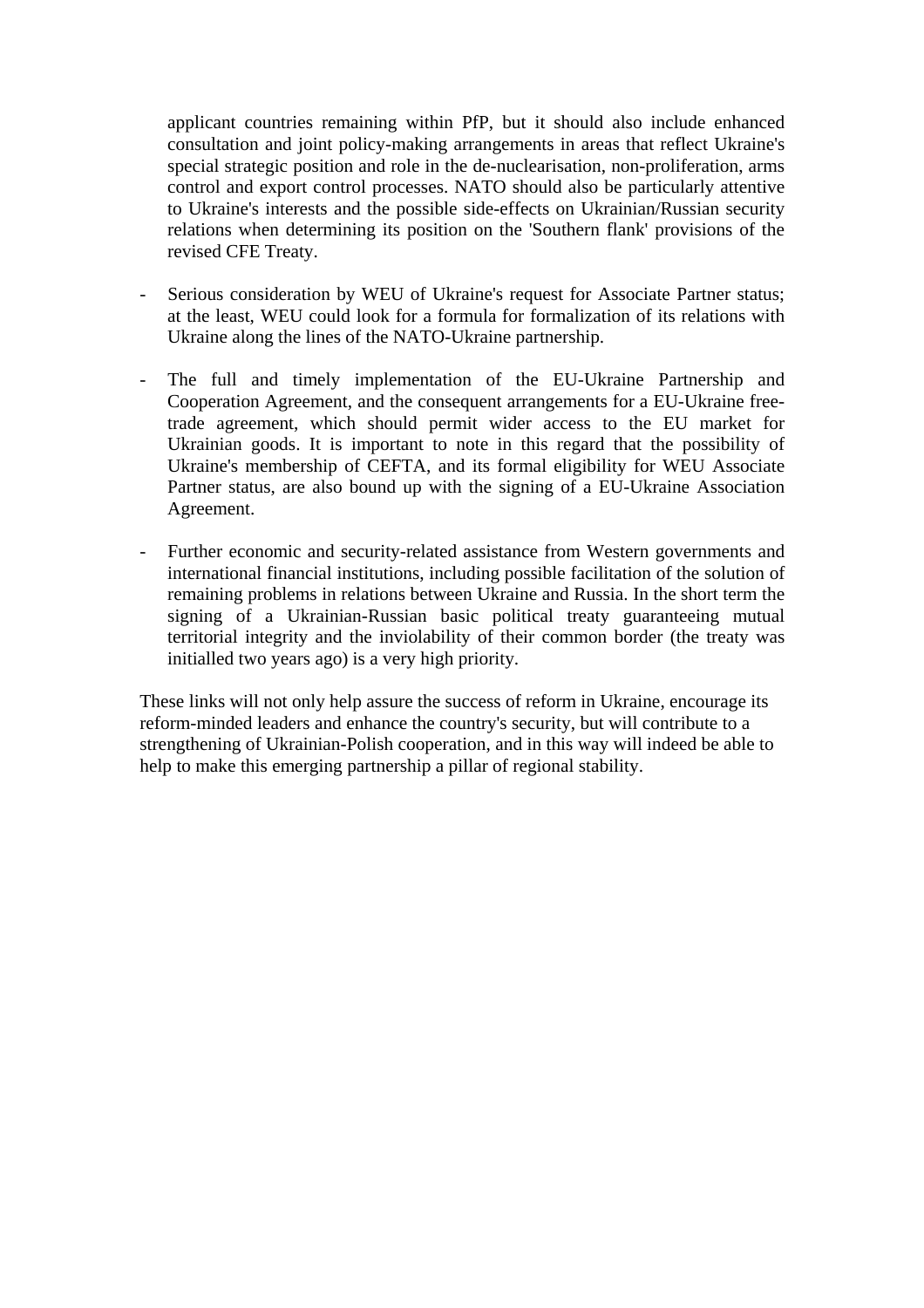## **CONCLUSIONS**

#### *Monika Wohlfeld*

Countries that will not or may not be in the first wave of EU, WEU and/or NATO enlargement, for various periods of time and for various reasons, have voiced their concern that a new division of Europe might be created, which would adversely affect both their own security, bilateral and subregional (between two or more states in the immediate geographical proximity) relations, and overall continental stability.<sup>(106)</sup> Fears of a possible worsening of bilateral relations between new 'ins' and 'outs' cannot be discounted easily. It is however also possible that the new 'ins' will be able to pursue a truly dynamic policy aimed at neighbouring 'outs' and 'pre-ins'. Such a policy would reflect the realization that they now bear an increased responsibility towards other countries which will not initially, or never, join EU and NATO, and that the door of these organizations must be kept open to further eligible candidates. What, therefore, will be the impact of enlargement on bilateral relations in Central and Eastern Europe?

#### **Current trends**

The three case studies examined here tend to indicate that the period leading up to the first round of enlargements has not produced the negative side-effects often evoked. These three cases present positive trends in bilateral relations, despite the continuous relevance of historical problems, including minority issues. The countries of the region have already explored a number of means available, independently of the Euro-Atlantic organizations, to maintain and improve their own and subregional stability in preparation for the forthcoming enlargements.

The growth of trade between the pairs of countries in the last few years has been quite dynamic, particularly in the case of Poland and Ukraine, two large countries. Transfrontier cooperation is developing in all three cases, but the economic data suggests that social and economic dividing lines (of different strength) exist between the neighbouring countries. Pál Dunay indicates that what he calls the 'psychological factor' of the Western press, placing one of the two on the prosperous side of a dividing line and the other on the poor, is even more significant. The authors warn that trade relations are still relatively fragile, and that mutual investment is weak.

In all three cases, bilateral agreements of various kinds have been signed, at least partly in view of forthcoming decisions on enlargement. In addition, countries such as Poland have emphasized their readiness to support the integration of other Central and East European countries, whereas countries such as Ukraine have changed their position on the integration of neighbouring countries and now are more supportive of it. Hungary and Romania have signed a basic treaty which contains an article assuring mutual support for the countries' efforts to qualify for integration. The rapprochements taking place in all three cases are positive, but are happening largely at the level of élites only.

Inspired by programmes such as Partnership for Peace and by experience of multinational peacekeeping operations, military cooperation in all three cases is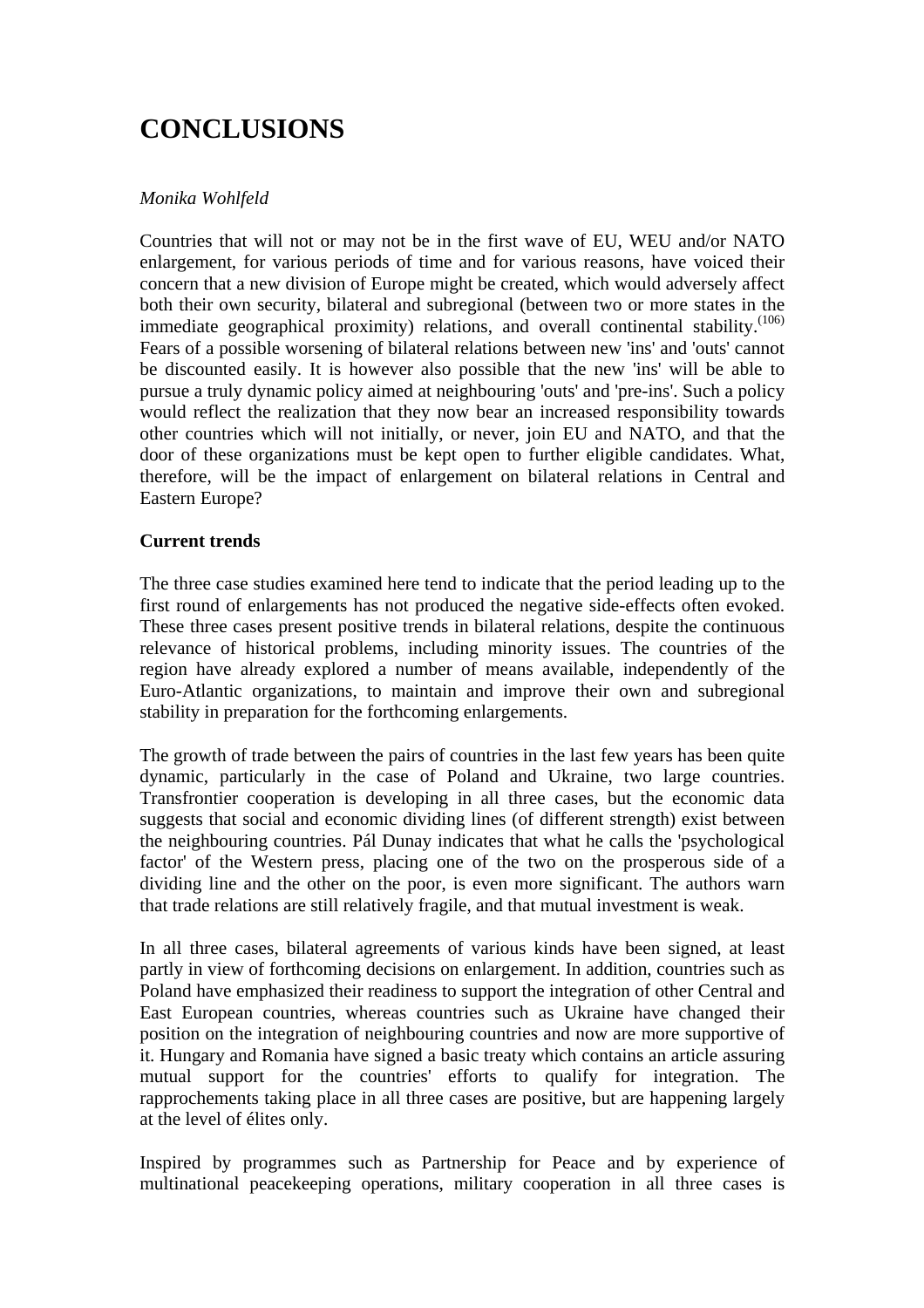developing positively. Joint peacekeeping training programmes and joint peacekeeping battalions are being developed.

#### **Looking ahead**

It is more difficult to assess the future impact of decisions regarding enlargement, such as the composition of the first wave of enlargement and the decision on whether there will be further waves and if so how many, and the actual effects of the first round of enlargement. Selective enlargement decisions will put pressure on bilateral links: membership of organizations such as EU and NATO will imply administrative commitments and, most importantly, financial burdens which may divert new members' attention away from neighbouring countries. The authors foresee that an economic and social gap between the countries making up each pair will grow if only one of them joins the EU. The authors' assessment of the future of economic cooperation is cautious. Selective EU enlargement and the obligation to accept the acquis communautaires by new members may - at least initially - affect or even interrupt the developing economic links, and care will have to be taken to ensure that this is not reflected in political relations. For the countries which will not be among the first new members of the EU, the possible deterioration of the Central European Free Trade Agreement (CEFTA) (as EU members will not be able to continue their involvement in this framework) will imply that economic but also political relations may suffer. Zajaczkowski warns in addition that the nature of economic relations in the Baltic region will depend on decisions taken on a national level in Russia. This may apply also to some degree to Ukraine.

The authors of the studies all point to the problems that some Central European countries' membership of EU will pose for the cross-border movement of people, particularly where minorities are present (for example in the case of Polish ethnic groups in Lithuania or Hungarians in Romania). Protection of the EU's external borders and visa regimes may present serious problems for the development of relations between 'ins' and 'outs'. The authors indicate that special solutions within the framework of the EU may be needed.

However, the authors also point out that full integration of new members will take time, during which economic cooperation with neighbouring countries will be able to develop. Therefore, the positive economic trends may not be affected drastically by enlargement processes.

It is occasionly asked whether the bilateral agreements signed, at least to some degree, under the pressure from the West, will be implemented if only one partner joins EU and/or NATO. The authors of the studies suggest that in fact one can already observe a change in the conceptual framework of relationships that may last and survive any enlargement decisions. Much will depend on whether ways of involving larger sections of the population in the processes of rapprochement will be found in Central and Eastern Europe. This is particularly pertinent, since all authors warn of the possibility of domestic political shifts following forthcoming elections in Central and Eastern Europe. changes in domestic political climate could result from a number of developments, including EU and NATO decisions on enlargement but also domestic, primarily economic factors. If nationalist political forces were to come to power, this would create obstacles to good-neighbourly relations among the region's countries.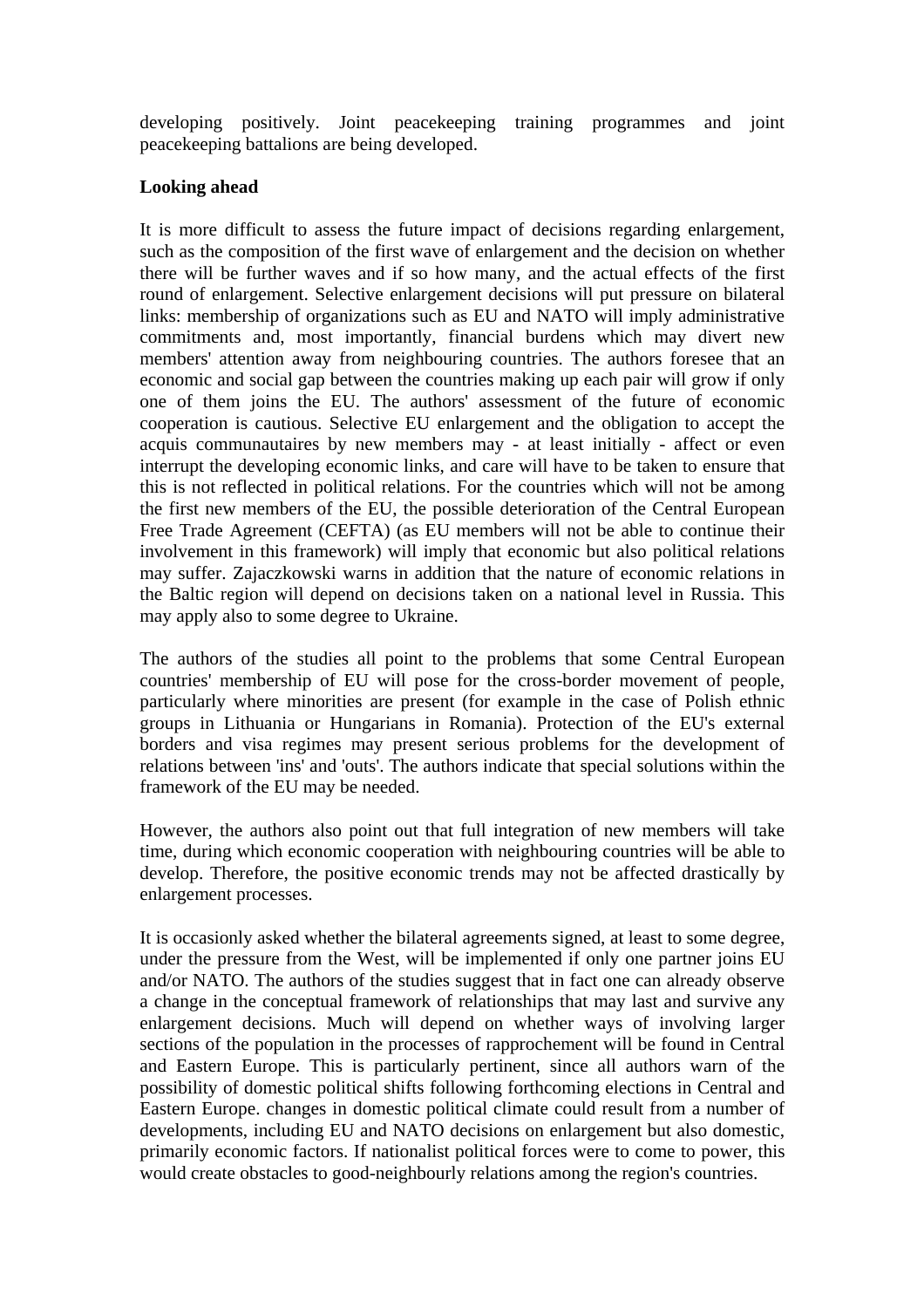Much will also depend on Russia. Russia may find in selective enlargement a pretext for engaging in a policy of intimidation of countries such as Lithuania or Ukraine. In these two cases in particular, Russian foreign policy will have a direct impact, but, more generally, subregional stability in Central Europe will be affected by developments in Russia and by its relations with the West, particularly the content of the expected NATO-Russia agreement. An additional unknown in the relations of Lithuania and Ukraine with Poland is the future of neighbouring Belarus and the intensity of its links with Russia.

Significantly, all three authors indicate that military cooperation among the candidates will develop positively, despite the problem of insufficient funds for ventures such as joint brigades. They do not foresee that possible changes of military postures or defence spending which could follow decisions on NATO enlargement will lead to any serious problems for relations between new members and their neighbours to the east and south. However, Dunay points to the problem of outmoded thinking in some countries' military establishments.

What are the possible means to counter the potential negative side-effects of selective, step-by-step enlargement of Euro-Atlantic institutions on sub-regional stability? The range includes bilateral, subregional means, and, finally, those available to EU, WEU and NATO, as well as OSCE.

#### Bilateral means

Bilateral programmes and actions should focus, among other things, on easing trade and freedom of movement, which could be affected by EU requirements. Common infrastructure schemes will be of significance. Pavliuk suggests that economic recovery must take place in countries such as Ukraine if they are to become viable economic partners. The countries' economic performance will be the most important factor in the development of economic links. Existing barriers to trade and investment such as problems in national legislation and banking systems must be eliminated unilaterally or in cooperation with West and Central European partners.

Countries that are invited to join NATO and EU in the first wave of enlargement must accept the additional responsibility that this implies by implementing a foreign policy directed at easing the transition for their neighbours. Their special position will imply not only the need to keep the doors of international organizations open to further candidates, but also meticulous implementation of bilateral agreements. Projects aimed at increasing transparency, dialogue and cooperation will be needed.

The continuation and development of national initiatives aimed at easing the problems that countries left out may encounter, through security and military cooperation (joint military training and exercises, the exchange of officers, and joint action against organized crime and illegal immigration), can be expected to prevent the emergence of any military tensions in the Central European region. Financial support may be needed for joint endeavours, such as bilateral peacekeeping brigades.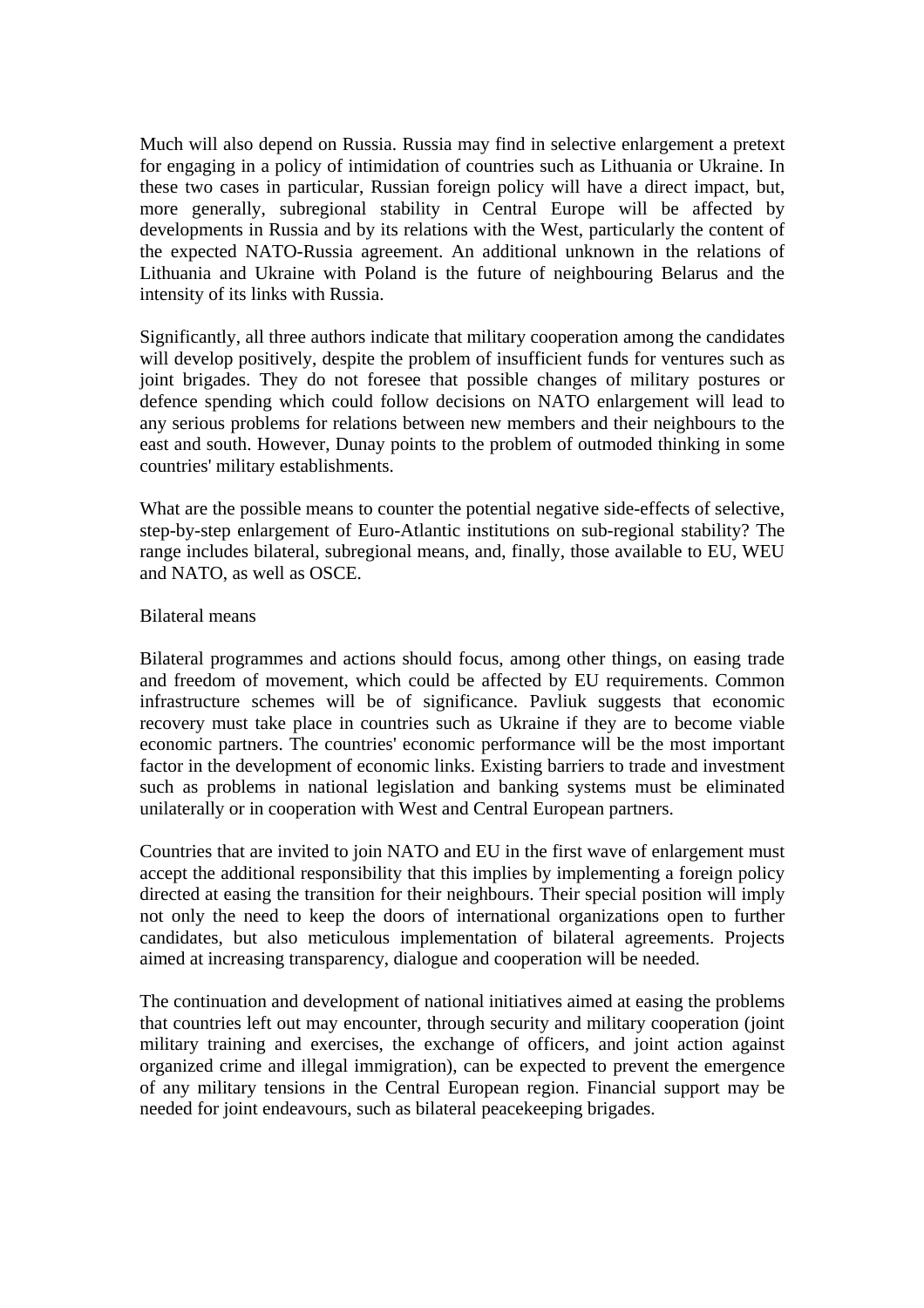#### Subregional means

This somewhat underrated dimension of security cooperation in Central Europe could acquire a new meaning and importance in the context of the enlargement processes.<sup>(107)</sup> It is telling that there is less enthusiasm for this form of cooperation among countries that can be expected to be in the first wave of enlargements than among countries which are so far not able to participate in CEFTA.

Free trade agreements may be difficult to maintain between new members and their neighbours. One possible action, which would however only temporarily maintain economic links between prospective new EU members and 'outs', would be to assure the continued existence of CEFTA by admitting members to the framework before new EU members withdraw from it. This may require a redefinition of CEFTA's criteria for admission. It appears feasible to give CEFTA a more political dimension by consciously treating it as a possible framework for preventing any negative impact of EU enlargement on the economic relations of 'outs'.

The Central European Initiative (CEI), with its project-oriented function, could be used to pursue joint infrastructure schemes aimed at overcoming gaps in the various bilateral relations. Involvement of organizations such as the European Bank for Reconstruction and Development (EBRD) and the programmes of the EU in projects aimed at increasing economic cooperation of 'ins' and 'outs' would also be useful. A promising example of support for a subregional framework for cooperation which should be strengthened is the involvement of the EBRD in CEI. Also, the European Commission is a member of BEAC (Barents Euro-Arctic Council) and CBSS (Council of Baltic Sea States), and has been invited to attend CEI and BSEC (Black Sea Economic Cooperation) meetings.

Groupings with differentiated membership (involving EU, WEU and NATO member countries, prospective members and non-members), such as the Baltic Sea Cooperation Council or the CEI, may exert the greatest influence on the enlargement process, as promoters of the indispensable links between 'ins' and 'outs'. Informal groupings such as the so-called 'Weimar Triangle' (France, Germany and Poland), particularly if it were to be joined by Ukraine, could also be extremely valuable.

However, Zajaczkowski warns that cooperative programmes that do not include Russia but do include countries which it considers to be in its sphere of influence, may carry the risk of tensions with Moscow. Transparency measures are thus required.

The most useful examples of subregional military cooperation that will play a role in the context of enlargement are the various initiatives which NATO members such as Denmark and Germany are developing with US support, and which bring together Poland, the Baltic states, Finland and Sweden, while leaving room for Russia to join.

#### EU, WEU, NATO and OSCE

The European Union should recognize the special links between new members and neighbouring countries which are not in the first wave of enlargement. The regime along the EU's new external borders should be eased, allowing countries such as Hungary or Poland to for example apply the Schengen requirements without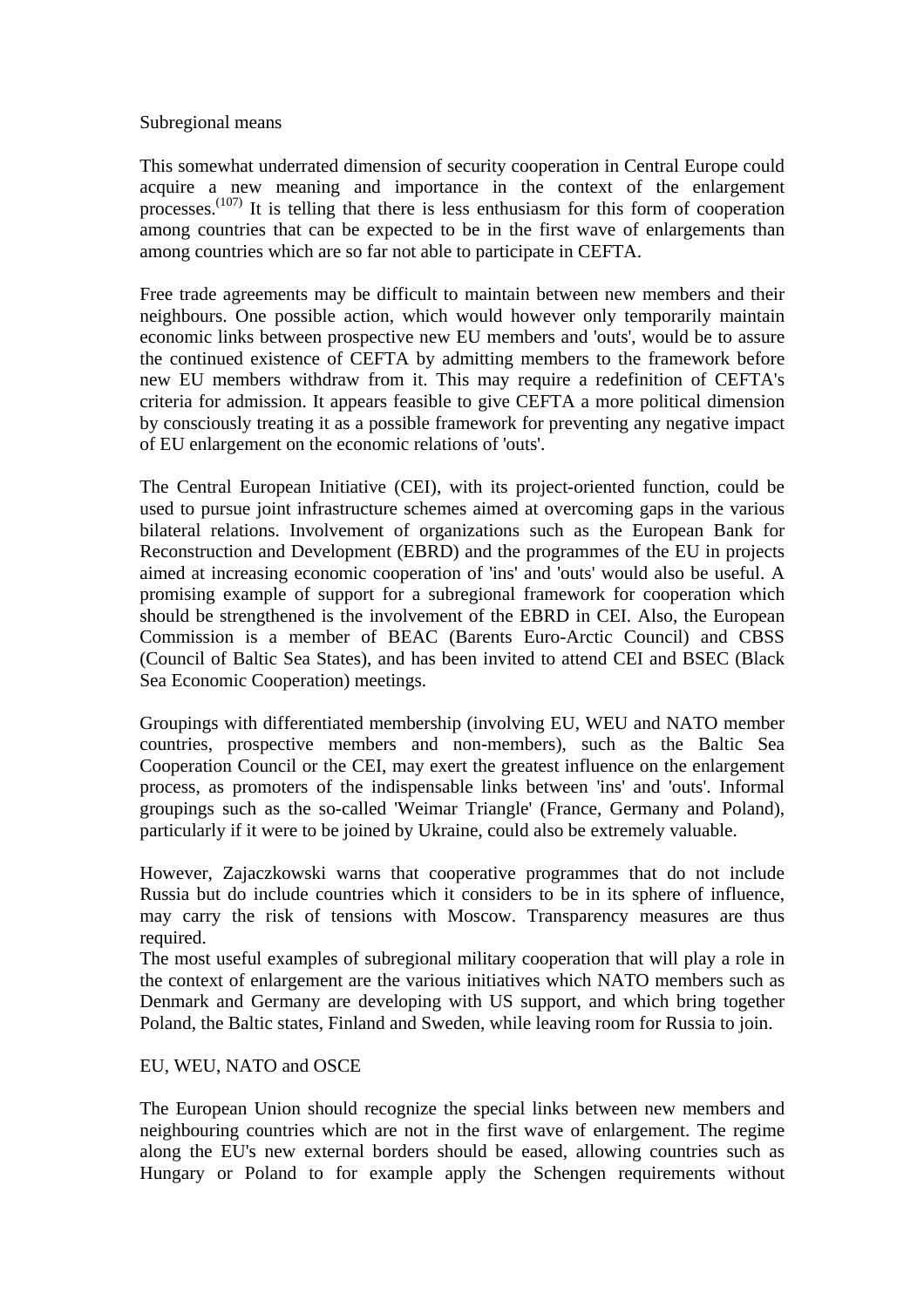damaging their links with their neighbours, particularly with ethnic minorities beyond their borders. Stronger EU programmes aimed at overcoming economic differences, particularly in border regions, support for transborder programmes, and infrastructure programmes linking members and non-members will be needed. Support for the development of the economies of 'outs' will contribute to the development of viable trade links between neighbouring states.

While developing programmes of cooperation with countries which will not be in the first wave of enlargements, international organizations should stimulate rather than substitute endogenous efforts to ensure subregional stability in Central and Eastern Europe. Euro-Atlantic organizations should continue to emphasize that enlargement is an open-ended process, and that after the first wave of new members, other countries will follow. But it is equally important to encourage close or even institutionalized links between countries that join in the first wave and those that will, at least for the time being, find themselves outside such organizations.

With the exception of the EU, which does not follow a subregional agenda in its enlargement decisions, but which became involved in subregional cooperation frameworks and promotes them in its pre-accession strategy, and the OSCE, with the Stability Pact, no other organization directly supports the concept or the practicalities of this form of cooperation. In addition, programmes such as Partnership for Peace (but not the WEU's concept of Associate Partnership) are based on bilateral links with individual countries. The concept of organizations as exclusive or semi-exclusive clubs in itself has a negative impact on any efforts at cooperation between members and non-members. Hence, a clear position in support of such cooperation, at the bilateral and subregional levels, on the part of organizations such as EU, WEU and NATO, combined with practical support and incentives, may be necessary.

NATO is designing an enhanced programme for cooperation with 'outs' in which new members should have a particularly important role to play. The bilateral nature of NATO's links with Central and East European countries must be supplemented by cooperative approaches.

WEU provides a multilateral framework which could be used to exchange information on subregional cooperation. Integration of WEU into the EU, or close links, may give it an important role to play in subregional organizations which choose to have a security or defence dimension. Concrete proposals should come from countries involved in the various subregional groupings, which are currently not interested in cooperation with an organization such as WEU which has a security and defence role.

WEU's Petersberg tasks (military tasks short of territorial defence) already provide a framework in which currently ten Central and East European countries can cooperate in multilateral endeavours with other WEU countries. In this context, however, it will be necessary to draw in Ukraine and establish closer links with Russia, as these two countries do not so far have any formal status within the organization. At present, the status of a country within WEU is closely linked to its membership of other organizations, especially the EU but also NATO.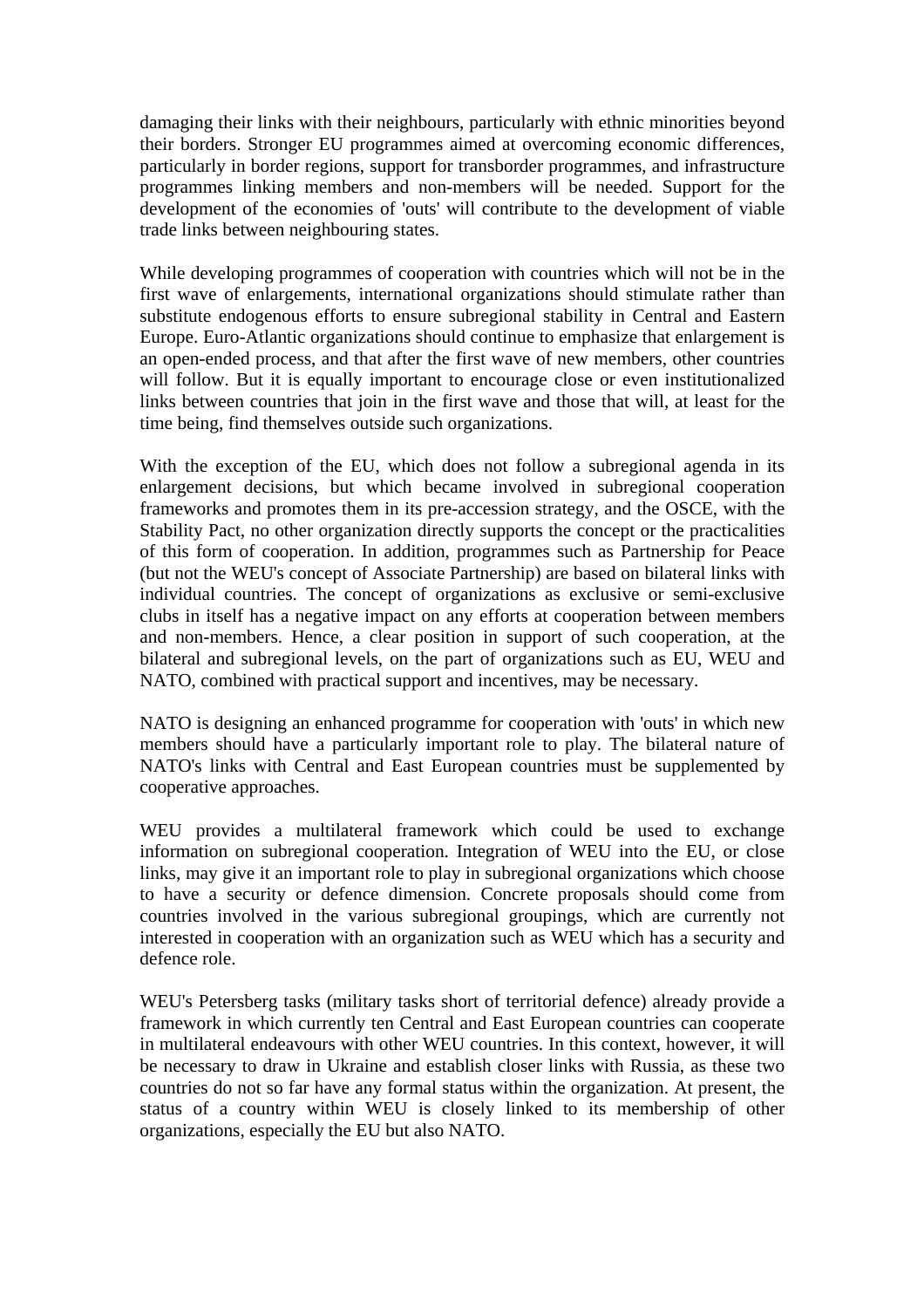It will be necessary to make countries that are not admitted early understand that there is a wide spectrum of politico-military forms of cooperation that lie between membership and non-membership. While none of them provides 'hard' security guarantees, 'soft' measures may be equally important.

While direct economic and military aspects may be dealt with by organizations such as EU, WEU and NATO, cooperation, and encouragement for subregional cooperation may also take place under the OSCE umbrella, although, symptomatically, this dimension has not been mentioned in the three papers by the authors from the region. The idea of applying the provisions of the Stability Pact in the OSCE framework deserves attention in the context of enlargement. Agreements reached within the EU's Stability Pact initiative have been given to the OSCE as 'repository', but there has been little follow-up, as it was not clear what the task of the organization would be in this context. While experts agree that the OSCE could try to revive the concept of regional 'Round Tables', many of the latest subregional initiatives have come from outside the OSCE. Nevertheless, the OSCE could play a coordinating and repository role for bilateral agreements, for which it contributes guidelines.<sup>(108)</sup>

#### **Assessment and recommendations**

One of the conclusions to draw from the debate on enlargement is that evolution of the European security environment requires that all the countries involved must contribute explicitly or implicitly to European stability as much as they benefit from it. Accession thus implies security benefits but also greater obligations, particularly towards neighbouring countries. When institutional reform and enlargement occur, they will not in themselves provide the solution to all post-Cold War security concerns. They must be supplemented by specific arrangements on several levels, particularly in bilateral and subregional cooperation.

The authors of the three case studies differ in their assessment of whether NATO or EU membership may prove more traumatic for bilateral relations. The situation that would create the most tensions, however, would be one in which only one of the two countries in a given pair was admitted to both EU and NATO. Social, cultural and economic developmental differences between 'ins' and 'outs' may create an even wider gap and thus jeopardize bilateral relations among Central and East European countries. Significantly, among the countries discussed here, although potential 'outs' warn of the possible negative impact of EU or NATO decisions not to let them join, none actually questions the concept of enlargement.

It is therefore clear that the behaviour of Western partners will play a great role in this delicate equation. The open question is whether EU, WEU and NATO and their members will provide sufficient encouragement, support and even pressure on states that join to implement meaningful cooperative programmes and intensified bilateral relations with their neighbours.

Thus the primary conclusion is that NATO, EU and WEU will have to pay more attention to the impact of enlargement on bilateral relations. The need to support countries which may not be part of the first group of new entrants is acknowledged by prospective Central European members, but pursuing the strategy of 'patronage' and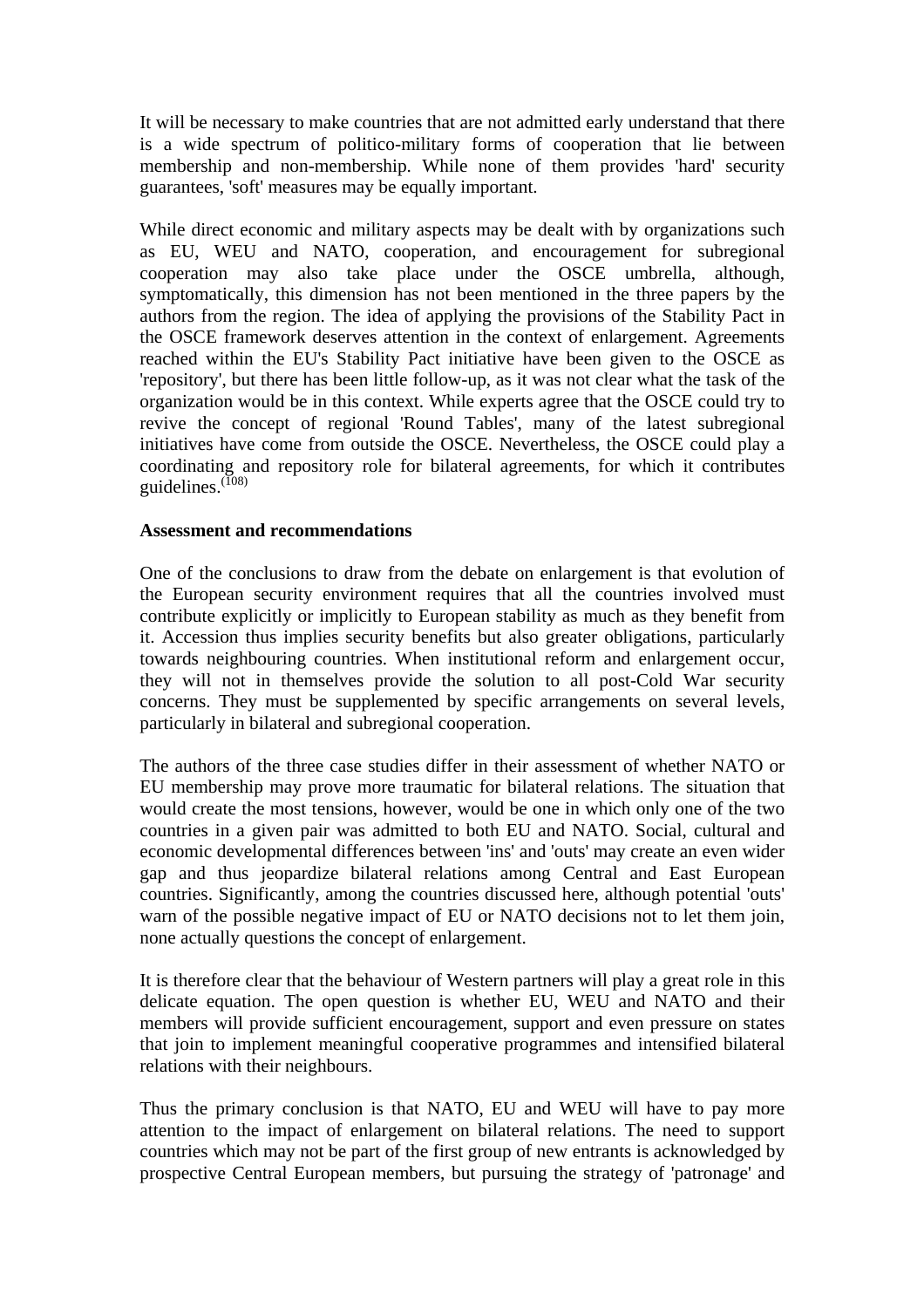rapprochement necessary to underpin subregional stability is in fact a difficult and demanding process. Well-meaning declarations may not be put into practice, not only because of a lack of funds but also owing to domestic pressures or inadequate support from international organizations. Moreover, the implementation of a first wave of enlargements may modify the behaviour and policies of both new members and those remaining outside. Western organizations should influence developments in the Central and East European region by using conditionality and the prospect of further enlargement as a stimulant for the countries whose ambitions are initially frustrated. EU, WEU and NATO could reward subregional cooperation in the same way that the Stability Pact was regarded as a step towards membership of the EU. However, subregional cooperation groups should not be imposed as 'anterooms for European integration', a prescription that could create resentment.

Western organizations can facilitate subregional initiatives in Central Europe as part of the general process of a 'return to Europe', as they can play a role in confidencebuilding measures and non-military forms of security cooperation, conflict prevention, and support for their members' aim of integration. The emphasis that both EU and NATO place on good-neighbourly relations among candidate countries is a step in the right direction, as it accentuates the relevance to the process of integration of bilateral issues.

Ways of involving the public in the processes of rapprochement among Central and East European countries must be considered. Here the Franco-German and German-Polish rapprochements may provide insights into the myriad political and cultural programmes which can be set in motion. Applying these policies in the Central European context requires, however, the support, in terms of both know-how and finances, of Western European and transatlantic organizations as well as of their individual members.

Bottom-up approaches may also be useful in this context. Domestic democratization and decentralization, as well as development of NGOs, can facilitate bottom-up cooperation. European integration may imply devolution of power to local levels, which is of significance particularly in border regions,<sup> $(109)$ </sup> and could contribute to the rapprochement of countries with difficult historical backgrounds.

One final question must be asked here: are the lessons of these case studies applicable generally? There are cases of bilateral relations in Central and Eastern Europe that are more complicated than those examined here. However, the countries discussed here differ significantly in size and geopolitical position (particularly their proximity to Russia) and do not have the same prospects for integration, so that it seems valid to draw general inferences from them. The three cases chosen, with their relevance, both historical and contemporary, can be significant and constructive examples of how bilateral relations may be dealt with in view of the forthcoming enlargement of NATO, EU, and WEU. Recent events, such as the initialization of a treaty of friendship between Romania and Ukraine in May 1997, point to the positive impact that the enlargement process has had so far.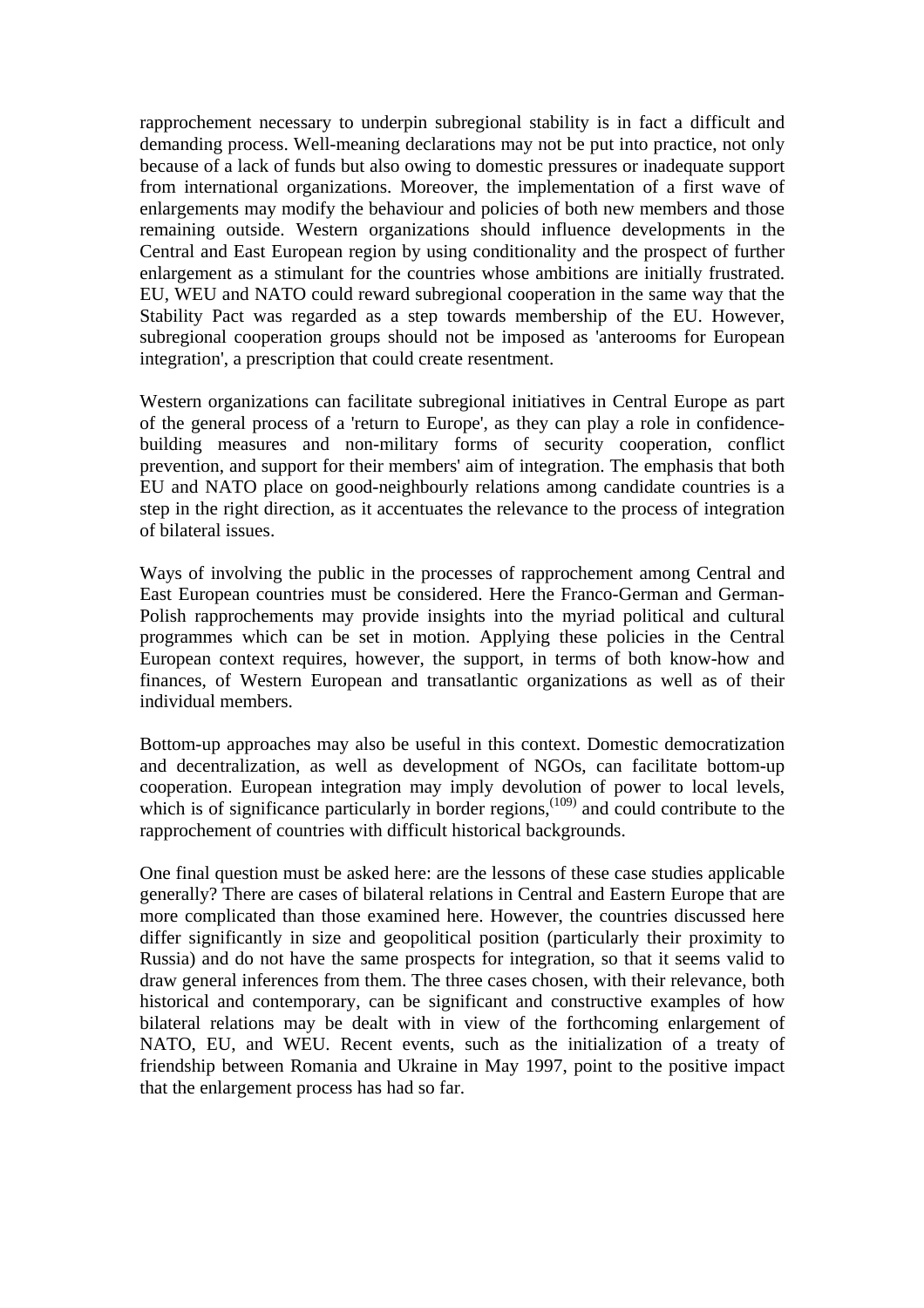1. Monika Wohlfeld is a research fellow at the Institute for Security Studies of WEU.

2. 2. Alyson Bayles and Andrew Cottey, 'Multi-Layered Integration : The Sub-Regional Dimension. An Interim Report with Recommendations addressed to the chairman-in-Office of OSCE and OSCE Participating States', Institute for EastWest Studies, Warsaw, October 1996, p. 2.

3. Ronald D. Asmus and F. Stephen Larrabee, 'NATO and the Have-Nots', Foreign Affairs, vol. 75, no. 6, November/December 1996.

4. 'Litauen will mit Polen in die Nato: Landsbergis kündigt Veränderungen in der Aussenpolitik an', Frankfurter Allgemeine, 24 October 1996.

5. Ministerial meeting of the North Atlantic Council, Final Communiqué, Brussels, 10 December 1996, para. 5.

6. The three Baltic Republics, the Visegrad countries (Poland, Slovakia, the Czech Republic and Hungary), Bulgaria and Romania, and recently Slovenia.

7. 'Kohl beschwört die Unumkehrbarkeit der europäischen Integration', Frankfurter Allgemeine, 8 December 1995.

8. See for example Karl Kaiser, 'Expanding the European Security Space', in Guido Lenzi and Laurence Martin (eds.), The European security space. Working papers by the European Strategy Group and the Institute for Security Studies of Western European Union (Paris: Institute for Security Studies of WEU, 1996), p. 5.

9. Pál Dunay is in charge of the International Training Course on Security at the Geneva Centre for Security Policy.

10. Adrian Hyde-Price, The International Politics of East Central Europe (Manchester and New York: Manchester University Press, 1996), p. 30.

11. See George Schöpflin,'Hungary and its Neighbours', chaillot Paper 7 (Paris: Institute for Security Studies of WEU, May 1993), p. 37.

12. András Inotai (ed.), Central and Eastern Europe and the European Union: Problems and Prospects of Integration (Gütersloh: Bertelsmann Foundation, 1995), p. 72.

13. Hungary joined the Council of Europe in late 1990, Romania in October 1993. Hungary's Association Agreement with the European Community entered into force on 1 February 1994, Romania's on the same day one year later. Hungary submitted its application for membership of the EU in April 1994, Romania following in June 1995. The only exception to this pattern is that Hungary joined the OECD in March 1996 whereas Bucharest has not yet started negotiations. In the field of security, there is even less difference. Both countries have participated in NACC since 1991 and established the same contacts with the WEU the same day under the 1992 Petersberg and 1994 Kirchberg declarations. In the case of PfP, it was Romania that signed the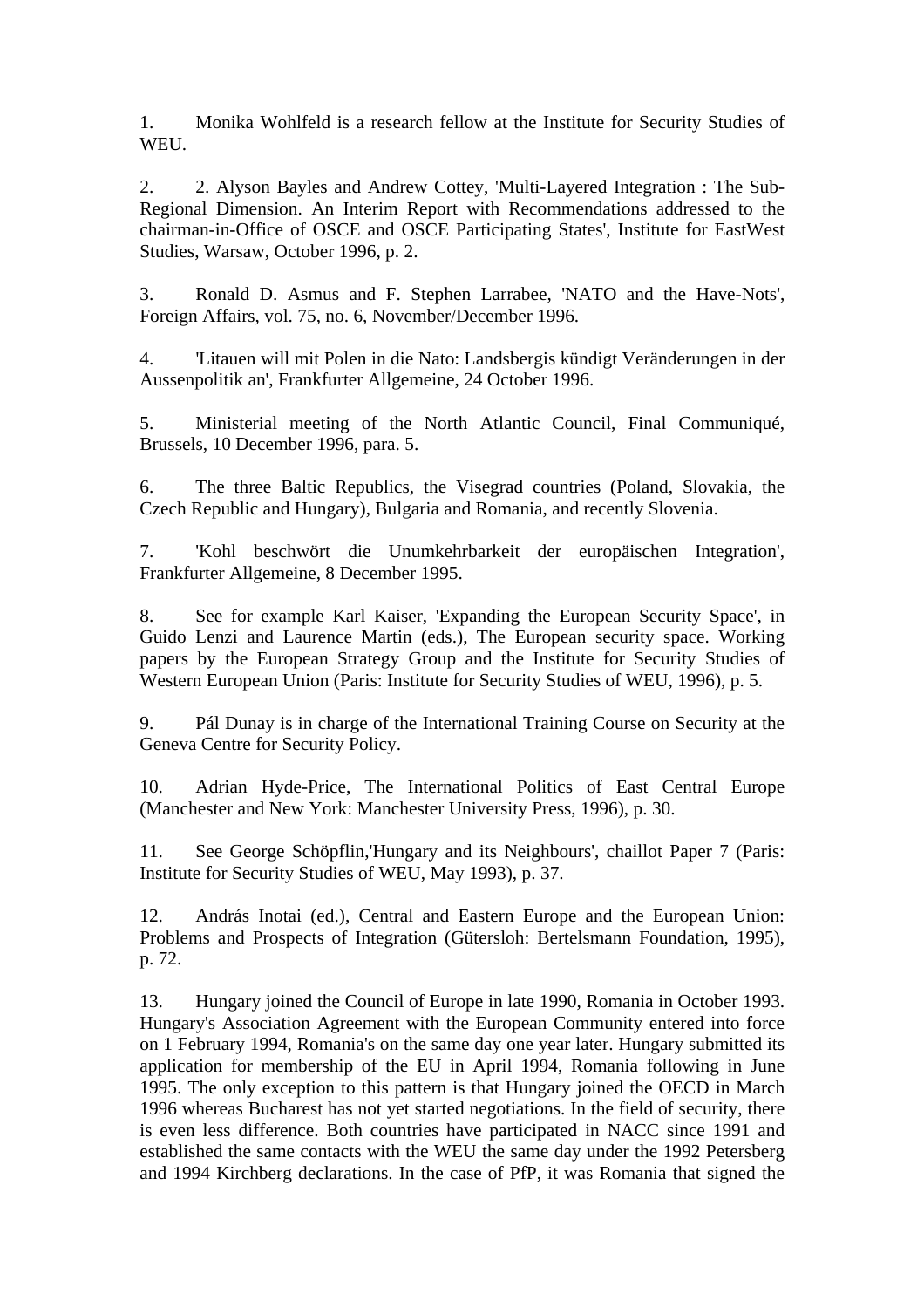framework document first and Budapest followed. There is not even any major difference in the two countries' participation in regional groupings: Hungary was among those countries that established the group that later became the sixteenmember Central European Initiative (CEI), Romania joining in 1996. Hungary was also among the founders of the Central European Free Trade Agreement (CEFTA), and the Hungarian leadership has recently promised to do its utmost to ensure that Romania joins the group in 1997.

14. Gyula Horn, Freiheit, die ich meine (Hamburg: Hoffmann und Campe, 1991), p. 359.

15. Quoted by Wolf Oschlies, ' ". . . Einheit und Solidarität aller Söhne des Vaterlands", Nationale Minderheiten in Rumänien 1990', Köln, BIOst Aktuelle Analysen, no. 59/1990, pp. 2-3.

16. This brief summary of the evolution of Romanian thinking on foreign policy is derived from the following manuscript: Sándor Vogel, 'A külpolitikai doktrina kérdése Romániában' (The issue of foreign policy doctrine in Romania), Budapest, 1997, pp. 1-2.

17. Antonella Cappelle-Pogácean, 'Hongrie/Roumanie : rivalités et synergies dans la marche vers l'Europe', Politique étrangère, vol. 61, no. 4, Winter 1996/97, p. 854.

18. It is striking that the security policy adopted by the Hungarian parliament in early 1993 was ambiguous on the question of borders: ' . . . we view the assurance of the rights of the Hungarian minorities as a fundamental requirement for the desirable neighbourly relations with neighbouring countries. In resolving this question, we reject both the alteration by force of existing borders and the artificial alteration of the ethnic consistency of the population by any means, not only in the Carpathian Basin, but in the whole Central and Eastern European region.' 'Basic Principles of the Security Policy of the Republic of Hungary', Fact Sheets on Hungary, no. 4/1993, point 8.

19. No bilateral meeting between the Romanian president and Hungarian premier was held in either capital during the four years in office of the Hungarian conservatives, and it was forty months before the Hungarian foreign minister paid his first visit to Bucharest.

20. Anneli Ute Gabanyi, 'Nationalismus in Rumänien, Vom Revolutionspatriotismus zur chauvinistischen Restauration', Südosteuropa, vol. 41, no. 5, 1992, p. 275.

21. László Kovács, 'Does a Europe-Compatible Hungary Make a Realistic Aim?', Current Policy, no. 2/1995, p. 2

22. 'Opening Address by Foreign Minister László Kovács to Open the Debate on Foreign Affairs in the Hungarian Parliament on 22 February 1995', Current Policy, no. 3b, 1995, p. 11.

23. 'Szóvivõi tájékoztató' (Press Release), Budapest, 13 September 1994, p. 1.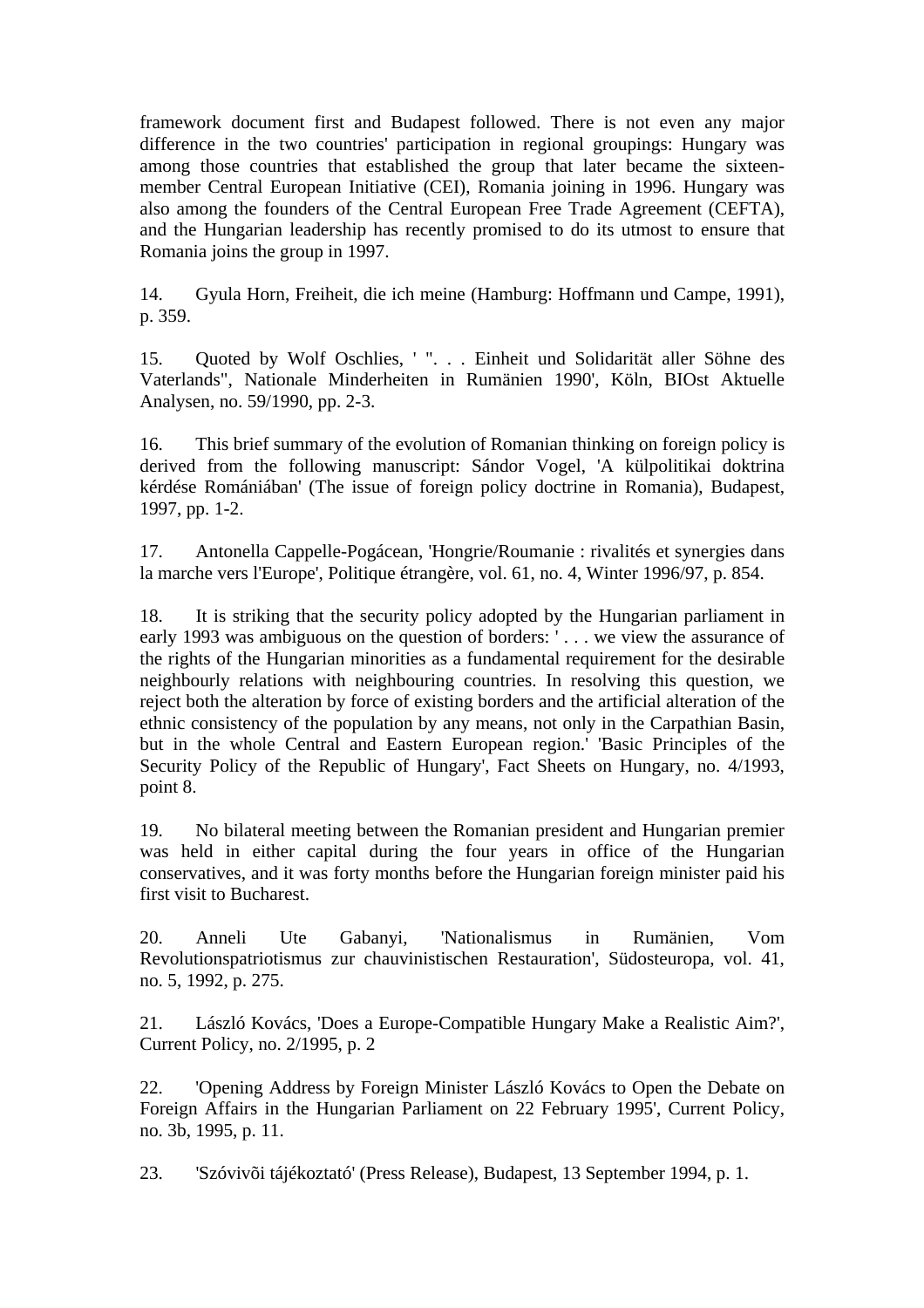24. Gyula Horn,'Contribution to the Debate on Foreign Affairs in the Hungarian Parliament', Current Policy, no. 3a, 1995, p. 6.

25. Rather than taking sincere steps in order to alleviate the concerns of the West, Bucharest started a diplomatic offensive. The best example of this effort was the socalled Iliescu initiative, one element of which was the Draft Code of Conduct Concerning Cooperation Between Romania and Hungary on National Minorities, 1.1.

26. During the first ten months of 1996 Hungary's exports to Romania amounted to \$223.4 million and imports \$116.2 million. Romania ranked fourteenth among Hungary's export partners, and twenty-second importer. Up to 15 July 1996, 1,715 Romanian-Hungarian joint ventures had been established. The amount of Hungarian capital invested in Romania was \$21 million. The amount invested increased only in 1995 by \$7.3 million. It is predicted that in 1997, if the spirit of cooperation persists, this trend will continue. László Holka, 'Magyar cégalapítások Romániában' (The establishment of Hungarian companies in Romania), Magyar Hírlap, 28 December 1996, p. 3.

27. Economic Bulletin for Europe, vol. 48, December 1996, pp. 120, 130, 151.

28. Statistical data vary greatly. Consequently, it is indispensable to use the same source. For the data above see IFSH (ed.), OSZE-Jahrbuch 1996 (Baden-Baden: Nomos Verlag, 1996), pp. 592, 595. The International Institute for Strategic Studies published different data. According to it the per capita GDP in 1995 was \$6,700 in Hungary and \$3,300 in Romania. See IISS, The Military Balance 1996-1997 (London: Brassey's for the IISS, 1996), pp. 89, 95.

29. Jane Perlez,'chasm Across Eastern Europe Splits Stable Nations From Poor: While Budapest Blossoms, Bucharest Languishes', International Herald Tribune, 25- 26 January 1997, p. 6.

30. This dates back to the cooperation in the Warsaw Treaty Organization, and was exemplified after the system change by, for instance, the bilateral Open Skies Agreement signed in 1991, frequent visits by military officers and the establishment in 1995 of a hot line between the two militaries, with US technical assistance. Most recently the parties have exchanged views on the eventual establishment of Romanian-Hungarian units, following the French-German example. Such an accord was achieved at the 12 February 1997 meeting of defence ministers Babiuc and Keleti in Debrecen. TTU Europe, no. 173, 13 February 1997.

31. In December 1996, a three-day military exercise was held near Vlasca in south-east Romania, based on the following scenario, which the Romanian defence ministry insists is purely imaginary. (Tibor Bogdán, 'Furcsa hadgyakorlat Romániában' (Strange military exercise in Romania), Magyar Hírlap, 5 December 1996, p. 3.) Due to unexpected events in the Balkans, certain states want to force Romania to change its borders (give up territory) and accept territorial autonomy based on ethnicity. These unidentified states press Romania to revise those treaties guaranteeing the country's borders. At the same time 'nationalistic groups in the Parliament' try to exert pressure on Bucharest, and significant forces are concentrated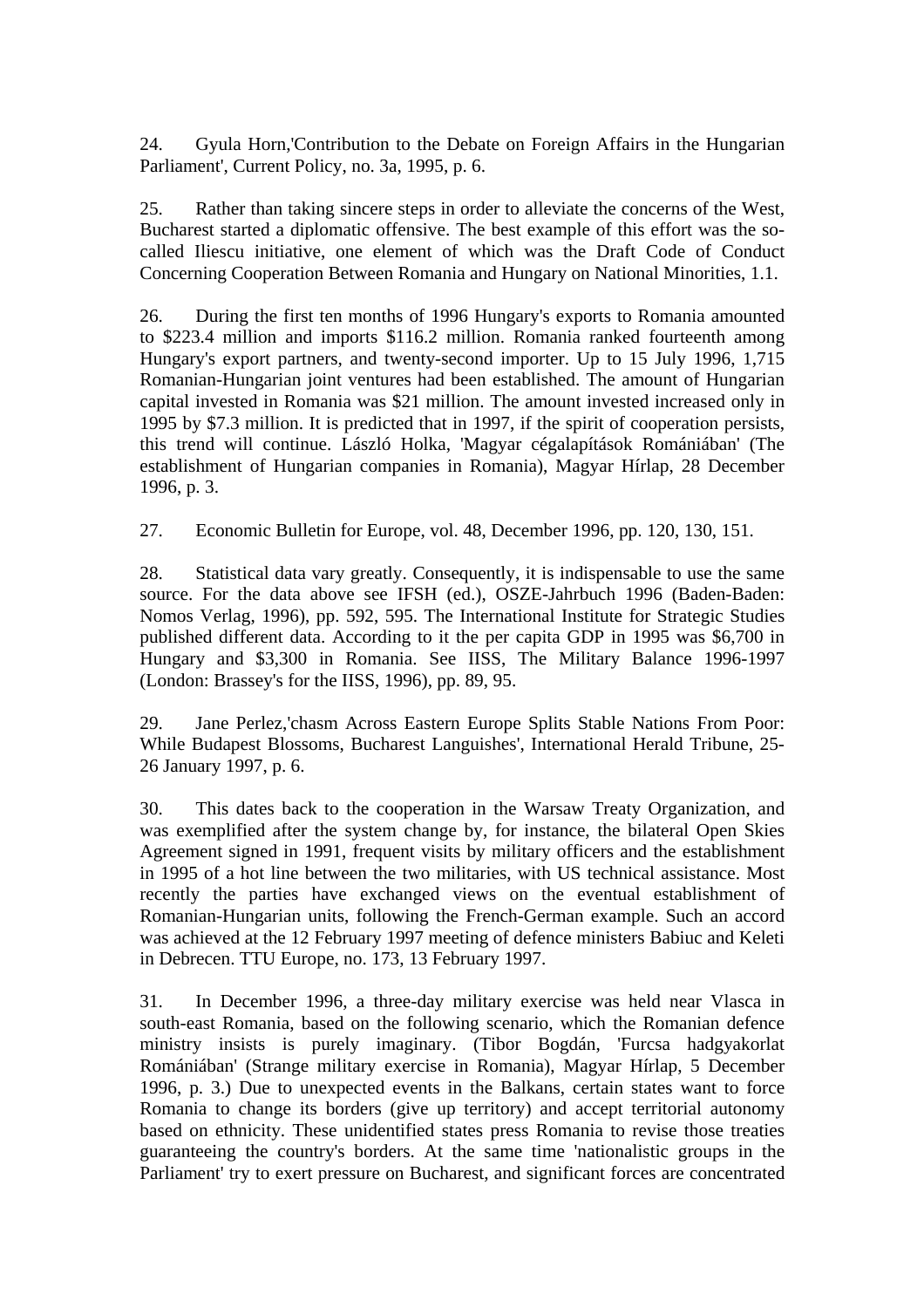along Romania's borders. It seems that military planning has not always taken into account the fundamentally changed political conditions.

32. László Valki, 'Security Problems and the New Europe: A Central European Viewpoint', in Andrew J. Williams (ed.), Reorganizing Eastern Europe: European Institutions and the Refashioning of Europe's Security Architecture (Aldershot: Dartmouth, 1994), p. 114.

33. The rate of unemployment in Hungary as a percentage of the labour force in recent years has developed as follows: 1990 - 1.7, 1991 - 7.4, 1992 - 12.3, 1993 - 12.1, 1994 - 10.9, 1995 - 10.4. Economic Bulletin for Europe (Geneva: United Nations, December 1996), p. 153. Unemployment seems to have stabilized at 10-11 per cent. The OECD estimate for 1997 is 10.6 per cent.

34. According to official data issued by the Hungarian Government's Office of Refugee and Migration Affairs, the number of registered asylum seekers was as follows: Year Number of Registered Romanian Soviet/CIS Yugoslav/ Other Asylum Seekers ex-Yugoslav

|              | 100%     | 40,6%   | 1,9% | 56,6%    | 0,8%  |
|--------------|----------|---------|------|----------|-------|
| <b>Total</b> | 134 379  | 54 608  | 2572 | 76 090   | 1 109 |
| 1996         | 1 2 5 9  | 350     | 268  | 559      | 82    |
| 1995         | 5912     | 523     | 315  | 5 0 4 6  | 28    |
| 1994         | 3 3 7 5  | 661     | 304  | 2 3 8 6  | 24    |
| 1993         | 5 3 6 6  | 548     | 168  | 4593     | 57    |
| 1992         | 16 204   | 844     | 241  | 15 201   | 98    |
| 1991         | 53 359   | 3728    | 738  | 48 4 8 5 | 408   |
| 1990         | 18 2 8 3 | 17416   | 488  |          | 379   |
| 1989         | 17 448   | 17 3 65 | 50   |          | 33    |
| 1988         | 13 173   | 13 173  |      |          |       |

35. Antonella Cappelle-Pogácean, op. cit., p. 854.

36. Joint Declaration from the Conference 'Hungary and Hungarians Beyond the Borders' held in Budapest on 4-5 July 1996, Transition, vol. 2, no. 18, 6 September 1996, p. 49.

37. OMRI Daily Digest, 5 August 1996.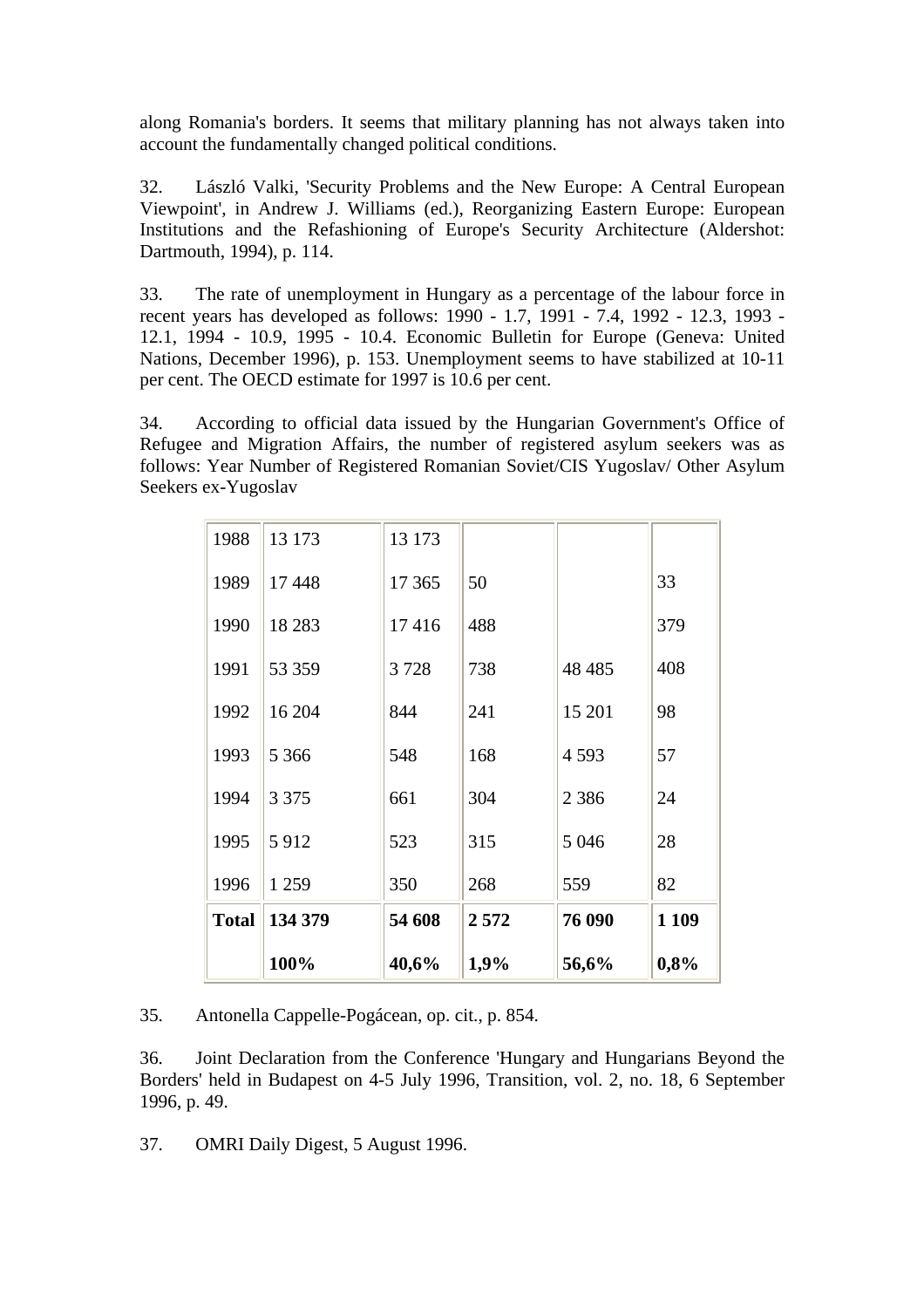38. Michael Shafir, 'A Possible Light at the End of the Tunnel', Transition, vol. 2, no. 19, 20 September 1996, p. 30.

39. 'Treaty between the Republic of Hungary and Romania on Understanding, Cooperation and Good Neighbourhood', Official Translation by the International Law Department of the Ministry of Foreign Affairs of the Republic of Hungary, Article 15, para. (1) b.

40. Recommendation 1201 of the Parliamentary Assembly of the Council of Europe, on minorities' autonomous authorities, was unacceptable to Romania: the wish of ethnic Hungarians to gain autonomy in those parts of Transylvania where they form a majority was regarded as an attempt gradually to detach Transylvania from Romania and annexe it to Hungary. Obviously, this perception is far from reality, but it will take a long time and persistent efforts by Hungary to change the view of the political class in Romania.

41. 'Annexe: List of documents referred to in Article 15, paragraph (1) b of the Treaty on Understanding, Cooperation and Good Neighbourhood between the Republic of Hungary and Romania, ibid.

42. Antonella Cappelle-Pogácean, op. cit., p. 856.

43. It is noteworthy that the basic treaty concluded between Hungary and Slovakia was ratified by the legislature in Budapest on 13 June 1995, less than three months after signature, whereas completion of the ratification process took more than a year (until 26 March 1996) in Bratislava.

44. See 'Treaty between the Republic of Hungary and Romania . . .', Preamble.

45. Tibor Bogdán, 'Bukaresti villámratifikálás' (Lightning-fast ratification in Bucharest), Magyar Hírlap, 4 October 1996, p. 1. 159 deputies voted in favour, 27 abstained and only 1 voted against the treaty.

46. 'Kovács László külügyminiszter bevezetõ elõadása' (Introductory address by Foreign Minister László Kovács), Az Országgyûlés hiteles jegyzõkönyve 1996. szeptember 3-án kedden (Proceedings of the National Assembly on Tuesday, 3 September 1996), galleys 23380, 23382.

47. Mátyás Eörsi, 'Alapszerzõdés: Érvek és ellenérvek' (The basic treaty: arguments and counter-arguments), Népszanadság, 3 September 1996, p. 8.

48. 'Torgyán József hozzászólása' (The contribution of József Torgyán), op. cit. in note 38, galleys 23389, 23391. It is an interesting detail that the extensive debate on the treaty took place before signature. Namely, opposition MPs initiated a discussion to clarify whether the government was able to sign a treaty of such major significance without the preliminary approval of the legislature. Given that 72 per cent of the seats were held by the government coalition, the extensive and heated debate served domestic political purposes. The actual ratification debate in December 1996 was comparatively short.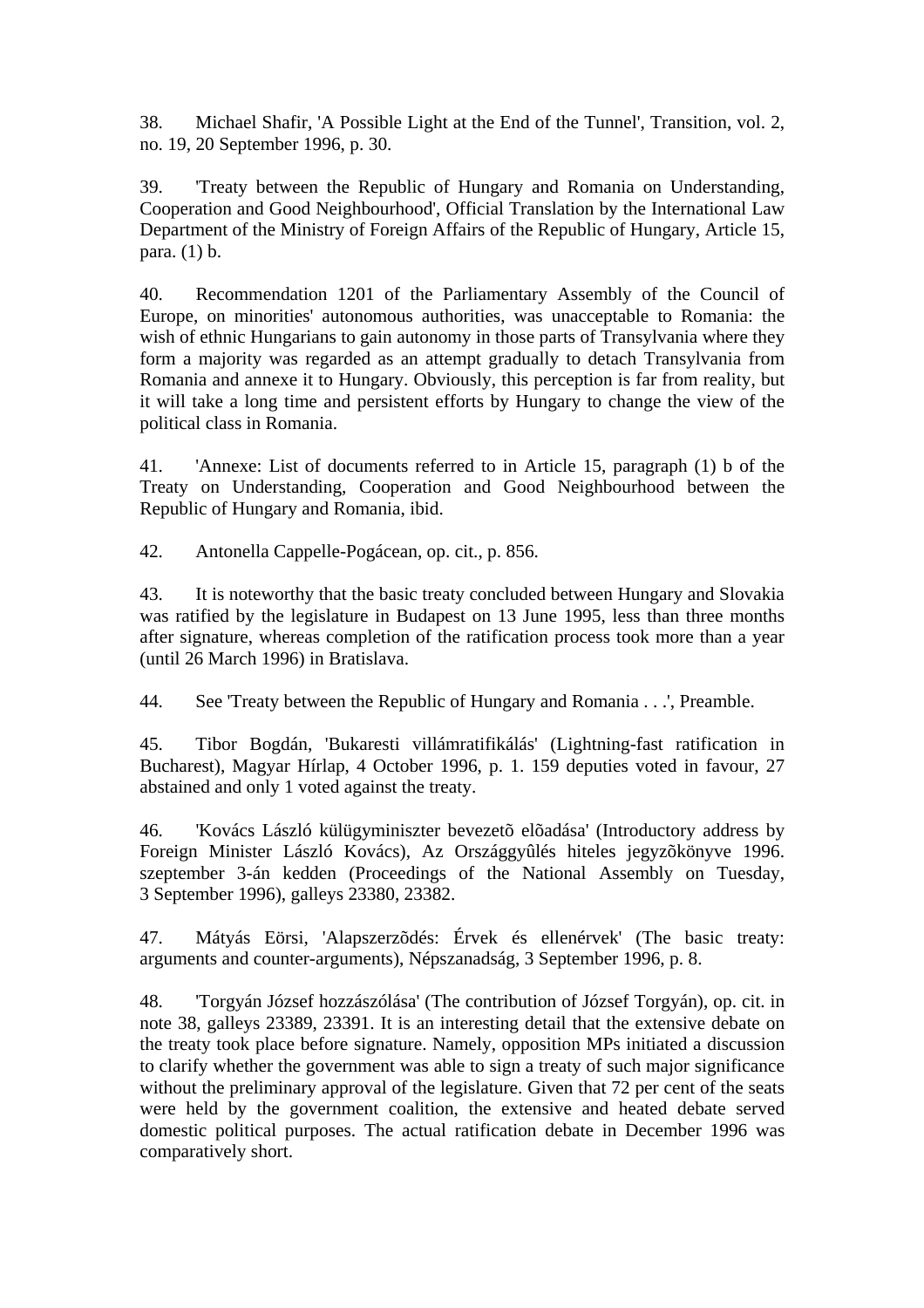49. Az Országgyûlés hiteles jegyzõkönyve 1996. december 10-én kedden (Proceedings of the National Assembly on Tuesday, 10 December 1996), galley 28765.

50. Donald M. Blinken and Alfred H. Moses, 'Good News From Central Europe', International Herald Tribune, 19 September 1996, p. 8.

51. Ibid.

52. Most short-sighted in this respect was the attempt of Hungary to block the accession of Romania to the Council of Europe in the summer and autumn of 1993. Finally, the Hungarian government, under mounting outside pressure from several countries, most evidently Germany, gave up its insistence and accepted that it had better abstain from voting. The reports sent back from embassies to the capitals indicated that the diplomatic service of the two states acted along the same lines, at least until 1994. Namely, they tried to convince their partners of the demonic nature of the other. It is somewhat amusing that in several cases they called on the attention of their partners in countries which did not even belong to the organization the other was striving to join.

53. Vladimir Pasti quoted by Catherine Durandin, 'Roumanie/Hongrie: peut-il y avoir réconciliation?', Politique étrangére, vol. 61, no. 2, Summer 1996, p. 386. The French original reads: 'Il y a trois solutions. Ou la Hongrie et la Roumanie sont ensemble intégrées dans l'OTAN, ou la Hongrie entre seule, ou ni l'une, ni l'autre ne sont acceptées. Les deux dernieres solutions sont catastrophiques pour la Roumanie. Mais que faire?' For other official Romanian views see in particular Gheorghe Tinca, 'Securing a Democratic Romania: No Veto on Our Choice', Security Dialogue, vol. 26, no. 2, 1995, p. 149, and Teodor Viorel Melescanu, 'Romania and Europe - A Historical Overview of Romania's Long-Standing European Vocation', Romanian Journal of International Affairs, vol. 1, nos. 1-2, 1995, p. 14.

54. Tibor Bogdán, 'Iliescu üzenete a Nyugatnak: Románia elsõ körben szeretné az atlanti tagságot' (Iliescu's message to the West: Romania would like Atlantic membership in the first round), Magyar Hírlap, 25 September 1996, p. 2.

55. Tibor Bogdán, 'Severin figyelmeztet' (Severin warns), Magyar Hírlap, 28 January 1997, p. 2.

56. 'Treaty between the Republic of Hungary and Romania . . .', Art. 7, para. 1.

57. This conclusion has been drawn among others by Antonella Cappelle-Pogácean, op. cit., pp. 859-60.

58. There was every reason to reduce forces along the western border, as Austria did not pose any threat. The strong military presence along the southern, former Yugoslav border was due to historical reasons: in the first half of the 1950s, when the Hungarian armed forces were at their largest peacetime strength, Tito's Yugoslavia was regarded as an enemy by all the other socialist countries of Eastern Europe, including Hungary. Given the instability in the area of former Yugoslavia, there is some reason not to reduce the number of troops in that area.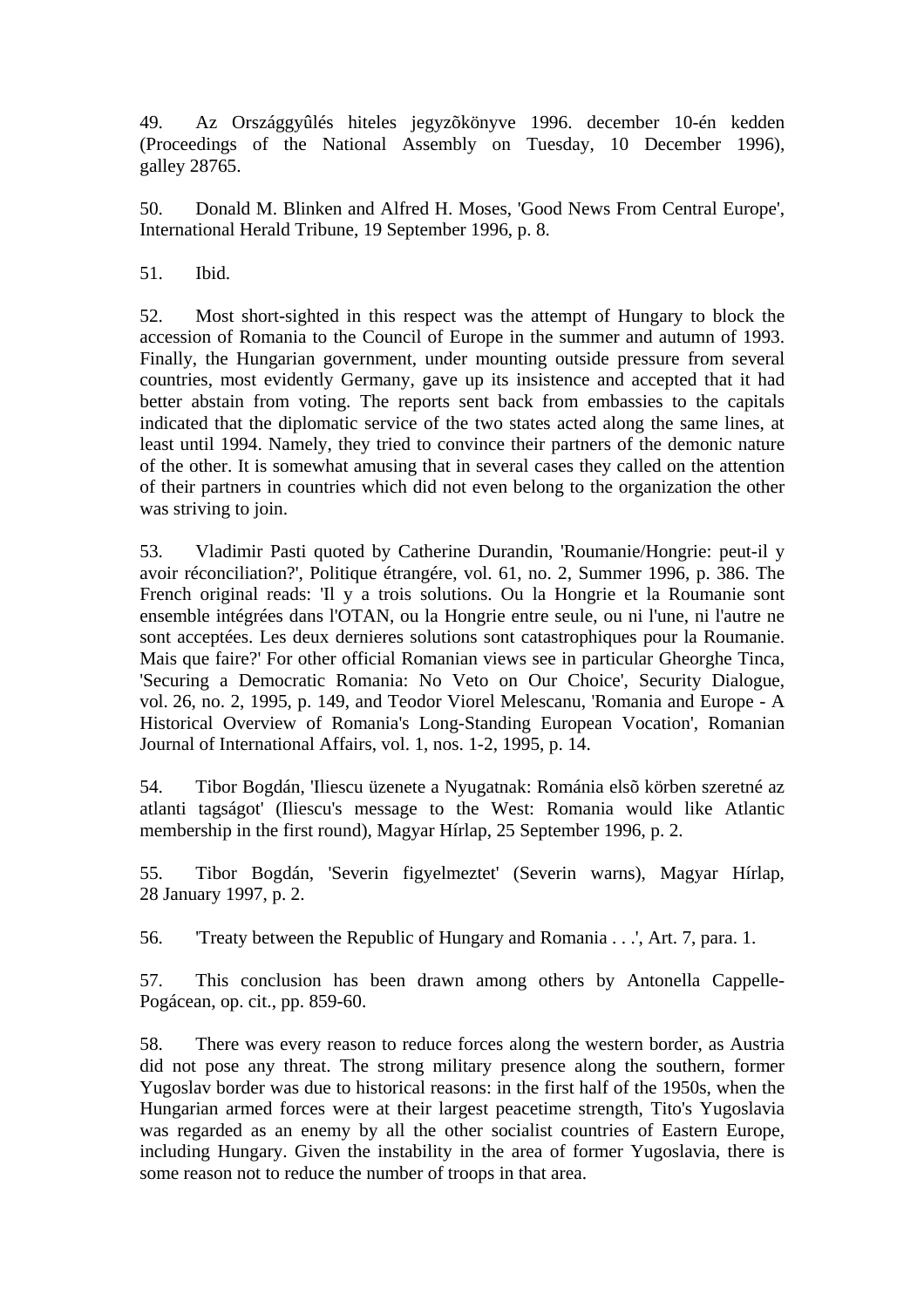59. The opening meeting of SECI was held on 5-6 December 1996 in Geneva. Press Release of the Ministry of Foreign Affairs, 3 December 1996, p. 1.

60. Wojciech Zajaczkowski is Director of the Central-Eastern European Forum at the Stefan Batory, Foundation, Warsaw.

61. 20-25,000 according to estimates by representatives of the Lithuanian minority; of that number, some 10-12,000 live in the Sejny and Punsk region (quoted from 'National Minorities in Poland: 1994 Information Guide', Warsaw, 1995, p. 11).

62. Data from the 1989 census of the then Soviet Union.

63. In 1989 and 1990 the Polish minority attempted moves aimed at the creation of Polish national regions in Lithuania, which were perceived by Lithuanians as a manipulation by Moscow and an attempt to affect the territorial integrity of the Lithuanian state. The Lithuanian Declaration of Independence was adopted on 11 March 1990 by the Supreme Council with six abstentions, all of them of Polish deputies. On the other hand, Poles are among the most disadvantaged national groups in Lithuania (for instance, the general level of education amongst Poles is below average), and because of that were seriously afraid of the national policy of an independent Lithuanian state, especially with regard to language. Their fears were by no means unreasonable: some Lithuanian politicians had gone as far as to question whether Poles formed a minority group in Lithuania.

64. J.M. Nowakowski, 'Polish Eastern Policy in 1991 ', in Annals of Polish Foreign Policy 1991, pp. 77-88; A. chajewski, 'Polish Policy towards Lithuania 1989- 1994 ', Arcana, 1(7) /1996, pp. 94-111.

65. Lecture delivered in Krakow at the conference organized by the international Centre for Democracy in February 1994.

66. A. Butkevicius,' The Baltic Region in Post-Cold War Europe', NATO Review, vol. 41, no. 1, February 1993; here, the WEB edition has been quoted: http://nato.int/docu/review/ articles/9301-2.htm.

67. E. Bajarunas, Lithuania's Security Dilemma, in 'The Baltic States: Security and Defence after Independence', chaillot Paper 19 (Paris: Institute for Security Studies of WEU, June 1995), pp. 27-34.

68. Przegld Prasowy No. 28 (07.07.1996), Centre for Eastern Studies, Warsaw, an analysis of articles published from April to July 1996 in the following newspapers: Respublika, Diena, Lietuvos Rytas and Lietuvos Aidas.

69. R.D. Asmus and R.C. Nurick, 'NATO Enlargement and the Baltic States', Survival, vol. 38, no. 2, Summer 1996, pp. 121-42.

70. Common Press Line of the Presidents of Latvia, Estonia and Lithuania on Concerns Regarding NATO Enlargement, Riga, 26 November 1996, http://president.ee./statement/ 261196il.htm.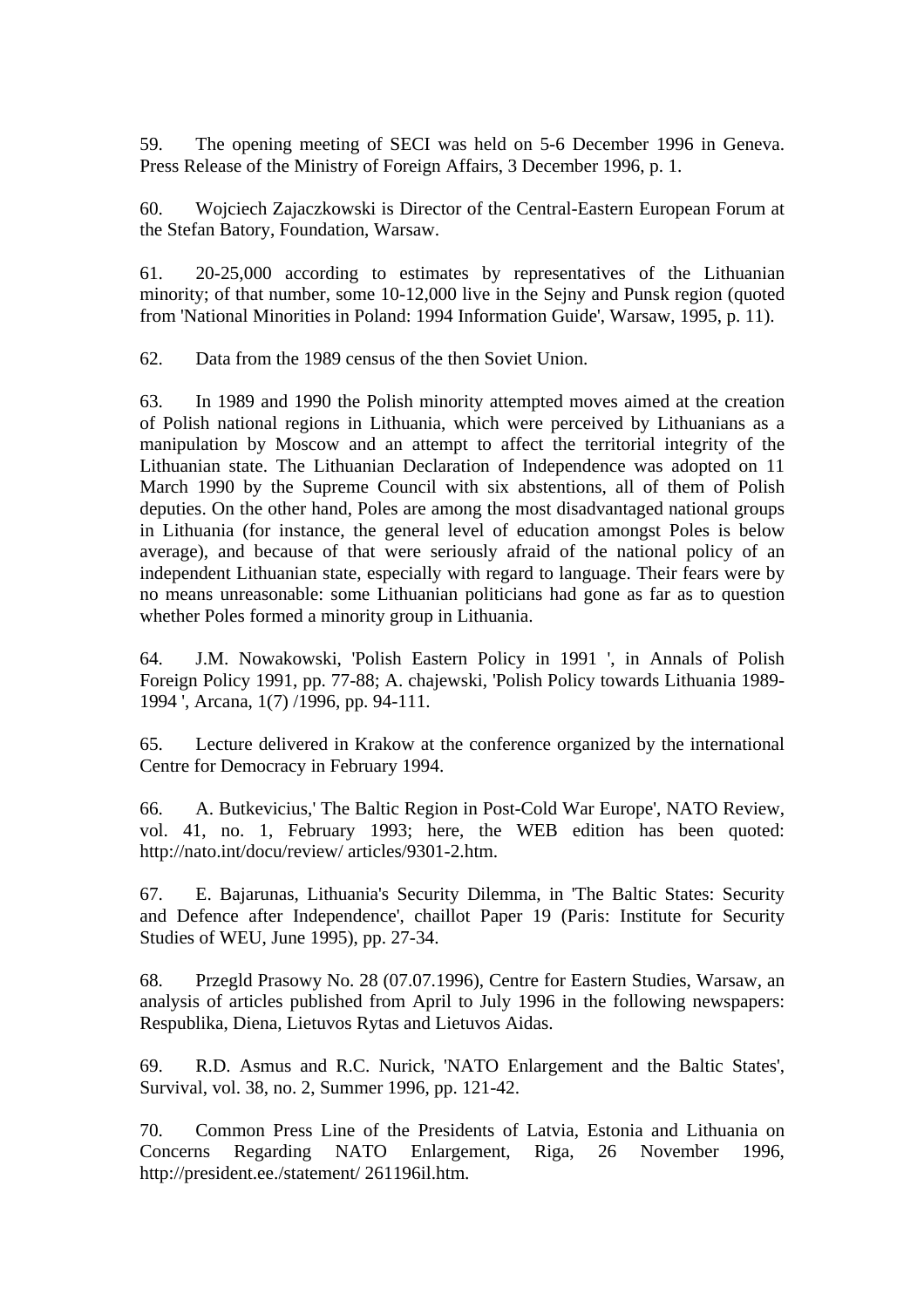71. Joint Declaration by the President of the Republic of Latvia, the President of the Republic of Estonia and the President of the Republic of Lithuania, Riga, 21 November 1996.

72. ELTA, 16 December 1996.

73. ELTA, 11 December 1996.

74. ELTA, 6 January 1997.

75. ELTA, 10 January 1997.

76. The first PfP Danish-Lithuanian-Polish military exercises were held in Lithuania in June 1995.

77. Among other issues, these documents focus on joint regional strategic planning by the two ministries of defence, cooperation in the field of military technology, the training of military personnel, joint air patrolling of the borders, joint use of regional groups of forces and the use of military infrastructure (SIPRI Yearbook 1996, Armaments, Disarmament and International Security, Stockholm 1996, p. 273).

78. The best example of difficulties faced by both countries is the fate of a project of the joint Polish-Lithuanian peacekeeping battalion which has not been implemented because of lack of financial resources.

79. A squadron to be organized by three Baltic states; some other countries, Poland among them, have already revealed their interest in this idea.

80. In the case of PfP the fact that neutral states like Sweden and Finland decided to join it was very important.

81. Programme Declaration accepted by ministers of foreign affairs of the EU and Baltic region countries in Copenhagen on 6 May 1992.

82. Yearbook of Foreign Trade and Statistics 1996, Warsaw, 1996, p. 108 (it was less that 1 per cent of Polish and about 4.1 of Lithuanian foreign trade).

83. As at mid-1996 there were 686 Polish and Polish-Lithuanian companies registered in Lithuania (putting them in third place among foreign investors) and about \$8 million (2.4 per cent of total foreign investments) invested in the Lithuanian economy.

84. If Poland is accepted as a member of the EU a long time before Lithuania, it may even be a retrograde step in areas such as the Polish-Lithuanian visa regime. As this question also concerns Russia and Ukraine, Poland will be obliged to look for a general solution of this problem.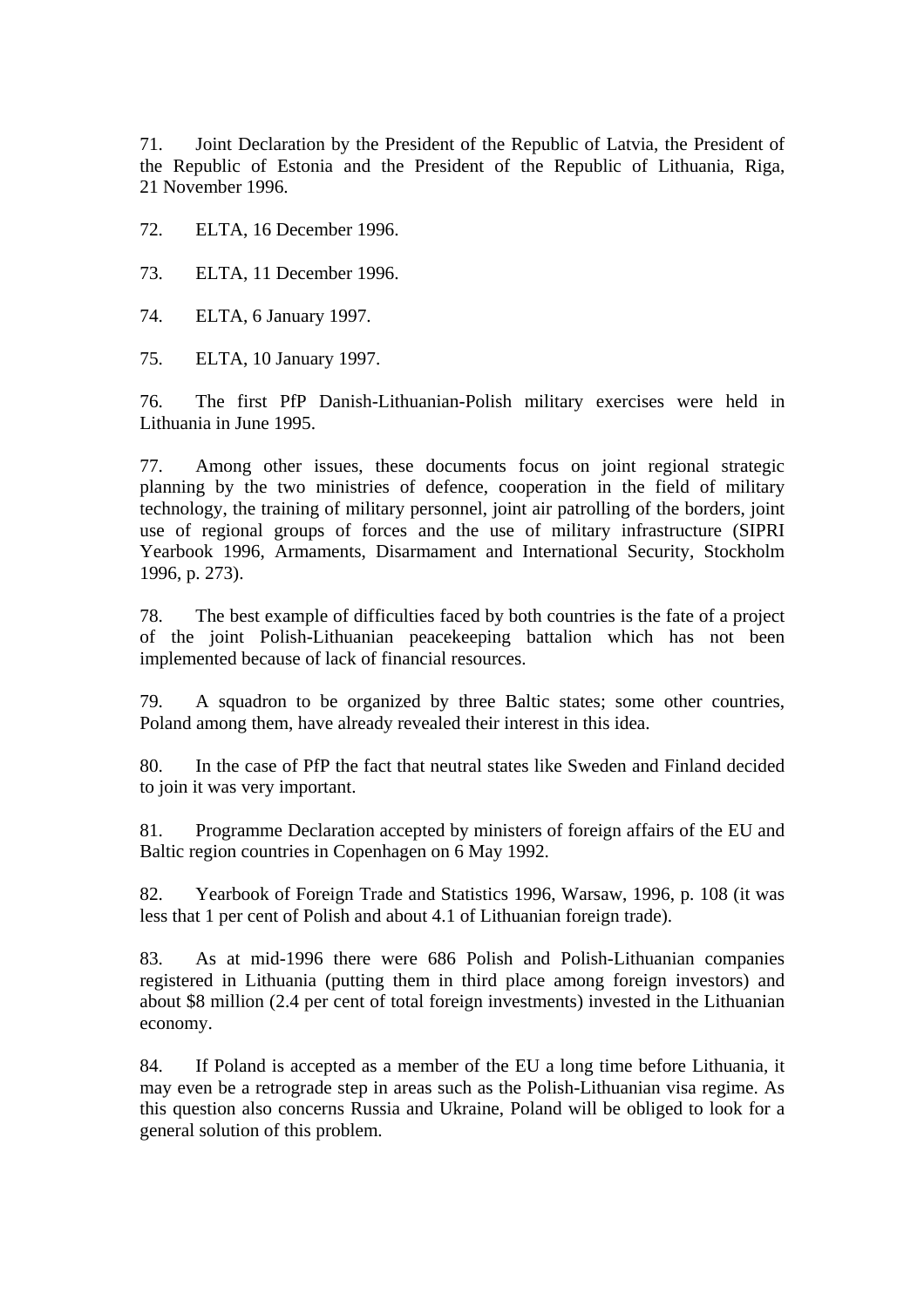85. Oleksandr Pavliuk is Research Associate at the Institute for EastWest Studies, Kyiv.

86. On the history of Ukrainian-Polish relations, see Peter J. Potichnyj (ed.), Poland and Ukraine: Past and Present (Edmonton-Toronto: CIUS Press, 1980).

87. For more information about Ukrainian-Polish political, economic, and cultural relations in 1991-93, see Wladyslaw Gill and Norbert Gill, Stosunki Polski z Ukraina w latach 1989-1993 (Torun-Poznan, n.d.).

88. See, for example, an interview of Ihor Kharchenko, Director of Policy Planning Department of the Ministry of Foreign Affairs of Ukraine, 'Ukraina patrzy na Zachod', Gazeta Wyborcza, 25 July 1995.

89. From the interview by Ezhi Milewski, State Minister in the Office of the President, in Trybuna, 29 May 1996.

90. Dariusz Rosati, 'Ciaglosc, postep i nowe wyzwania', Rzeczpospolita, 10 September 1996.

91. See Holos Ukrainy,12 October 1996, and the interview with Polish Ambassador in Ukraine, Ezhi Bar, in chas/Time, 13 September 1996.

92. Wojciech Lamentowicz, Under-Secretary of State, Office of the President of Poland, 'Niezbedna korekta', Rzeczpospolita, 18 September 1996.

93. See, for example, the address by Aleksander Kwasniewski, President of the Republic of Poland, at the Royal Institute of International Affairs, 'Poland and NATO Enlargement: Answers to Sensitive Questions', London, 24 October 1996, p. 5.

94. Joint Declaration by the President of Ukraine and the President of the Republic of Poland, Warsaw, 25 June 1996, Uriadovyi Kurier, 29 June 1996.

95. chas/Time, 21 June 1996.

96. Rzeczpospolita, 10 September 1996.

97. Uriadovyi Kurier, 21 January 1997; Den, 22 January 1997.

98. Due to the different systems of trade volume calculation in Ukraine and Poland, the figures provided by the two countries vary, and thus it is difficult to estimate the exact share of mutual trade in the overall trade volume of both Ukraine and Poland. According to some data, Poland has become Ukraine's second largest trading partner, after Russia, while according to other statistics Poland is Ukraine's sixth largest trading partner only (after Russia, Germany, Belarus, Turkmenistan and the United States).

99. See: Mytna statystyka zovnishniotorhovel'nykh operatsii Ukrainy (Customs Data on Foreign Trade Exchange of Ukraine), November 1996 (Kyiv:State Customs of Ukraine, 1996), pp. 5-6.